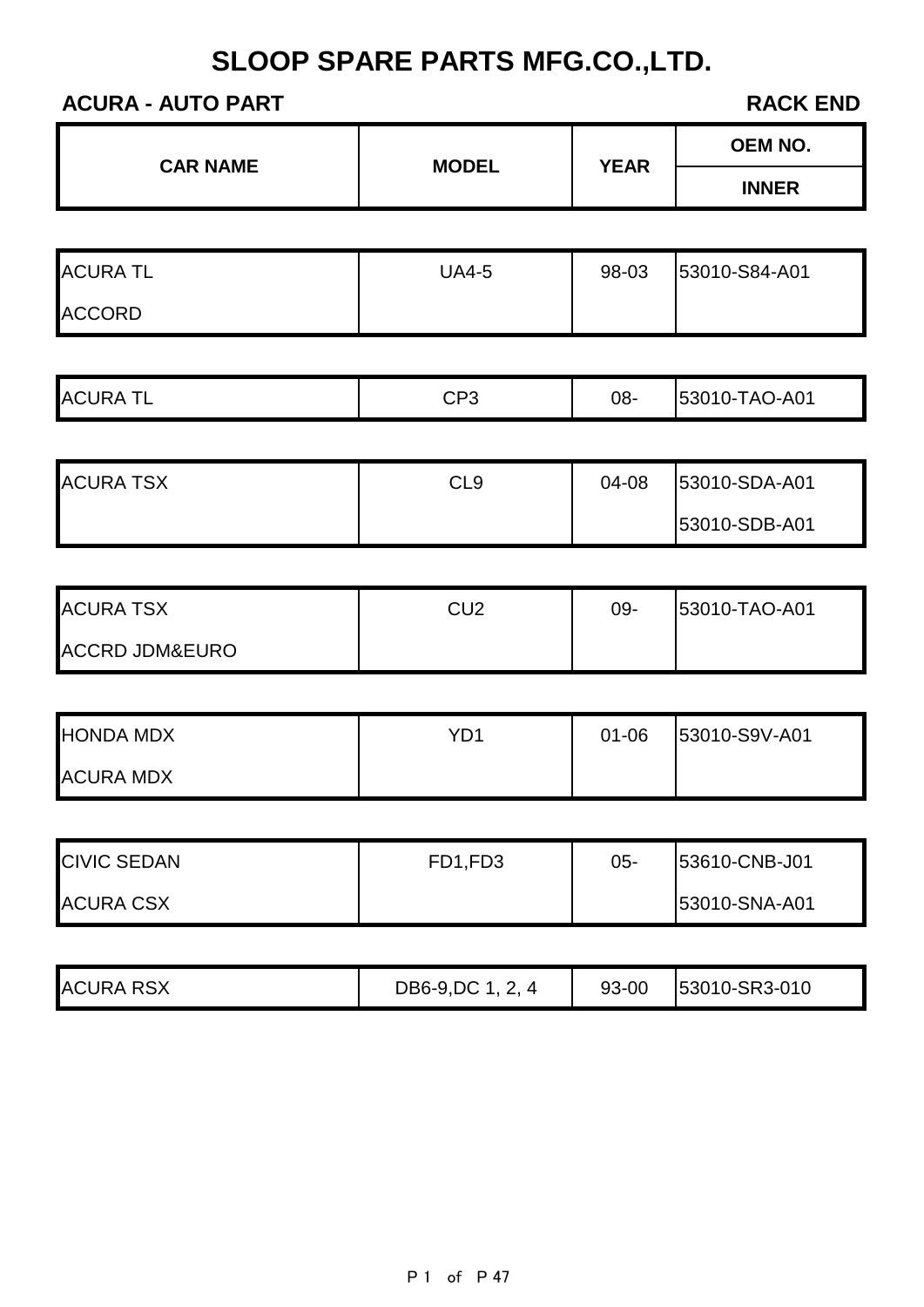## **CHEVROLET - AUTO PART RACK END**

| <b>CAR NAME</b> | <b>MODEL</b> | <b>YEAR</b> | <b>OEM NO.</b> |
|-----------------|--------------|-------------|----------------|
|                 |              |             | <b>INNER</b>   |
|                 |              |             |                |

| COLORADO 2WD       | <b>TFB TFR</b> | $02 - 05$ | 8-97304-851-0 |
|--------------------|----------------|-----------|---------------|
| <b>ISUZU D-MAX</b> |                | 03-05     |               |

| <b>NEXIA</b>        | 95-98 | 26020917 |
|---------------------|-------|----------|
| Daewoo Racer Heaven |       |          |
| Daewoo Cielo        |       |          |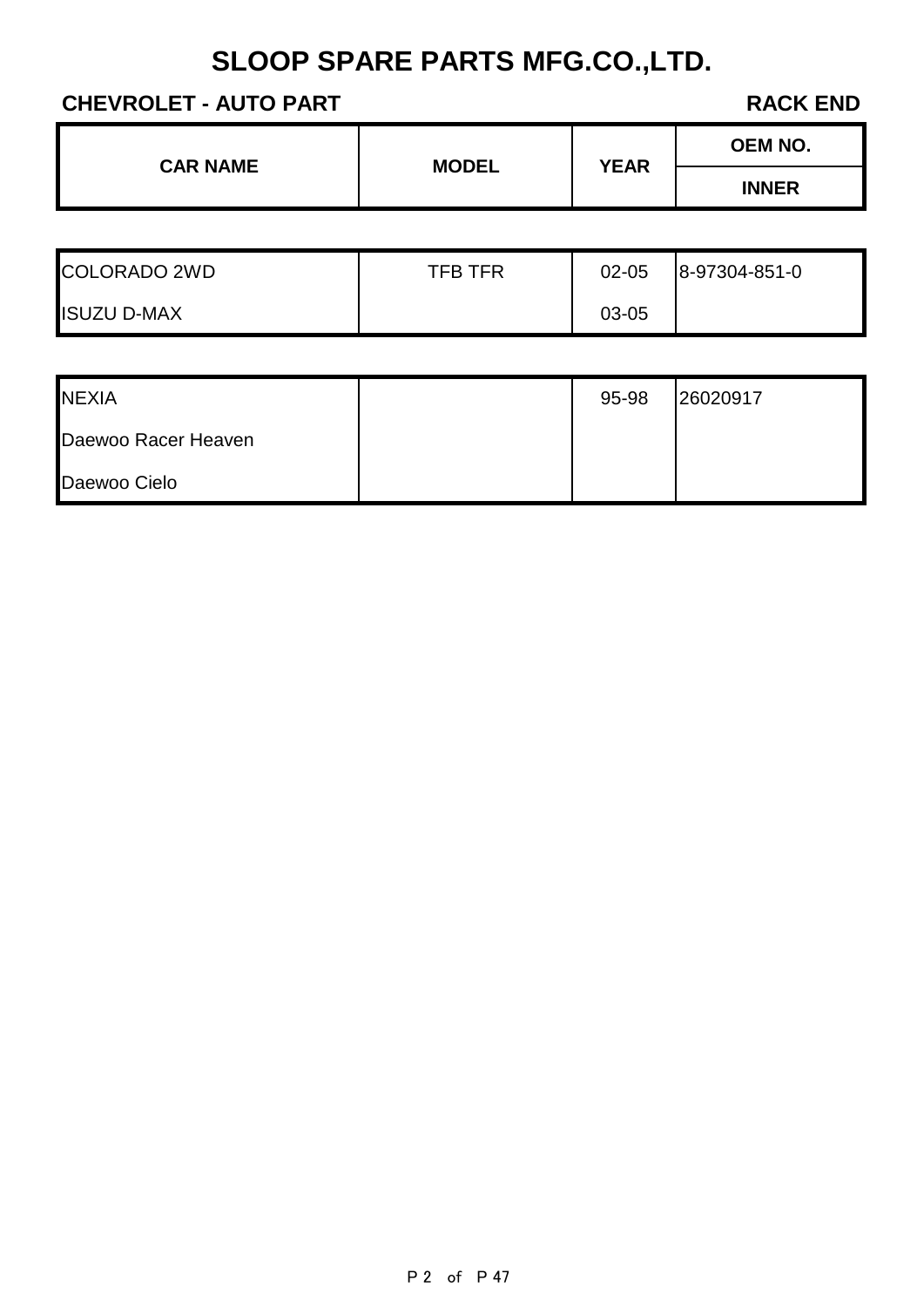### **DAIHATSU - AUTO PART RACK END**

| <b>CAR NAME</b> | <b>MODEL</b> | <b>YEAR</b> | <b>OEM NO.</b> |
|-----------------|--------------|-------------|----------------|
|                 |              |             | <b>INNER</b>   |

| <b>TERIOS</b> | J100G, J102G | 97-05 | 45460-87401 |
|---------------|--------------|-------|-------------|
|               |              |       |             |

| <b>TERIOS KID</b>   | J111G, J122G, J131G | 97-05 | 45460-87401 |
|---------------------|---------------------|-------|-------------|
| DaihatSU Taruna     |                     |       |             |
| (Indonesia)         |                     |       |             |
| Toyota Cami         |                     |       |             |
| Dario Terios(China) |                     |       |             |
| Perodua kembara     |                     |       |             |
| (Malaysia)          |                     |       |             |

| <b>XENIA</b>         | F601 | $03 -$ | 45503-BZ010 |
|----------------------|------|--------|-------------|
| <b>TOYOTA AVANZA</b> |      |        |             |
| Daihatsu Xenia       |      |        |             |

| <b>SIRION</b>        | M301 | $07 -$ | 45503-BZ021 |
|----------------------|------|--------|-------------|
| <b>DAIHATUS BOON</b> |      |        |             |
| <b>TOYOA PASSO</b>   |      |        |             |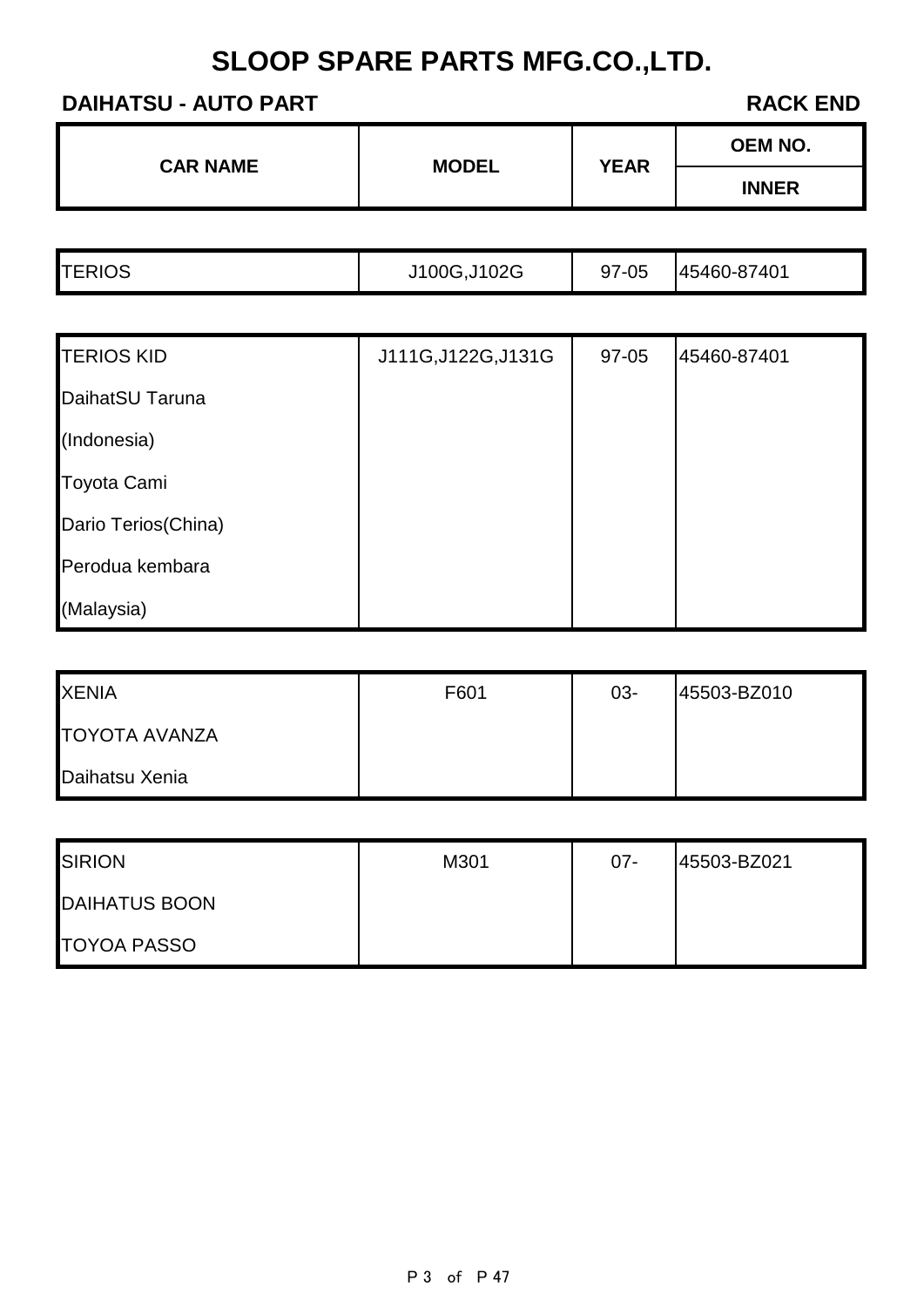#### **FORD - AUTO PART RACK END**

| <b>INNER</b> | <b>CAR NAME</b> | <b>MODEL</b> | <b>YEAR</b> | <b>OEM NO.</b> |
|--------------|-----------------|--------------|-------------|----------------|
|              |                 |              |             |                |

| <b>TRANSIT</b> | V18# | 00-06 | YC153L51PBA |
|----------------|------|-------|-------------|
|                |      |       | YC153L51PAA |

| <b>TRANSIT</b> | V34# | $07 -$ | YC153L51PBA |
|----------------|------|--------|-------------|
|                |      |        | 6C113L519BA |
|                |      |        | YC153L51PAA |
|                |      |        | 6C113L519AA |

| <b>ESCAPE2.0&amp;3.0</b> | JW | $01 - 04$ | EC01-32-240 |
|--------------------------|----|-----------|-------------|
| <b>MAZDA TRIBUE</b>      |    |           |             |
| <b>FORD ESCAPE</b>       |    |           |             |

| ESCAPE2.3          | JW | $01 - 04$ | E112-32-240 |
|--------------------|----|-----------|-------------|
| <b>FORD ESCAPE</b> |    |           |             |

| <b>ESCAPE2.0&amp;3.0</b> | JW | $05-10$ | EC01-32-240 |
|--------------------------|----|---------|-------------|
| <b>FORD ESCAPE</b>       |    |         |             |

| <b>ESCAPE 2.3</b>   | JW | $05-10$ | EC01-32-240 |
|---------------------|----|---------|-------------|
| <b>MAZDA TRIBUE</b> |    |         |             |

|  | <b>FOC</b><br>או ור | )BW<br>DА<br>w | $\sim$<br>98-1<br>ാ മ<br>JU | E E O<br>າວ∠ບ<br>35.55 |
|--|---------------------|----------------|-----------------------------|------------------------|
|--|---------------------|----------------|-----------------------------|------------------------|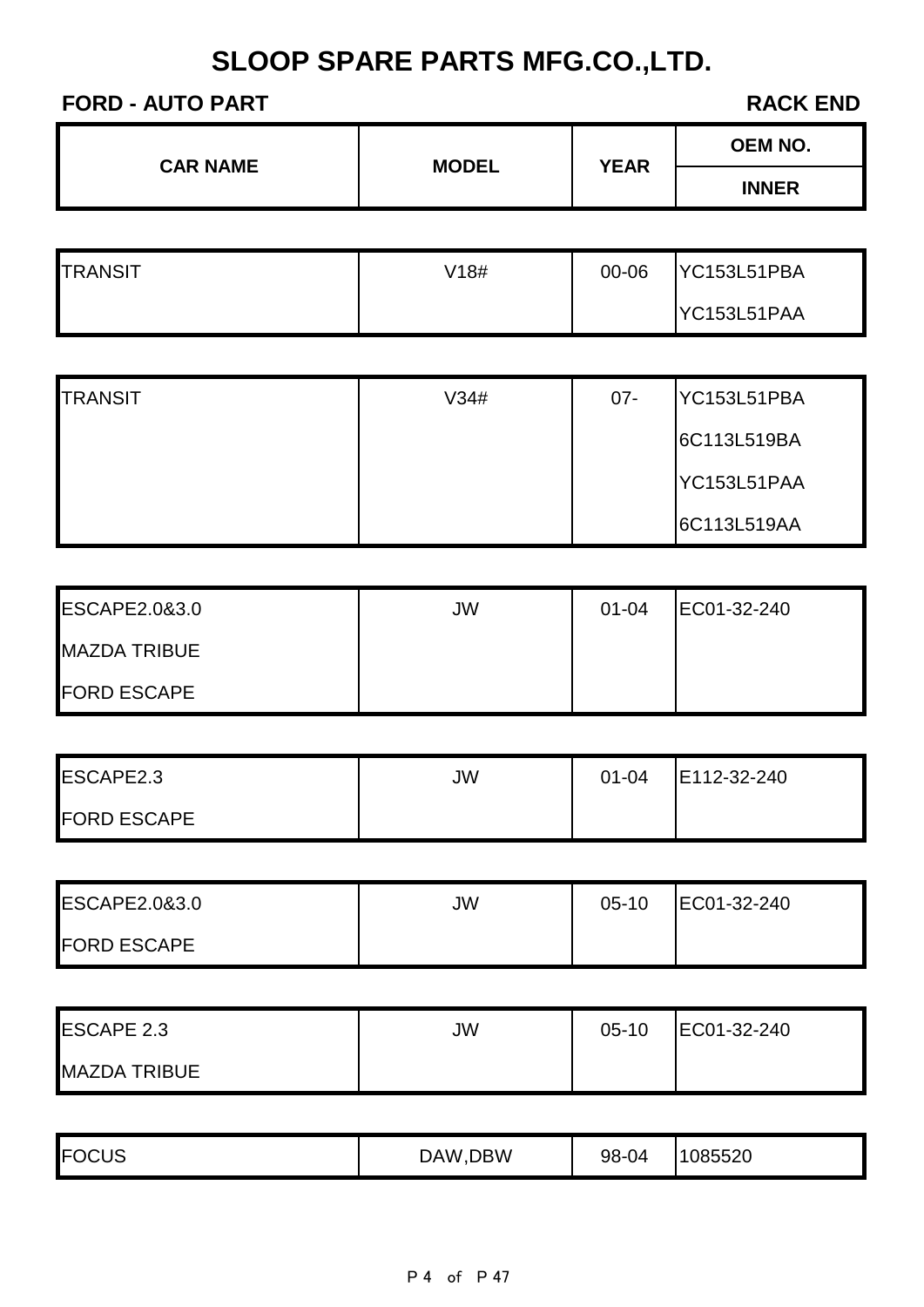#### **FORD - AUTO PART RACK END**

| <b>CAR NAME</b> | <b>MODEL</b> | <b>YEAR</b> | <b>OEM NO.</b> |
|-----------------|--------------|-------------|----------------|
|                 |              |             | <b>INNER</b>   |

| <b>FOCUS II</b> | <b>r</b><br>ا ب | $04 - 10$ | 1251937     |
|-----------------|-----------------|-----------|-------------|
|                 |                 |           | 3M513L519AA |

| LASER            | BH# BA# | 94-98 | E016-32-250 |
|------------------|---------|-------|-------------|
| MAZDA323,A11egro |         | 93-98 |             |
| Protégé          |         |       |             |

| <b>LASER</b>              | BJ# | 98-00 | B25D-32-240 |
|---------------------------|-----|-------|-------------|
| MAZDA323 FAMILIA          |     |       | B25D-32-250 |
| A11egro Prote'ge' PREMACY |     |       |             |
| TIERRA, ACTIVA            |     |       |             |

| <b>LASER</b>           | BJ# | $00 - 04$ | B25D-32-240 |
|------------------------|-----|-----------|-------------|
| TIERRA, ACTIVA         |     |           | B25D-32-250 |
| MAZDA323 FAMILIA       |     |           |             |
| A11egro Prote' PREMACY |     |           |             |

| <b>TELSTAR</b> | GEEP | 98-02 | <b>GE4T-32-240A</b> |
|----------------|------|-------|---------------------|
| MAZDA 626      |      |       |                     |

| <b>IXION</b>         | CPBW | 99-00 | B25D-32-250 |
|----------------------|------|-------|-------------|
| <b>MAZDA PREMACY</b> |      |       | B25D-32-240 |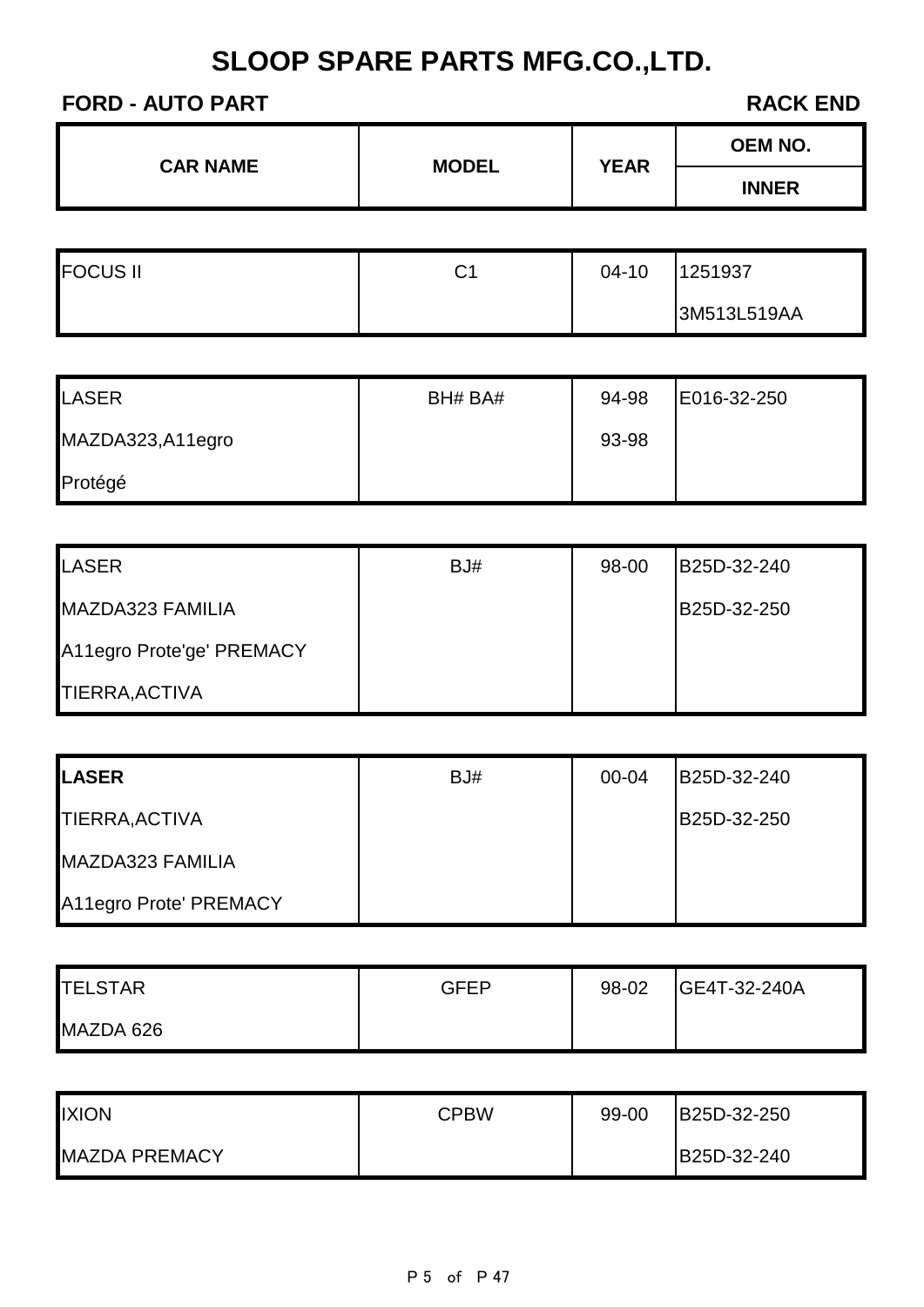## **FORD - AUTO PART RACK END**

| <b>CAR NAME</b> | <b>MODEL</b> | <b>YEAR</b> | <b>OEM NO.</b> |
|-----------------|--------------|-------------|----------------|
|                 |              |             | <b>INNER</b>   |
|                 |              |             |                |

| <b>IXION</b>         | CPBW | $01 - 04$ | B25D-32-250 |
|----------------------|------|-----------|-------------|
| <b>MAZDA PREMACY</b> |      |           | B25D-32-240 |

| i-MAX | <b>CR</b> | 05-<br>10 | <b>BP4L</b><br>$-32-240$ |
|-------|-----------|-----------|--------------------------|
|-------|-----------|-----------|--------------------------|

| <b>SPECTRON 2WD</b> | SR, SS, SE, SD | 83-99 | S083-32-115 |
|---------------------|----------------|-------|-------------|
| <b>MAZDA BONGO</b>  |                |       |             |

| <b>FREDA 2WD</b>      | SGL <sub>3</sub> | 95-05 | S083-32-115 |
|-----------------------|------------------|-------|-------------|
| <b>MAZDA FRIENDEE</b> |                  |       |             |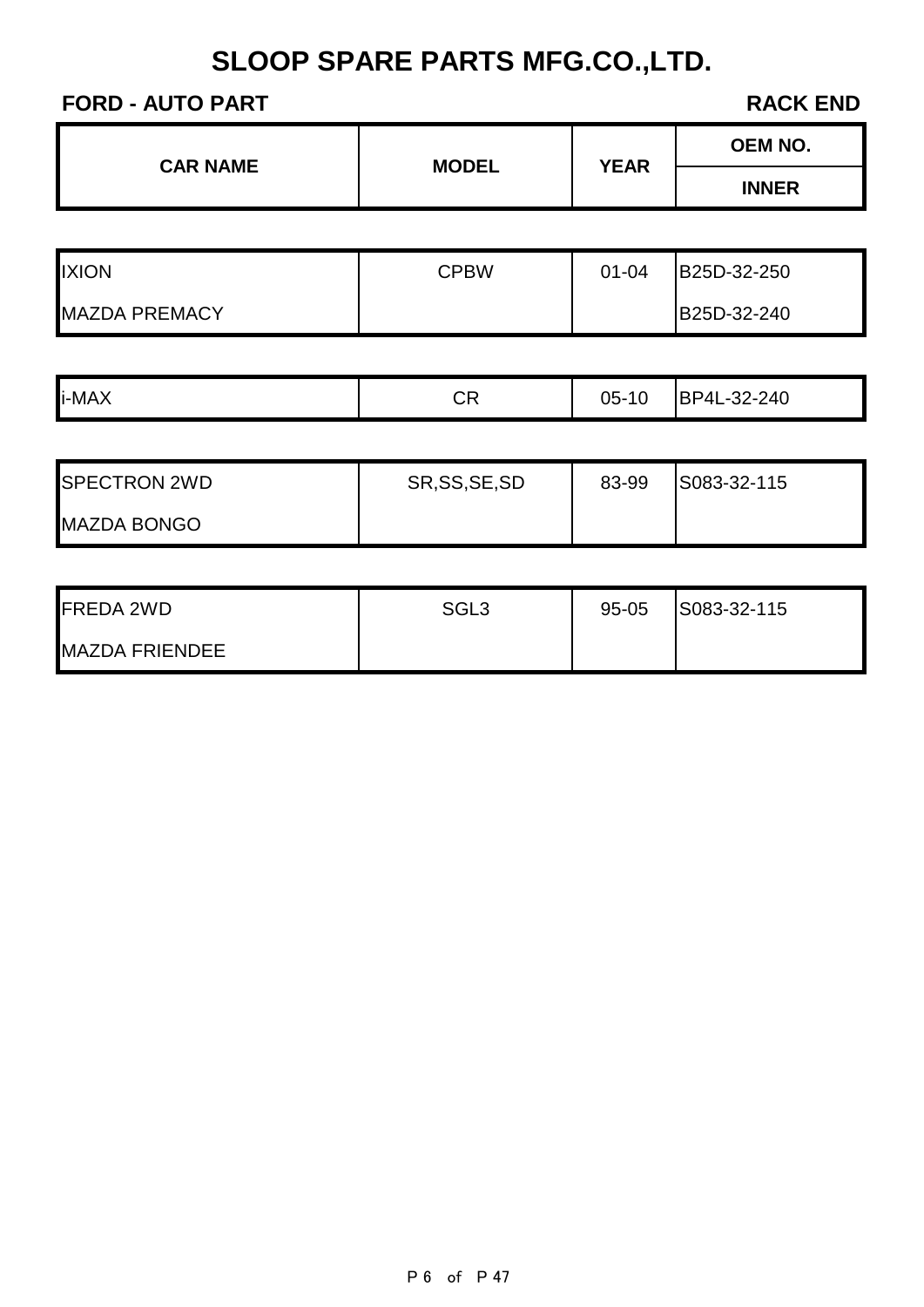#### **GMDAEWOO - AUTO PART RACK END**

| <b>CAR NAME</b> | <b>MODEL</b> | <b>YEAR</b> | <b>OEM NO.</b> |
|-----------------|--------------|-------------|----------------|
|                 |              |             | <b>INNER</b>   |
|                 |              |             |                |

| <b>ESPERO</b> | 90-97 | 26020917 |
|---------------|-------|----------|
| Daewoo Aranos |       | 26020916 |

| <b>CIELO</b>          | 94-97 | 26020917 |
|-----------------------|-------|----------|
| <b>Cherolet Nexia</b> |       | 26020916 |

| <b>NEXIA</b>           | 95-98 | 26020917 |
|------------------------|-------|----------|
| Daewoo Racer Heaven    |       | 26020916 |
| Daewoo Cielo           |       |          |
| <b>Chevrolet Nexia</b> |       |          |

| <b>LEMANS</b>         | 86-97 | 26020917 |
|-----------------------|-------|----------|
| Daewoo Fantasy        |       | 26020916 |
| (Thai land)           |       |          |
| <b>Pontiac LeMans</b> |       |          |

| LANOS | . | 98-02 | 26020917 |
|-------|---|-------|----------|
|       |   |       | 26020916 |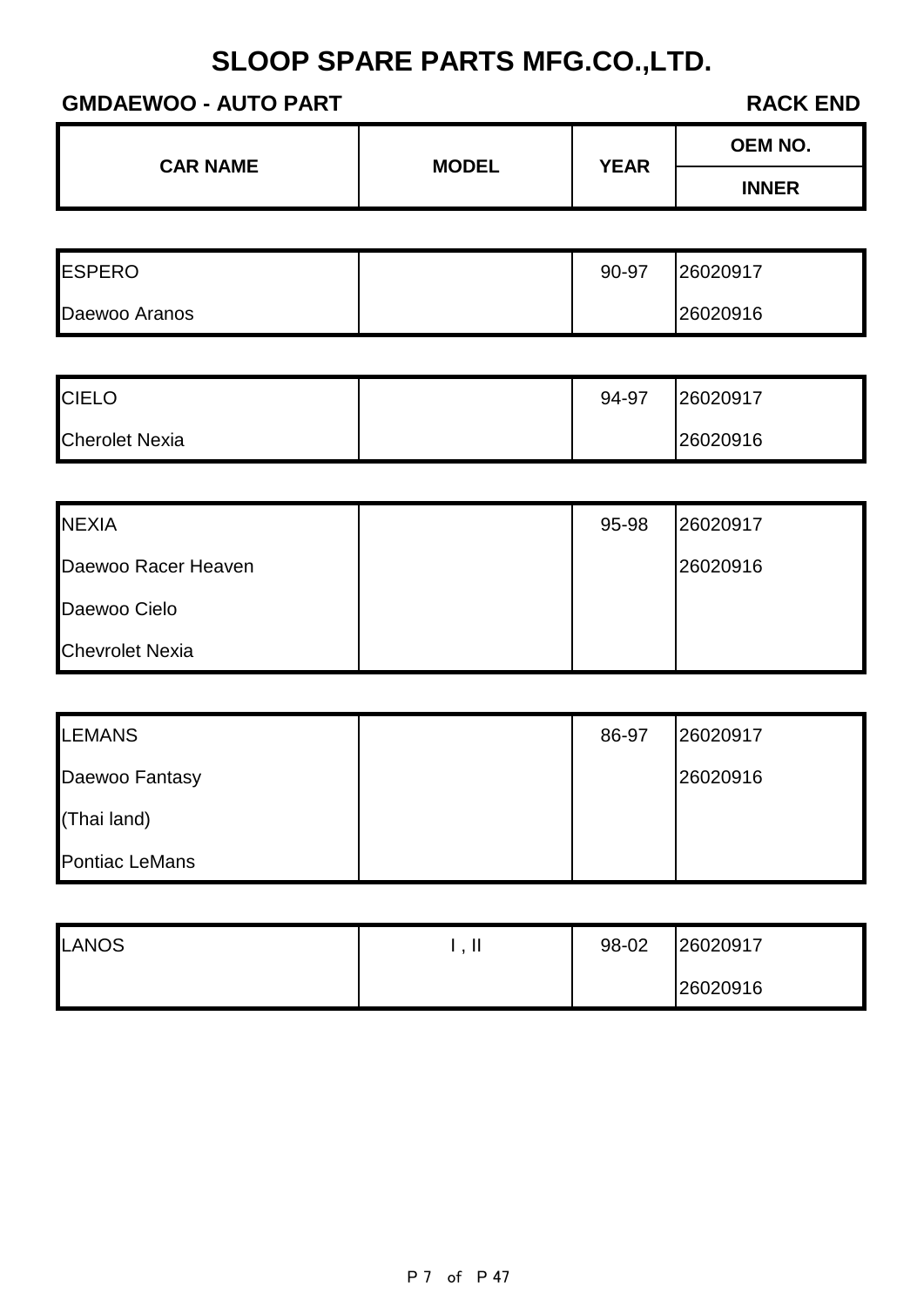### **HONDA - AUTO PART RACK END**

| <b>INNER</b> | <b>CAR NAME</b> |              | <b>YEAR</b> | <b>OEM NO.</b> |
|--------------|-----------------|--------------|-------------|----------------|
|              |                 | <b>MODEL</b> |             |                |

| ACCORD&USA | SEDAN, COUPE | 08- | <b>53010-TA0-A01</b> |
|------------|--------------|-----|----------------------|
|            |              |     |                      |

| <b>ACCORD USA</b> | SEDAN, COUPE | 98-02 | <b>53010-S84-A01</b> |
|-------------------|--------------|-------|----------------------|
|                   |              |       | <b>53010-S87-A01</b> |

| <b>ACCORD USA</b> | SEDAN, COUPE | 03-06 | <b>53010-SDA-A01</b> |
|-------------------|--------------|-------|----------------------|
|                   |              |       | 153010-SDB-A01       |

|  | <b>CIVIC</b> | EK2, EK3, EK4, EJ7 | 96-99 | 53010-S04-000 |
|--|--------------|--------------------|-------|---------------|
|--|--------------|--------------------|-------|---------------|

| <b>CIVIC</b> | EU1-4ES1-3 | 00-04 | 53521-S5A-003 |
|--------------|------------|-------|---------------|
|--------------|------------|-------|---------------|

| <b>CIVIC</b>                 | FD#,FA#,FG# | $05 -$ | 53610-SNB-J01 |
|------------------------------|-------------|--------|---------------|
| <b>FD1:1.8L</b>              |             |        | 53010-SNA-A01 |
| FD3:HYBRID                   |             |        |               |
| FD2:2.0                      |             |        |               |
| <b>FA.FG : CHINA AMERICA</b> |             |        |               |
| <b>FK.FN:EURO</b>            |             |        |               |

| CR-V | RD1,RD2 | 95-00 | 53010-S10-000 |
|------|---------|-------|---------------|
|------|---------|-------|---------------|

| <b>CR-V</b> | RD4,RD5 | $01 - 05$ | 53521-S9A-003 |
|-------------|---------|-----------|---------------|
|-------------|---------|-----------|---------------|

P 8 of P 47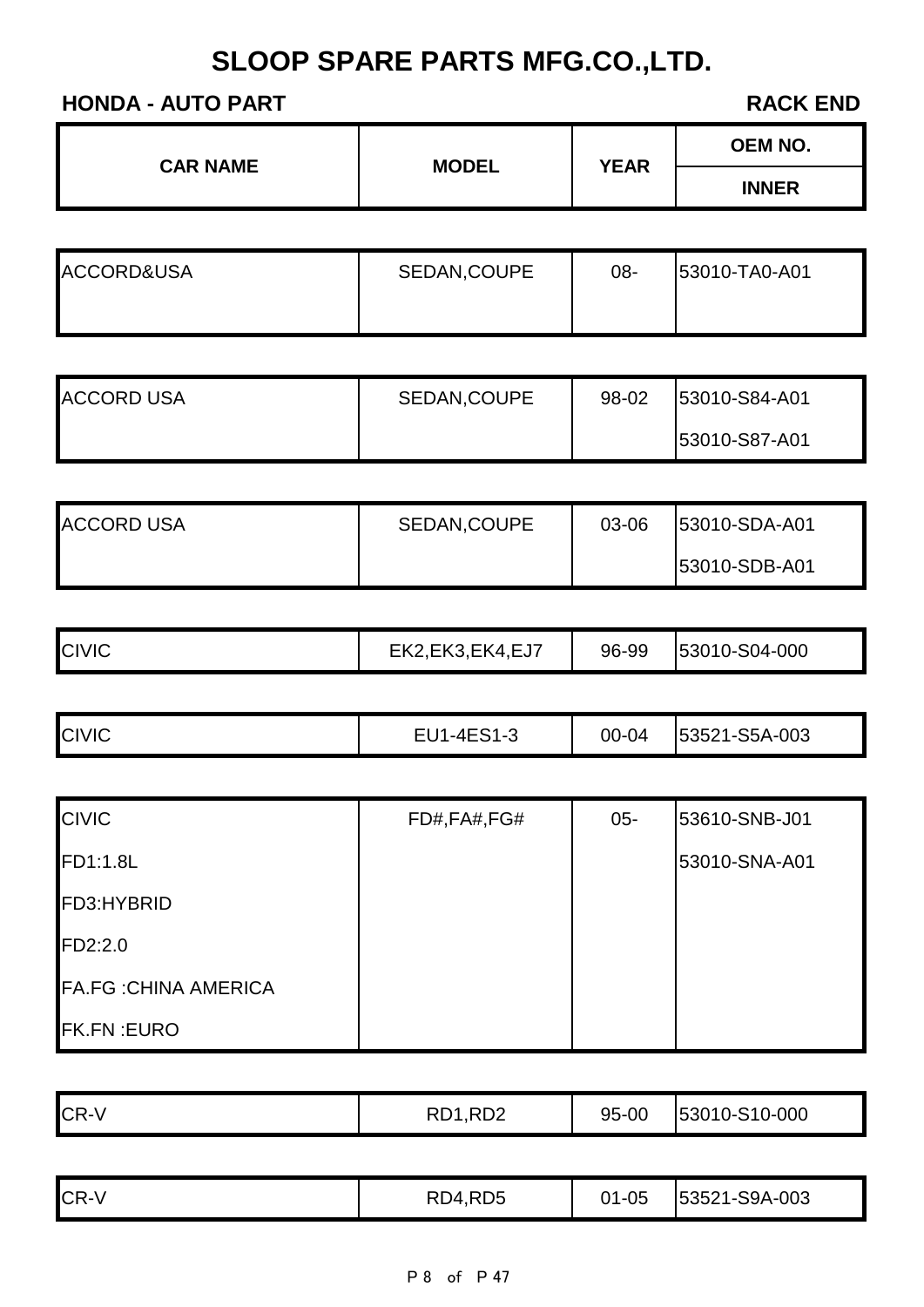## **HONDA - AUTO PART RACK END**

|                     | <b>YEAR</b><br><b>CAR NAME</b><br><b>MODEL</b> |           | <b>OEM NO.</b> |
|---------------------|------------------------------------------------|-----------|----------------|
|                     |                                                |           | <b>INNER</b>   |
|                     |                                                |           |                |
| CR-V                | <b>RE1-5,RE7</b>                               | 06-       | 53010-SWA-A01  |
|                     |                                                |           |                |
| <b>INSPIRE</b>      | <b>UA4-5</b>                                   | 98-03     | 53010-S84-A01  |
| <b>Isuzu Aska</b>   |                                                |           |                |
|                     |                                                |           |                |
| <b>INTEGRA</b>      | DB6-9, DC1, 2, 4                               | 93-00     | 53010-SR3-010  |
|                     |                                                |           |                |
| <b>CITY</b>         | SX <sub>8</sub>                                | 96-02     | 53010-SX8-T00  |
|                     |                                                |           |                |
| <b>CITY</b>         | GD6-9                                          | 02-08     | 53010-SEL-003  |
| <b>FIT ARIA</b>     |                                                |           | 53011-SEL-003  |
|                     |                                                |           |                |
| FIT                 | GD1-4                                          | $01 - 07$ | 53010-SAA-J01  |
| JP.CN.US            |                                                |           | 53011-SAA-J01  |
|                     |                                                |           |                |
| <b>FIT ARIA</b>     | GD6-9                                          | 02-08     | 53010-SEL-003  |
| <b>CITY</b>         |                                                |           | 53011-SEL-003  |
|                     |                                                |           |                |
| <b>JAZZ</b>         | GE <sub>3</sub>                                | 03-07     | 53010-SEL-003  |
| S.E ASIA.INDIA.MID- |                                                |           | 53011-SEL-003  |
| EAST.AFRICA.EU      |                                                |           |                |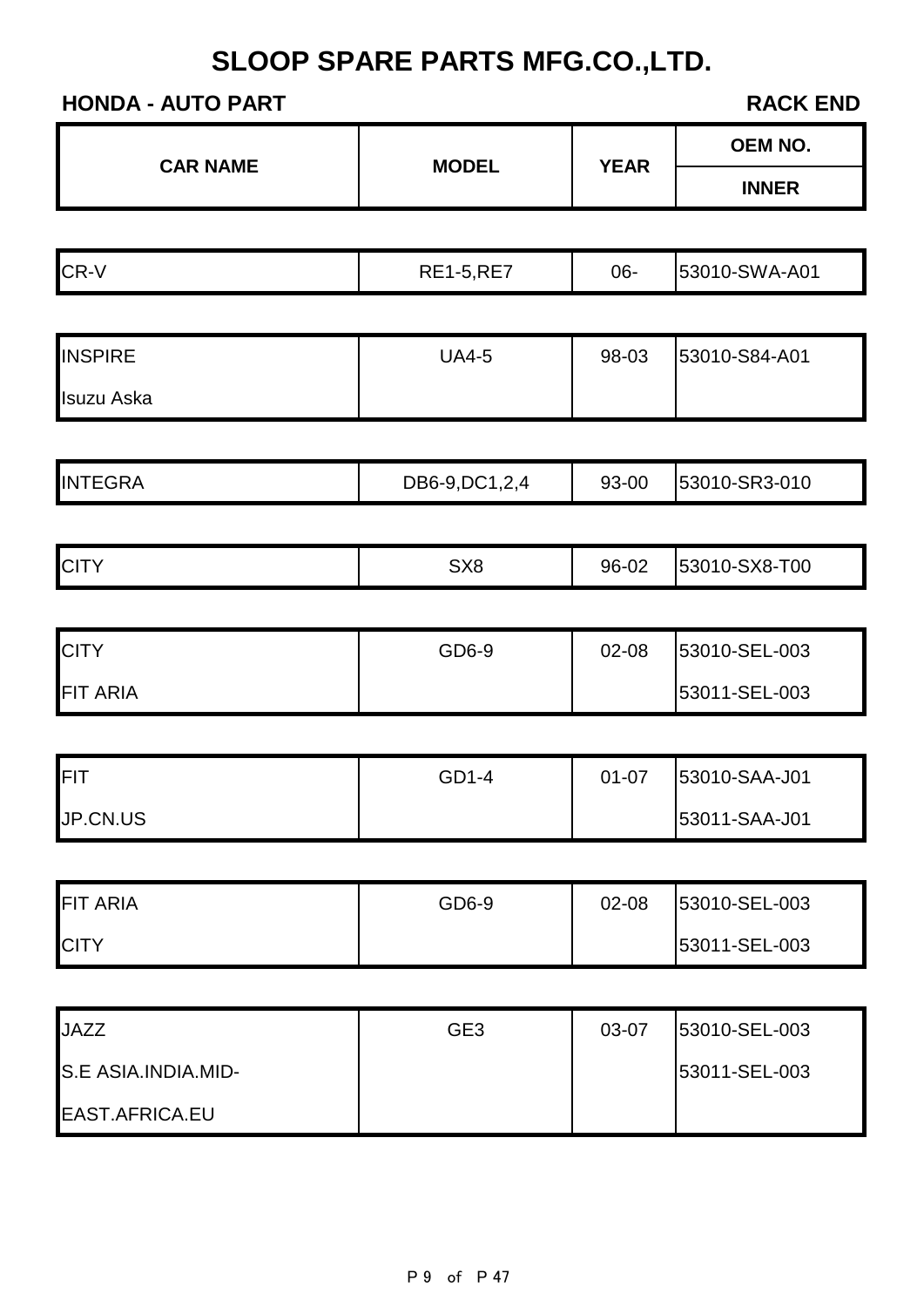**CAR NAME MODEL YEAR**

#### **HONDA - AUTO PART RACK END**

Isuzu Gemin

|                    |                    |       | <b>INNER</b>  |
|--------------------|--------------------|-------|---------------|
|                    |                    |       |               |
| <b>DOMINI</b>      | MK4-6              | 92-97 | 53010-SR3-010 |
| <b>Civic Ferio</b> |                    |       |               |
| <b>Isuzu Gemin</b> |                    |       |               |
|                    |                    |       |               |
| <b>DOMINI</b>      | EK2, EK3, EK4, EJ7 | 97-00 | 53010-S04-000 |
| <b>Civic Ferio</b> |                    |       |               |

| <b>OD</b> | RA1 | 94-99 | 10-SV4-000 |
|-----------|-----|-------|------------|
|           | l-t |       | 1530.      |

| <b>ODYSSEY</b> | <b>RA6-9</b> | 99-03 | 53010-S3N-013 |
|----------------|--------------|-------|---------------|
| <b>SABER</b>   |              |       |               |

| <b>ACCORD</b> | CB1,3,4,5   | 89-93 | 53521-SM4-013 |
|---------------|-------------|-------|---------------|
| <b>ASCOT</b>  | CC2,5 CD5-8 |       |               |

P 10 of P 47

**OEM NO.**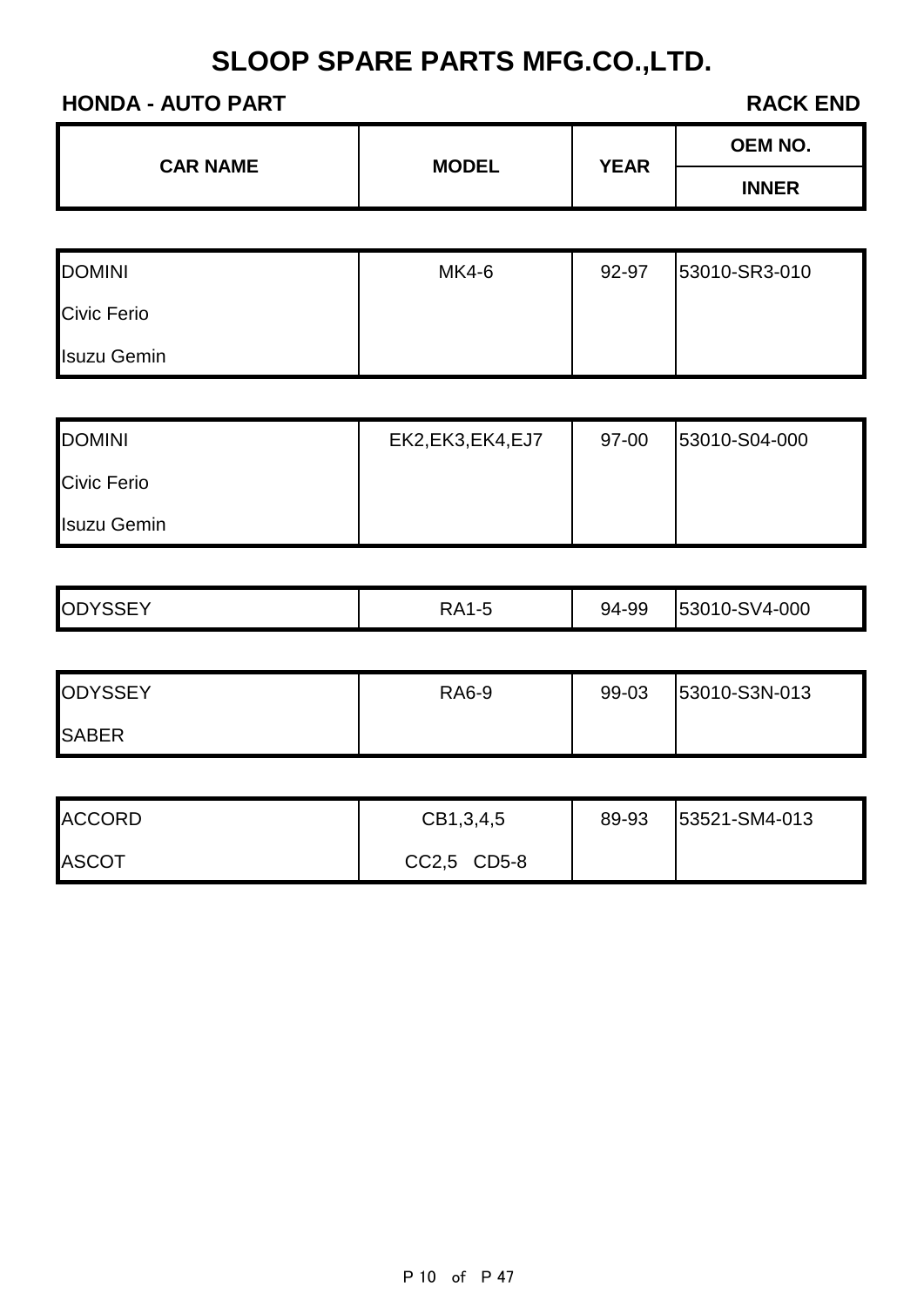## **HYUNDAI - AUTO PART RACK END**

LAVITA

|                              |              |             | <b>OEM NO.</b> |
|------------------------------|--------------|-------------|----------------|
| <b>CAR NAME</b>              | <b>MODEL</b> | <b>YEAR</b> | <b>INNER</b>   |
|                              |              |             |                |
| <b>STAREX 2WD</b>            | S            | 97-06       | 57729-4A000    |
| <b>MITSUBISHI SPACE GEAR</b> |              |             |                |
| <b>STAREX 4WD</b>            | S            | 97-06       | 57729-4A000    |
|                              |              |             |                |
| <b>GRAND STAREX</b>          | G            | $07 -$      | 57724-4H100    |
|                              |              |             | 57724-4H000    |
|                              |              |             |                |
| <b>TUCSON</b>                | <b>JM</b>    | 04-08       | 57724-2E000    |
|                              |              |             |                |
| <b>TUCSON 4WD</b>            | <b>JM</b>    | 04-08       | 57724-2E000    |
| SONATA                       | EF           | 98-04       | 57724-38000    |
| <b>SONICA</b>                |              |             |                |
|                              |              |             |                |
| <b>SONATA</b>                | <b>NF</b>    | 04-06       | 57724-3K000    |
|                              |              |             |                |
| <b>SONATA</b>                | <b>NF</b>    | 06-07       | 57724-3K000    |
| <b>SONICA</b>                | <b>NF</b>    | $07-10$     | 57724-3K500    |
| <b>SONATA</b>                |              |             |                |
|                              |              |             |                |
| <b>MATRIX</b>                | ${\sf LA}$   | $01 - 10$   | 57755-17000    |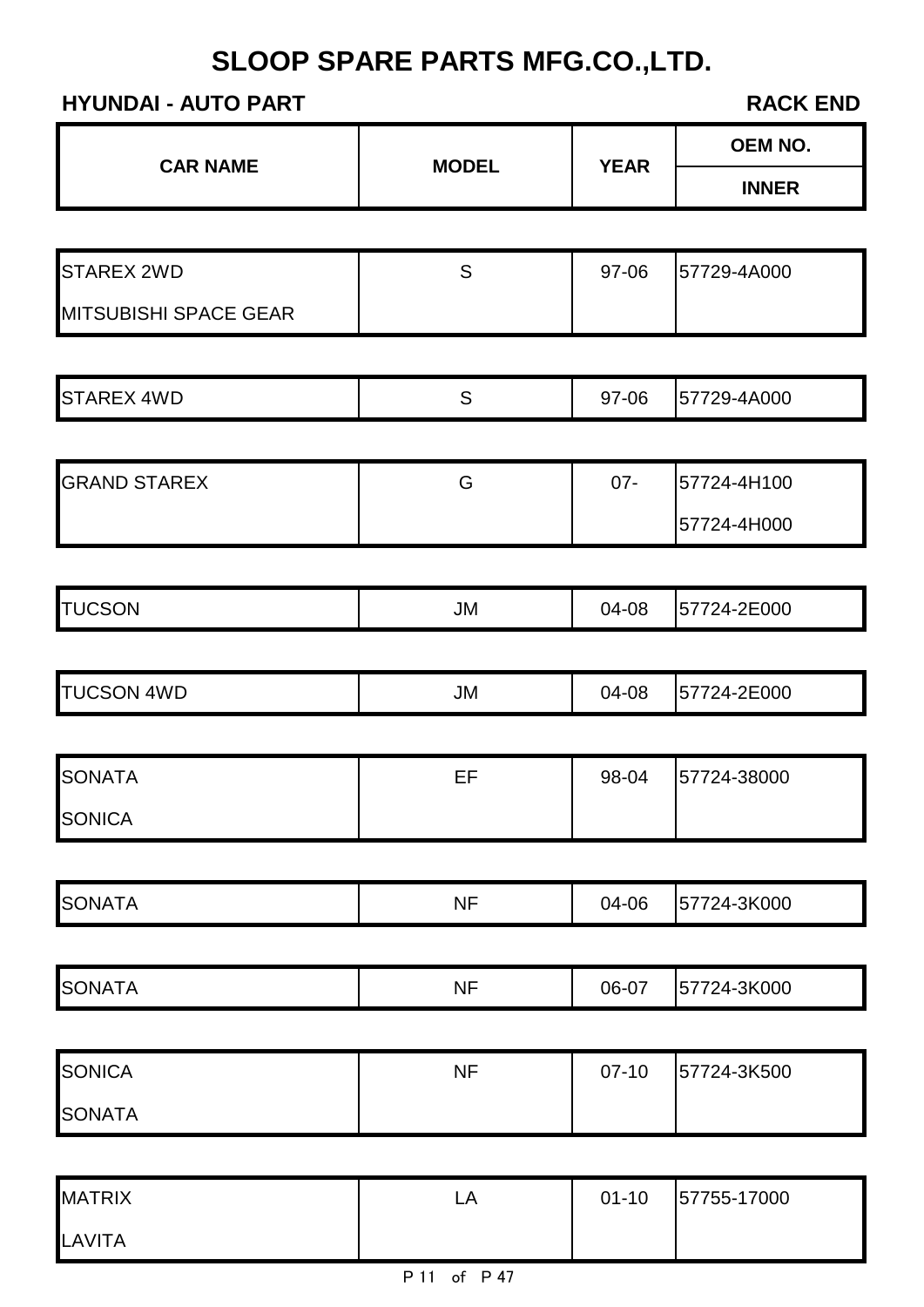## **HYUNDAI - AUTO PART RACK END**

| <b>CAR NAME</b>     |              |             | OEM NO.      |  |
|---------------------|--------------|-------------|--------------|--|
|                     | <b>MODEL</b> | <b>YEAR</b> | <b>INNER</b> |  |
|                     |              |             |              |  |
| <b>SANTAFE</b>      | <b>SM</b>    | 00-06       | 57785-26200  |  |
|                     |              |             |              |  |
| <b>TIBURON</b>      | RC           | 96-01       | 57730-29000  |  |
|                     |              |             |              |  |
| <b>TIBURON</b>      | GK           | $01 - 08$   | 57724-2D000  |  |
| <b>TUSCANI</b>      |              |             |              |  |
|                     |              |             |              |  |
| <b>ACCENT</b>       |              | 99-06       | 56540-25000  |  |
| <b>BRIO</b>         |              |             | 57755-25000  |  |
| <b>VERNA</b>        |              |             |              |  |
|                     |              |             |              |  |
| <b>ACCENT</b>       | <b>MC</b>    | $05 -$      | 57724-1E00   |  |
| <b>BRIO</b>         |              | 05-06       |              |  |
| VERNA               |              | 06/05-      |              |  |
|                     |              |             |              |  |
| <b>VERNA HYBRID</b> | <b>MCE</b>   | $05 -$      | 57724-1E000  |  |
|                     |              |             |              |  |
| <b>GETS GETZ</b>    | <b>GE</b>    | $02 -$      | 57755-1C000  |  |
| <b>CLICK</b>        |              |             |              |  |
|                     |              |             |              |  |
| <b>LANTRA</b>       | RD, RD2      | 95-00       | 57730-29000  |  |
| <b>ELANRA</b>       |              |             |              |  |
| <b>AVANTE</b>       |              |             |              |  |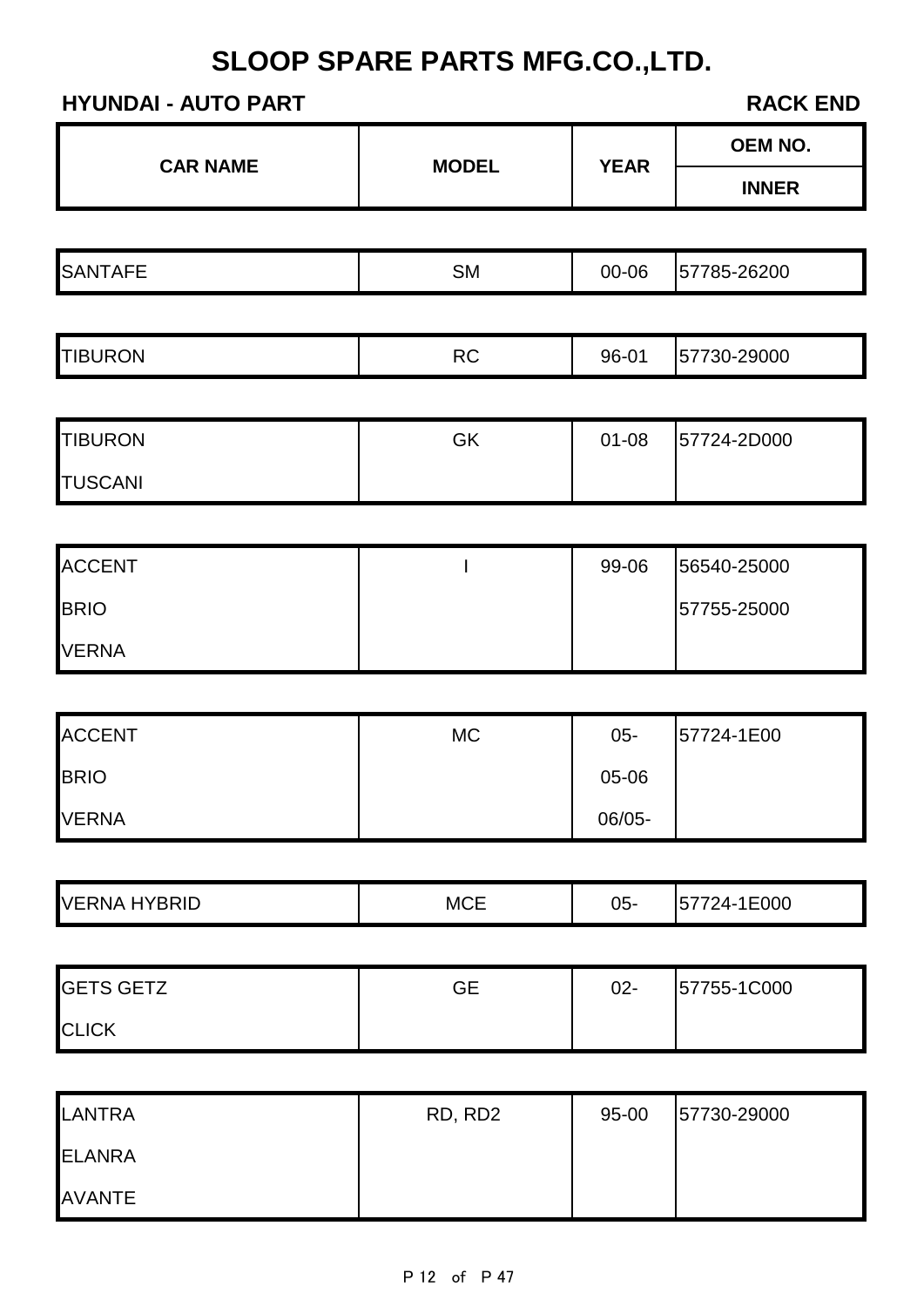## **HYUNDAI - AUTO PART RACK END**

| <b>CAR NAME</b>           |              |             | <b>OEM NO.</b> |  |
|---------------------------|--------------|-------------|----------------|--|
|                           | <b>MODEL</b> | <b>YEAR</b> | <b>INNER</b>   |  |
|                           |              |             |                |  |
| <b>LANTRA</b>             | <b>XD</b>    | 00-05       | 57724-2D000    |  |
| <b>ELANRA</b>             |              |             |                |  |
| <b>AVANTE</b>             |              |             |                |  |
|                           |              |             |                |  |
| <b>LANTRA</b>             | <b>HD</b>    | 06-         | 56540-2H000    |  |
| <b>ELANRA</b>             |              |             |                |  |
| <b>AVANTE</b>             |              |             |                |  |
|                           |              |             |                |  |
| <b>AZERA</b>              | XG           | 98-05       | 57724-38000    |  |
| <b>GRANDEUR</b>           |              | 00-05       |                |  |
|                           |              |             |                |  |
| <b>AZERA</b>              | <b>TG</b>    | $05-$       | 57724-3K000    |  |
| <b>GRANDEUR</b>           |              | 05-06       | 57724-3K500    |  |
|                           |              |             |                |  |
| <b>MITSUBISHI</b>         | XG           | 99-06       | 57724-3A000    |  |
| <b>SPACE WAGON NIMBUS</b> |              | 99-01       |                |  |
| <b>TRAJET</b>             |              | 02-06       |                |  |
|                           |              |             |                |  |
| <b>GRACE</b>              | GR           | 86-03       | 56542-43001    |  |
| <b>MITSUBISHI DELICA</b>  |              |             | 57730-4B000    |  |
|                           |              |             |                |  |

| ---<br>ID | $\sim$<br>96-0<br>ட<br>◡ | 4B000<br>$\overline{ }$<br>⊿ר |
|-----------|--------------------------|-------------------------------|
|-----------|--------------------------|-------------------------------|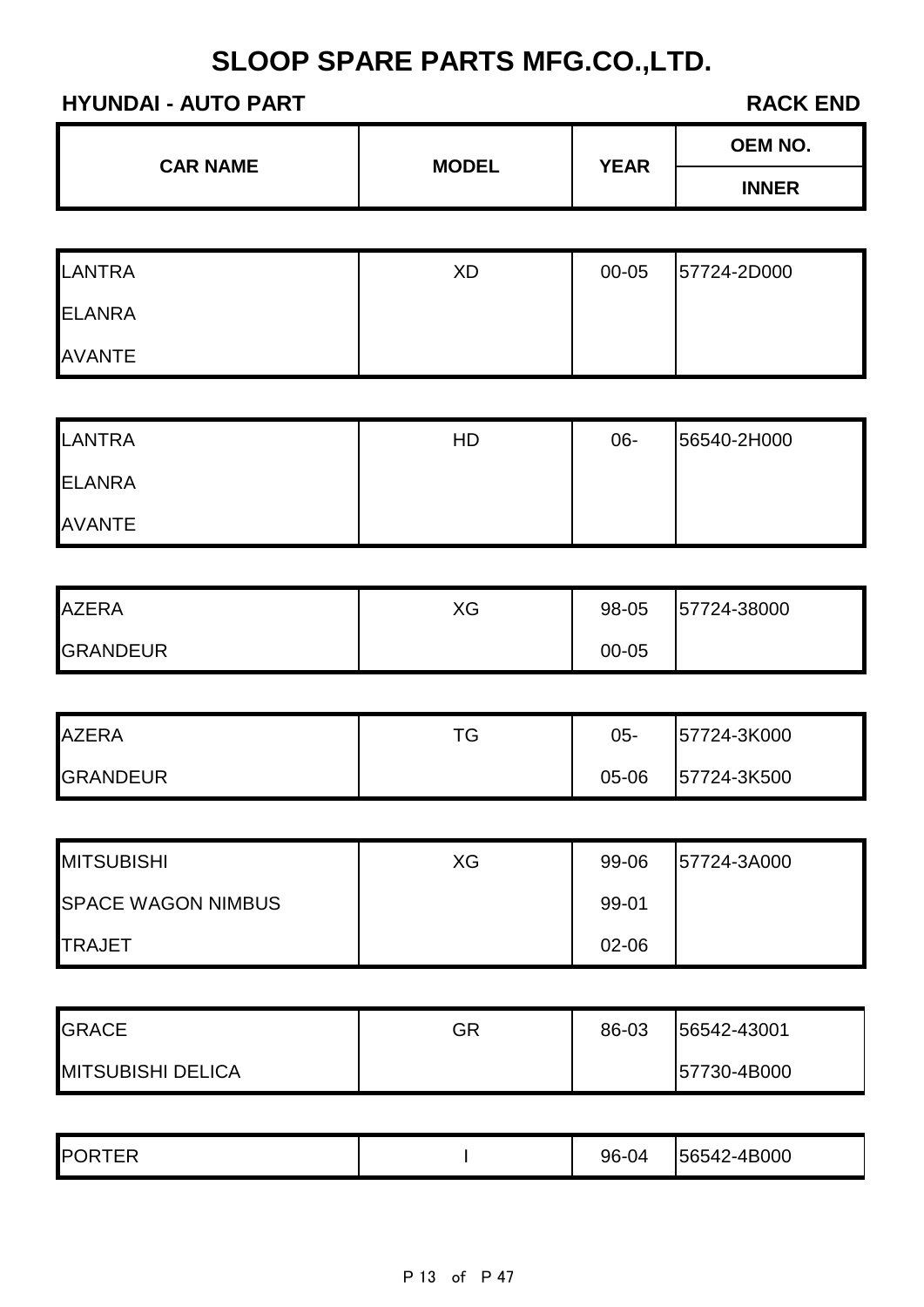## **HYUNDAI - AUTO PART RACK END**

| <b>CAR NAME</b>        |              |             | <b>OEM NO.</b> |
|------------------------|--------------|-------------|----------------|
|                        | <b>MODEL</b> | <b>YEAR</b> | <b>INNER</b>   |
|                        |              |             |                |
| <b>DYNASTY</b>         | <b>DY</b>    | 96-05       | 57724-37100    |
|                        |              |             |                |
| <b>GENESIS</b>         | <b>BH</b>    | $07 -$      | 57724-3M900    |
| Hyundai Rohens (China) |              |             |                |
|                        |              |             |                |
| i30                    | <b>FD</b>    | $06 -$      | 56540-2H000    |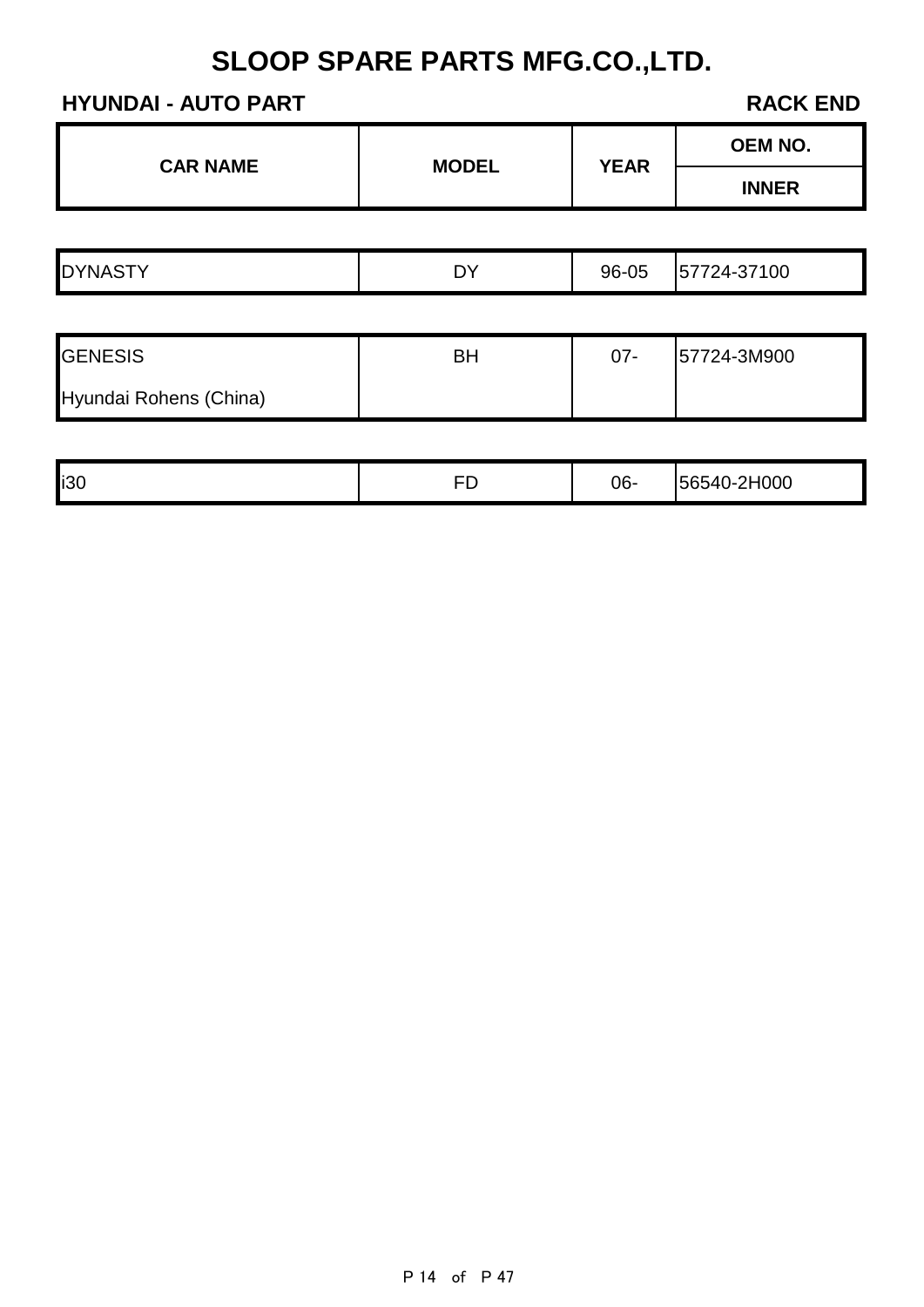#### **ISUZU - AUTO PART RACK END**

| <b>CAR NAME</b><br><b>MODEL</b> |     | <b>YEAR</b> | <b>OEM NO.</b> |
|---------------------------------|-----|-------------|----------------|
|                                 |     |             | <b>INNER</b>   |
|                                 |     |             |                |
| CHEVROLET COLORADO              | TFB | $02 - 05$   | 8-97304-851-0  |

| D-MAX 2WD | <b>TER</b> | 03-05 |  |
|-----------|------------|-------|--|
|           | <b>TFB</b> | 02-05 |  |
|           |            | 03-05 |  |

| CHEVROLET COLORADO    | TFB | $02 - 05$ | 8-97304-851-0 |
|-----------------------|-----|-----------|---------------|
| T-series, Isuzu Rodeo |     |           |               |
| D-MAX 2WD             |     |           |               |

| <b>ASKA</b>         | CF3, CF4, CF5 | 98-02 | 53010-S0A-900 |
|---------------------|---------------|-------|---------------|
| <b>HONDA ACCROD</b> | <b>SEDAN</b>  |       |               |

| <b>ASKA</b>         | <b>COUPE</b> | 98-02 | 53010-S0A-900 |
|---------------------|--------------|-------|---------------|
| <b>HONDA ACCROD</b> |              |       |               |

| <b>GEMINI</b>       | MK4-6 | 92-97 | 53010-SR3-010 |
|---------------------|-------|-------|---------------|
| <b>HONDA ACCROD</b> |       |       |               |

| <b>GEMINI</b>      | EK2, EK3, EK4, EJ7 | 97-00 | 53010-S04-023 |
|--------------------|--------------------|-------|---------------|
| <b>Civic Ferio</b> |                    |       |               |
| <b>DOMINI</b>      |                    |       |               |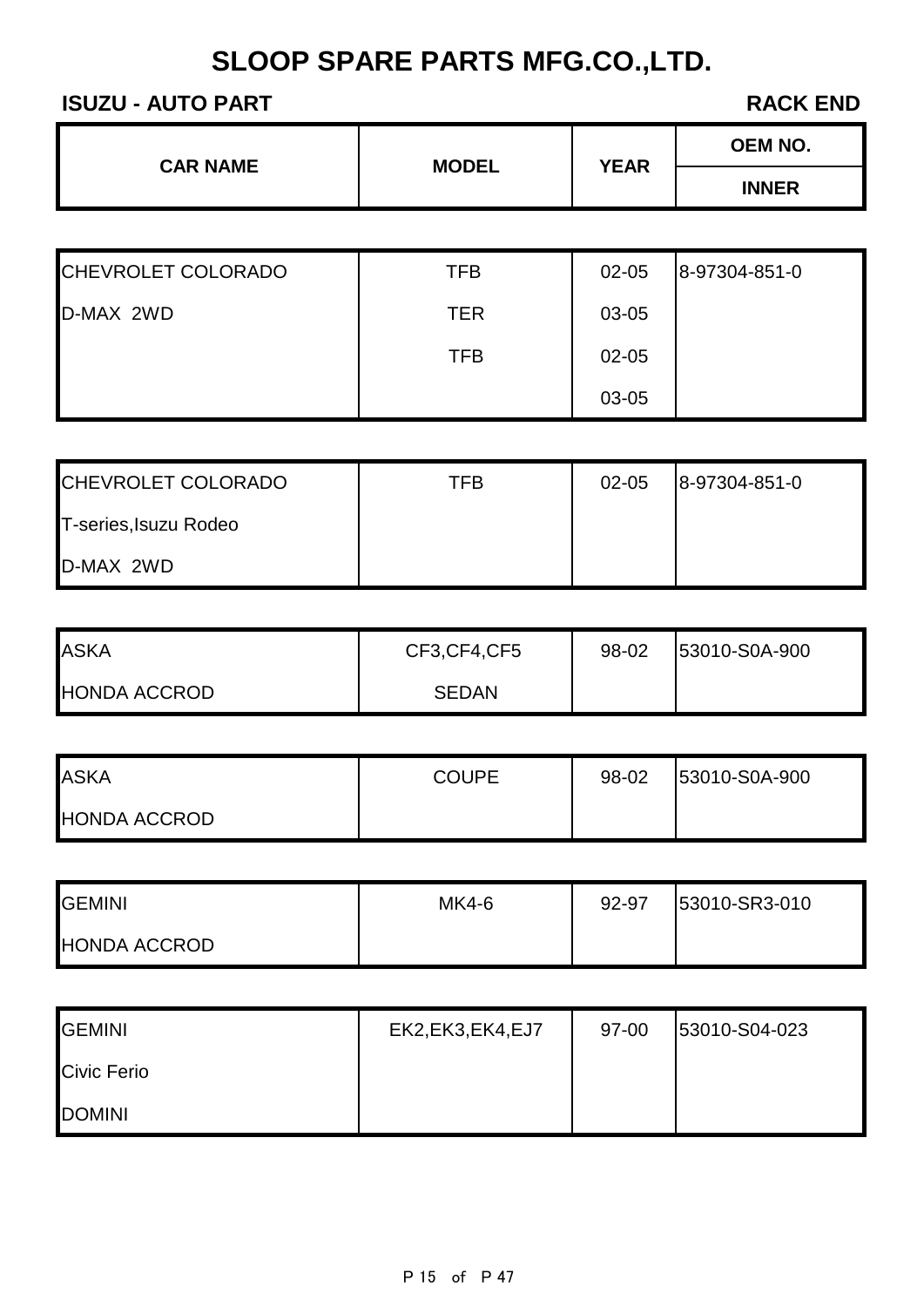#### **ISUZU - AUTO PART RACK END**

| <b>CAR NAME</b> | <b>MODEL</b> | <b>YEAR</b> | <b>OEM NO.</b> |
|-----------------|--------------|-------------|----------------|
|                 |              |             | <b>INNER</b>   |
|                 |              |             |                |

| MU-2WD             | <b>TFB</b> | 04- | 8-97304-851-0 |
|--------------------|------------|-----|---------------|
| <b>Civic Ferio</b> |            |     |               |
| <b>DOMINI</b>      |            |     |               |

T

| D-MAX 4WD                | TFR | $07 -$ | 8-98056-550-0 |
|--------------------------|-----|--------|---------------|
| <b>CHVROLET COLORADO</b> |     |        |               |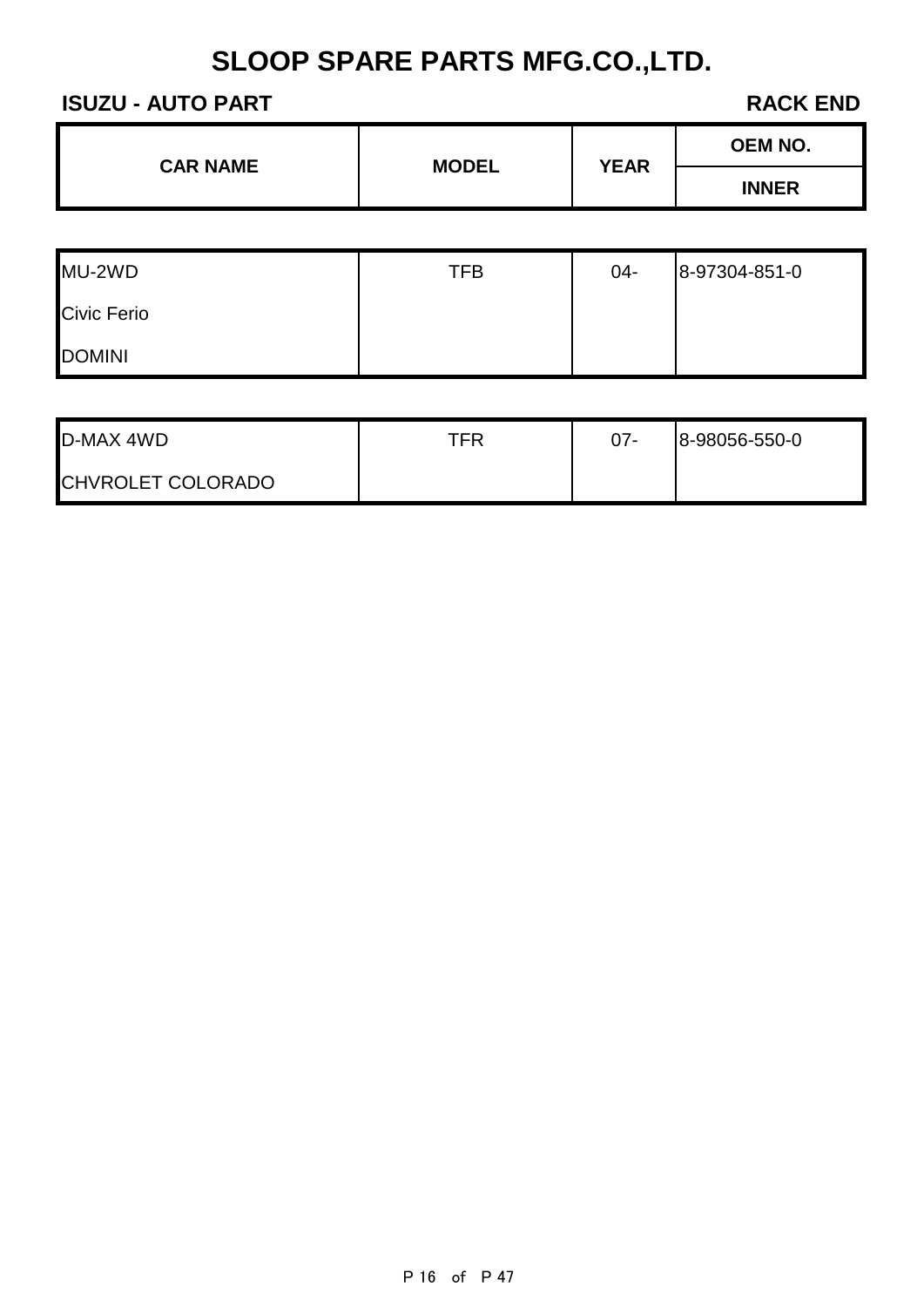#### **KIA - AUTO PART**

| <b>CAR NAME</b>       | <b>MODEL</b>               |             | OEM NO.      |  |
|-----------------------|----------------------------|-------------|--------------|--|
|                       |                            | <b>YEAR</b> | <b>INNER</b> |  |
|                       |                            |             |              |  |
| <b>CERATO</b>         | $\mathbf{  }$              | 03-06       | 57724-2D000  |  |
| <b>SPECTRA</b>        |                            |             |              |  |
|                       |                            |             |              |  |
| <b>CERATO</b>         | $\mathop{\rm III}$         | 06-         | 57724-2D000  |  |
| <b>SPECTRA</b>        |                            |             |              |  |
|                       |                            |             |              |  |
| <b>SPORTAGE</b>       | $\mathop{\rm II}\nolimits$ | $04-10$     | 57724-2E000  |  |
| <b>HYUNDAI TUCSON</b> |                            |             |              |  |
|                       |                            |             |              |  |
| <b>MORNING</b>        | M                          | 04-07       | 57724-07000  |  |
| <b>PICANTO</b>        |                            |             | 57724-07100  |  |
|                       |                            |             |              |  |
| <b>OPTIMA</b>         | <b>MS</b>                  | 00-05       | 57724-38010  |  |
| <b>MAGENTIS</b>       |                            |             |              |  |
|                       |                            |             |              |  |
| <b>LOTZE</b>          | MG                         | $05-10$     | 57724-2G000  |  |
| <b>OPTIMA</b>         |                            |             |              |  |
| K <sub>5</sub>        |                            |             |              |  |
|                       |                            |             |              |  |
| <b>PRIDE</b>          | <b>WA</b>                  | 86-99       | KK15032240A  |  |
| <b>FORD FESTIVA</b>   |                            |             |              |  |
|                       |                            |             |              |  |

| <b>AVELLA</b>       | WB,WD,WF | 94-99 | KDX5032240 |
|---------------------|----------|-------|------------|
| <b>FORD FESTIVA</b> |          |       |            |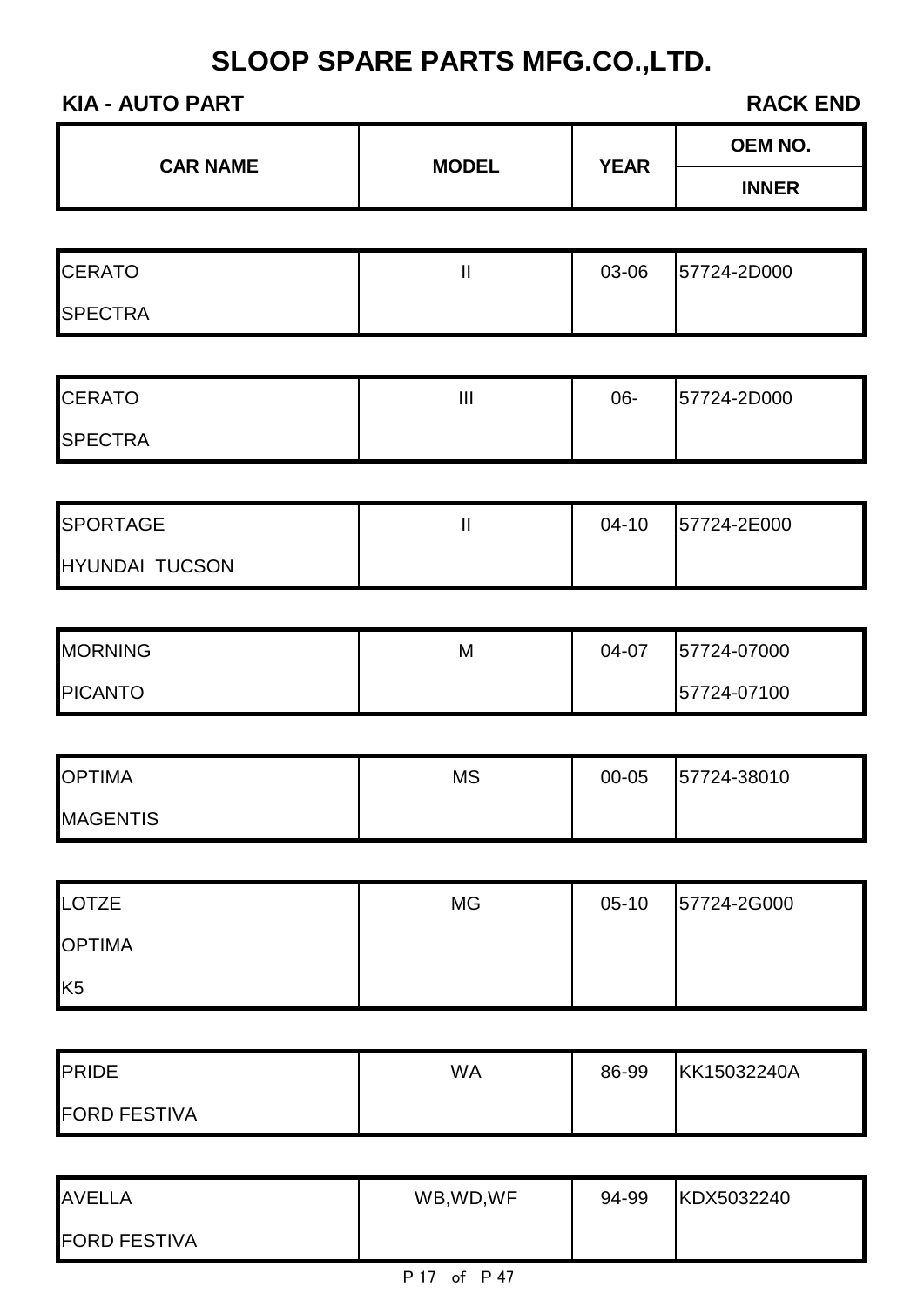#### **KIA - AUTO PART RACK END**

| <b>CAR NAME</b>       |              | <b>YEAR</b> | <b>OEM NO.</b> |  |
|-----------------------|--------------|-------------|----------------|--|
|                       | <b>MODEL</b> |             | <b>INNER</b>   |  |
|                       |              |             |                |  |
| <b>RIO</b>            | DC           | 99-05       | KDX5032240B    |  |
|                       |              |             | KDX5332240B    |  |
|                       |              |             |                |  |
| <b>RIO</b>            | JB           | $05-11$     | 57724-1G100    |  |
|                       |              |             | 57724-1G000    |  |
|                       |              |             |                |  |
| <b>GRAND CARNIVAL</b> | VQ           | 06-         | 57724-4D000    |  |
| <b>SEDONA</b>         |              |             | 57724-4D100    |  |
|                       |              |             |                |  |
| <b>REGAL</b>          | <b>MS</b>    | 02-05       | 57724-38010    |  |
| OPVIMA (KDM Facelift) |              |             |                |  |
|                       |              |             |                |  |
| <b>FORTE</b>          | <b>TD</b>    | 08-         | 56540-2H000    |  |
| KIA                   |              |             |                |  |
|                       |              |             |                |  |
| Cee'd                 | ED           | 06-         | 56540-2H000    |  |
| EU                    |              |             |                |  |
|                       |              |             |                |  |
| Kia K-Series          | <b>BE</b>    | 86-96       | OSA3932115     |  |
| <b>BESTA</b>          | for 4WD      |             |                |  |
|                       |              |             |                |  |
| Kia K-Series          | <b>BO</b>    | 96-97       | OSA3932115     |  |
| <b>BONGO</b>          |              |             |                |  |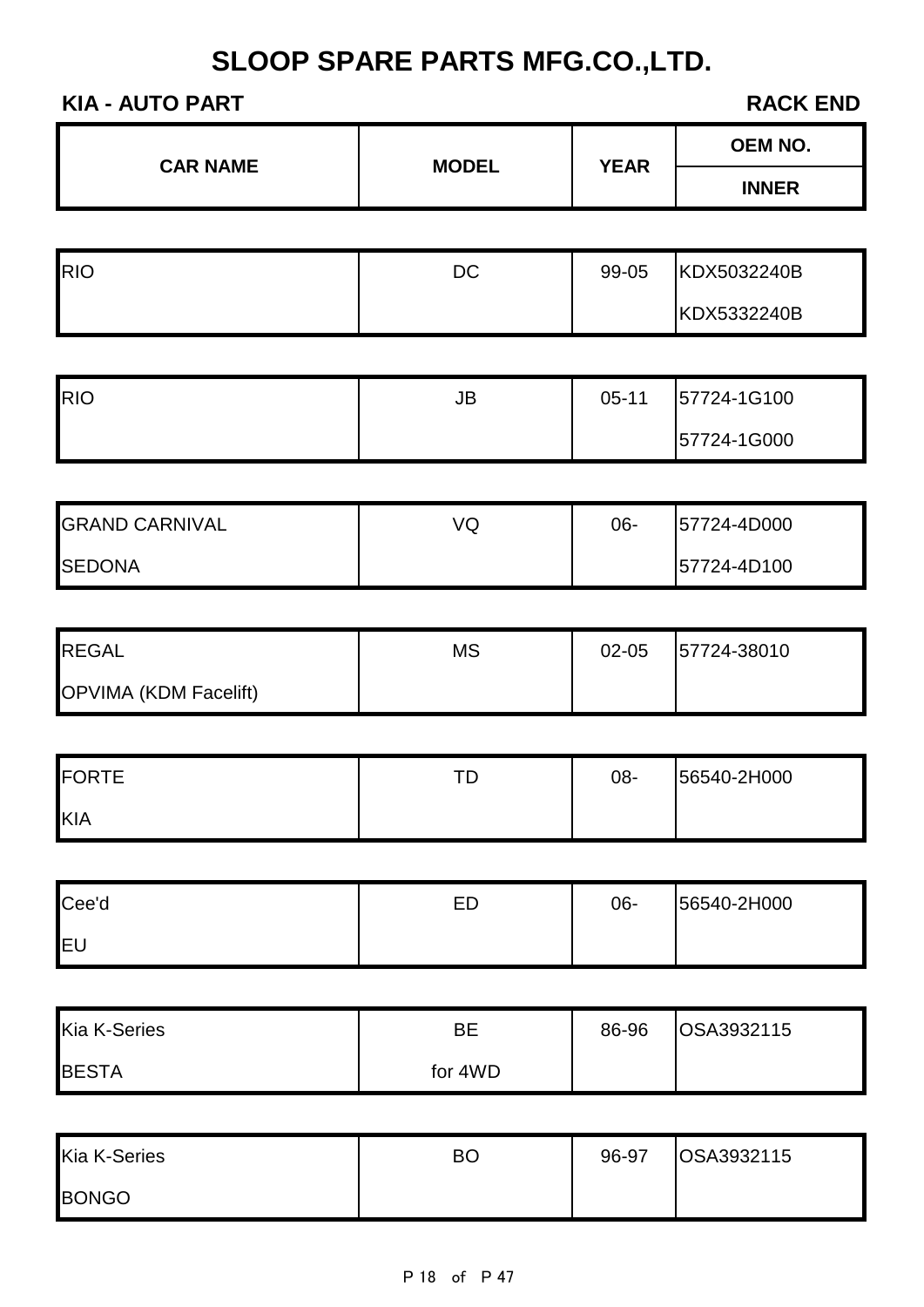## **LEXUS - AUTO PART RACK END**

CAMRY US MCV21

| <b>CAR NAME</b> | <b>MODEL</b>   | <b>YEAR</b>  | <b>OEM NO.</b> |
|-----------------|----------------|--------------|----------------|
|                 |                | <b>INNER</b> |                |
|                 |                |              |                |
| IS 200          | GXE10#         | 99-05        | 45503-29785    |
| ALTEZZA 98-05   |                |              |                |
|                 |                |              |                |
| IS 300          | <b>JCE10#</b>  | 00-05        | 45503-29785    |
| ALTEZZA 98-05   |                |              |                |
|                 |                |              |                |
| IS 300          | <b>GSE22</b>   | 06-08        | 45503-30070    |
|                 |                |              |                |
| IS 250          | GSE20,25GSE20R | 06-08        | 45503-30070    |
|                 | <b>AWD</b>     |              |                |
|                 |                |              |                |
| IS 350          | GSE21,25       | 06-08        | 45503-30070    |
|                 |                |              |                |
| <b>IS 220D</b>  | GSE21,25       | 06-08        | 45503-30070    |
|                 |                |              |                |
| ISF             | <b>USE20</b>   | $07 -$       | 45503-30070    |
|                 |                |              |                |
| IS 250C 350C    | GSE20R         | 09-          | 45503-30070    |
|                 |                |              |                |
| <b>ES 250</b>   | VZV21          | 89-91        | 45503-29105    |
| CAMRY VZV20     |                |              |                |
|                 |                |              |                |
| <b>ES 300</b>   | <b>VCV10</b>   | 92-96        | 45503-29355    |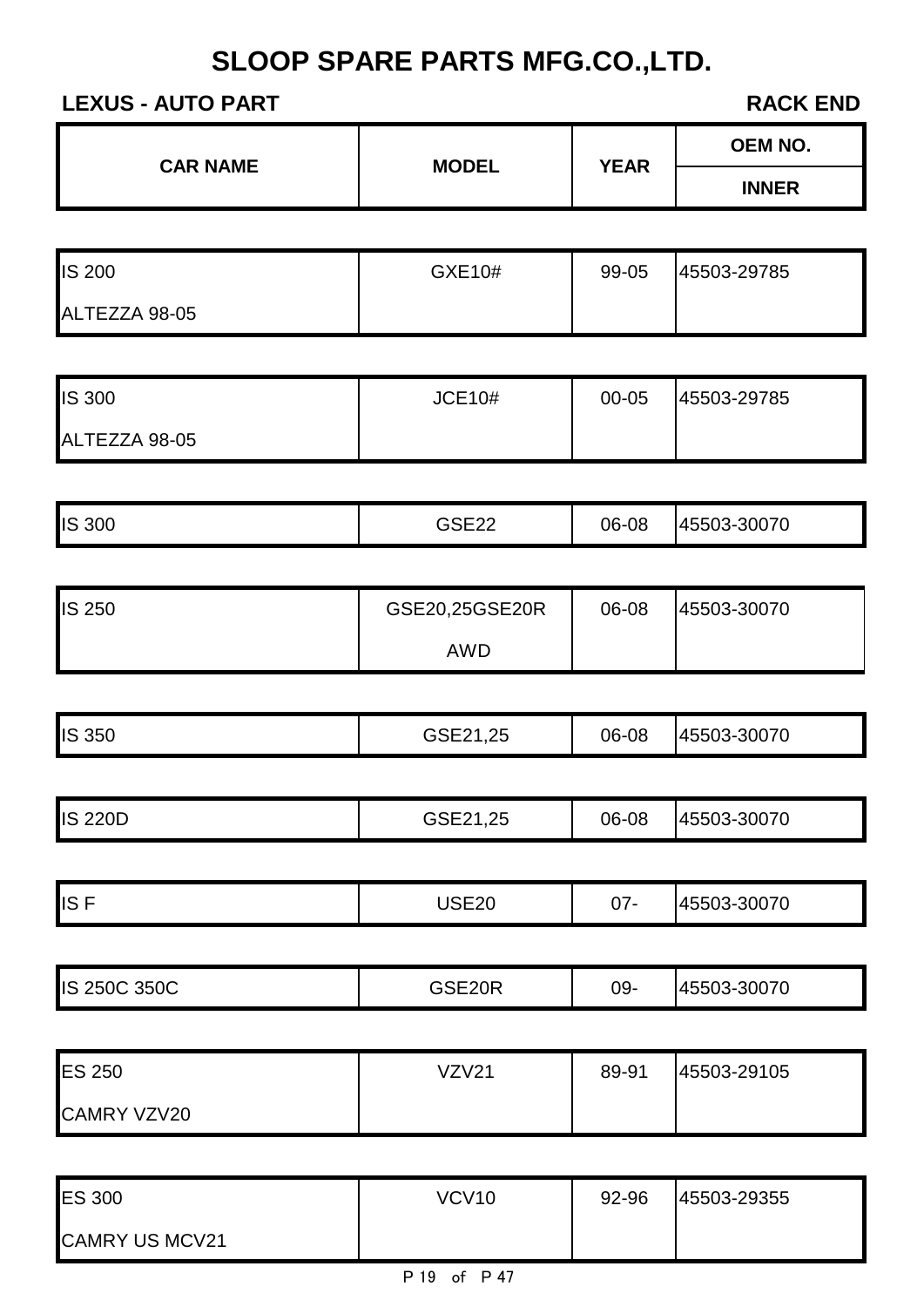## **LEXUS - AUTO PART RACK END**

| <b>CAR NAME</b>       | <b>MODEL</b>  | <b>YEAR</b> | <b>OEM NO.</b> |  |
|-----------------------|---------------|-------------|----------------|--|
|                       |               |             | <b>INNER</b>   |  |
|                       |               |             |                |  |
| <b>ES 300</b>         | MCV30         | $01 - 03$   | 45503-09230    |  |
| <b>CAMRY US MCV30</b> |               |             |                |  |
|                       |               |             |                |  |
| <b>ES 330</b>         | MCV31         | 03-06       | 45503-09230    |  |
| <b>GAMRY US MCV31</b> |               |             |                |  |
|                       |               |             |                |  |
| <b>ES 350</b>         | <b>GSV40</b>  | 07-09       | 45503-09500    |  |
| CAMRY 07-             |               |             |                |  |
|                       |               |             |                |  |
| <b>GS 300</b>         | <b>JZS147</b> | 91-97       | 45503-59015    |  |
|                       |               |             |                |  |
| <b>GS 300</b>         | JZS16#        | 98-05       | 45503-39155    |  |
| <b>JZS160R</b>        |               |             |                |  |
|                       |               |             |                |  |
| <b>GS 400</b>         | <b>UZS160</b> | 98-05       | 45503-39155    |  |
|                       |               |             |                |  |
| <b>GS 430</b>         | <b>UZS161</b> | 00-05       | 45503-39155    |  |
|                       |               |             |                |  |
| GS 300                | <b>GRS190</b> | 06-08       | 45503-30070    |  |
|                       |               |             |                |  |
| <b>GS 430</b>         | <b>UZS190</b> | $05 -$      | 45503-30070    |  |
|                       |               |             | 45503-30080    |  |

| <b>GS 430</b> | <b>JZS190</b>      | 06-08 | 45503-30070 |
|---------------|--------------------|-------|-------------|
|               | P 47<br>P 20<br>of |       |             |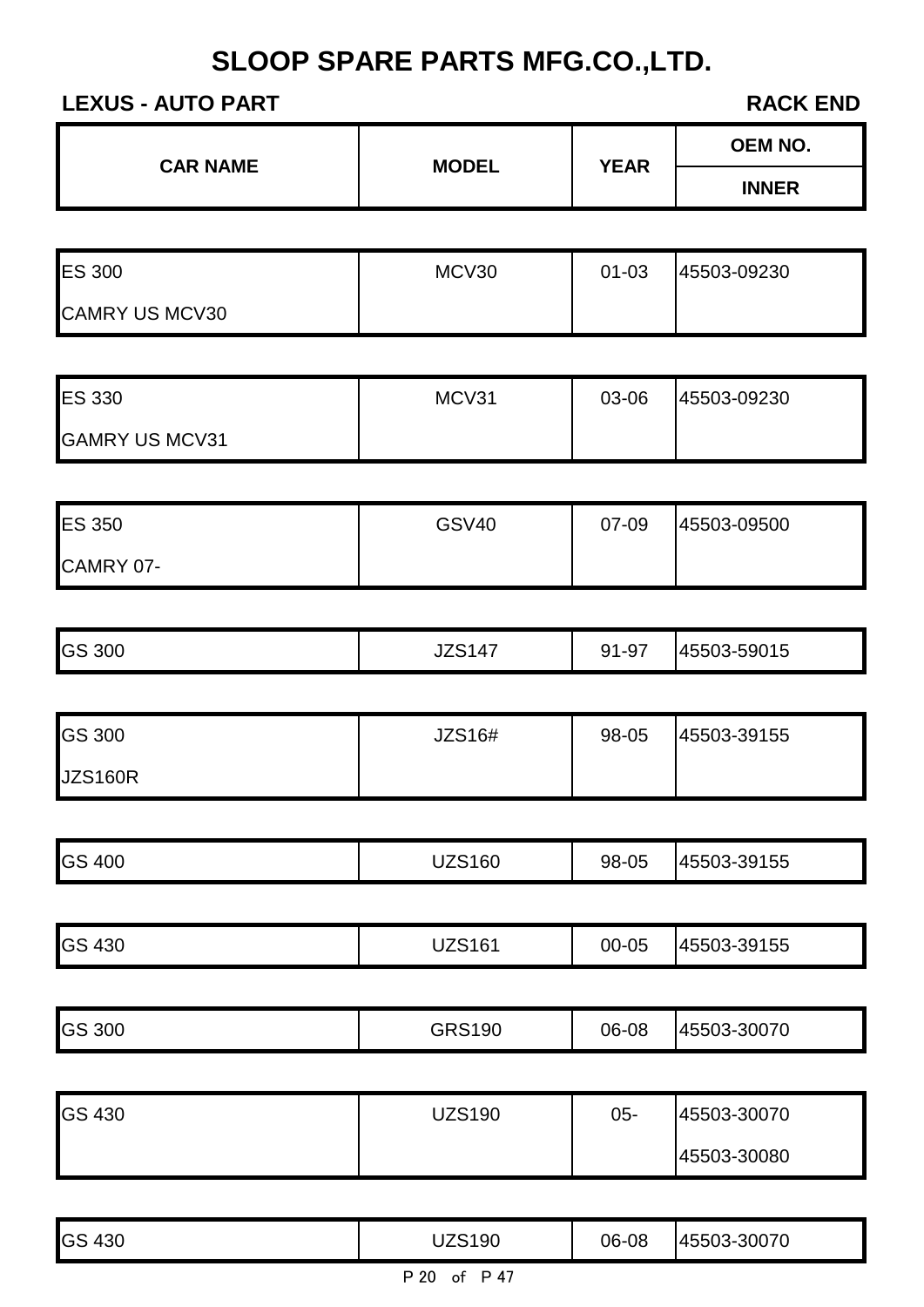## **LEXUS - AUTO PART RACK END**

| <b>CAR NAME</b> | <b>MODEL</b> | <b>YEAR</b> | <b>OEM NO.</b> |
|-----------------|--------------|-------------|----------------|
|                 |              |             | <b>INNER</b>   |

| <b>GS 430</b><br><b>JRS190</b><br>45503-30070<br>06-08<br>טרוס |
|----------------------------------------------------------------|
|----------------------------------------------------------------|

| <b>GS 450h</b> | <b>GWS191</b> | 06-10 | 45503-30070 |
|----------------|---------------|-------|-------------|
| <b>GWS191</b>  |               |       |             |

| <b>GS 350</b> | <b>GRS191</b> | $05-10$ | 45503-30070 |
|---------------|---------------|---------|-------------|
| <b>GRS191</b> |               |         |             |
| $\mathsf{U}$  |               |         |             |

| <b>GS 460</b> | <b>JRS191</b> | $07 -$ | 45503-30070 |
|---------------|---------------|--------|-------------|
|               |               |        | 45503-30080 |

| <b>GS 460</b> | <b>JZS190</b> | $05 -$ | 45503-30070 |
|---------------|---------------|--------|-------------|
|               |               |        | 45503-30080 |

| <b>LS 400</b> | UCF10 | 90-94 | 45503-39095 |
|---------------|-------|-------|-------------|
| 1994-1997     |       |       | 45504-59015 |

| <b>LS 400</b> | UCF20 | 94-00 | 45503-39095 |
|---------------|-------|-------|-------------|
| 1997-2000     |       |       | 45504-59025 |

| <b>SC 430</b>  | UZZ40 | $01 - 10$ | 45503-29795 |
|----------------|-------|-----------|-------------|
| <b>HARRIER</b> |       |           |             |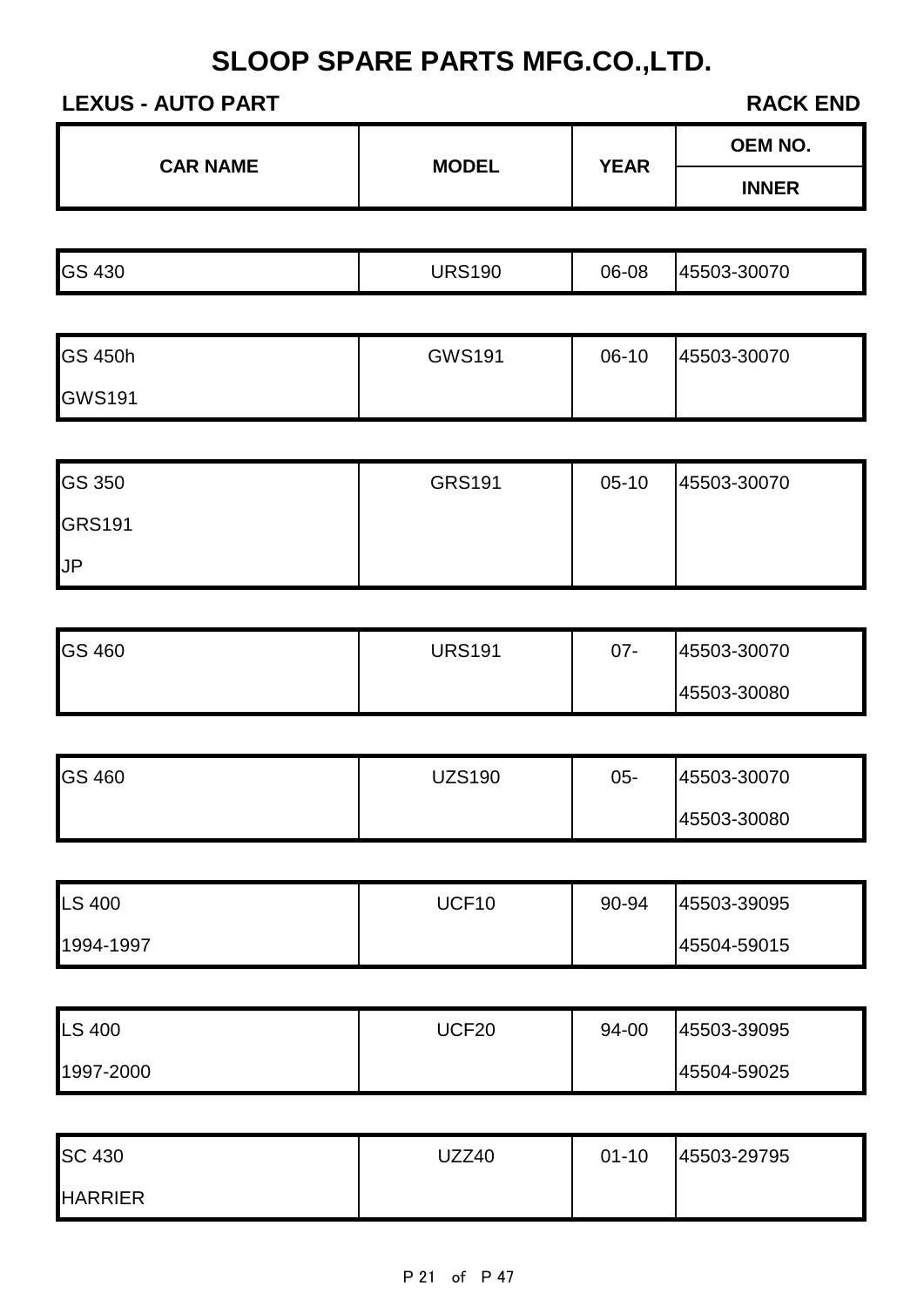## **LEXUS - AUTO PART RACK END**

| <b>CAR NAME</b> | <b>MODEL</b> | <b>YEAR</b> | <b>OEM NO.</b> |
|-----------------|--------------|-------------|----------------|
|                 |              |             | <b>INNER</b>   |

| <b>RX 300</b>  | <b>ACU MCU</b> | 97-03 | 45503-49095 |
|----------------|----------------|-------|-------------|
| <b>HARRIER</b> | SXU10-2WD      |       |             |
|                | SXU15-4WD      |       |             |

| <b>RX 300</b>  | ACU30,35FWD | 04-06 | 45503-09270 |
|----------------|-------------|-------|-------------|
| <b>HARRIER</b> | MCU30.35AWD |       |             |

| <b>RX 330</b> | <b>MCU33,38</b> | 04-06 | 45503-09270 |
|---------------|-----------------|-------|-------------|
|---------------|-----------------|-------|-------------|

| <b>RX 400h</b> | MHU35 FWD | 06-09 | 45503-09270 |
|----------------|-----------|-------|-------------|
|                | MHU38 AWD |       |             |

| <b>RX 330</b> | <b>MCU33,38</b> | 04-06 | 45503-09270 |
|---------------|-----------------|-------|-------------|
|---------------|-----------------|-------|-------------|

| <b>RX 400h</b> | MHU35 FWD | 06-09 | 45503-09270 |
|----------------|-----------|-------|-------------|
|                | MHU38 AWD |       |             |

| <b>IRX</b><br>350 | ิงค<br>ا ڪت<br>ືບບ | 7-09<br>v, | 09270<br>- 14550a<br>$1 - 1$ |
|-------------------|--------------------|------------|------------------------------|

| <b>GX 470</b>           | GZJ12#,KDJ12# | 03-08 | 145503-39265 |
|-------------------------|---------------|-------|--------------|
| LAND GRUISER PARADO 02- |               |       |              |

| <b>GX460</b>            | <b>GRJ150, TRJ150</b> | 09- | 45503-60040 |
|-------------------------|-----------------------|-----|-------------|
| LAND GRUISER PARADO 09- |                       |     |             |
|                         |                       |     |             |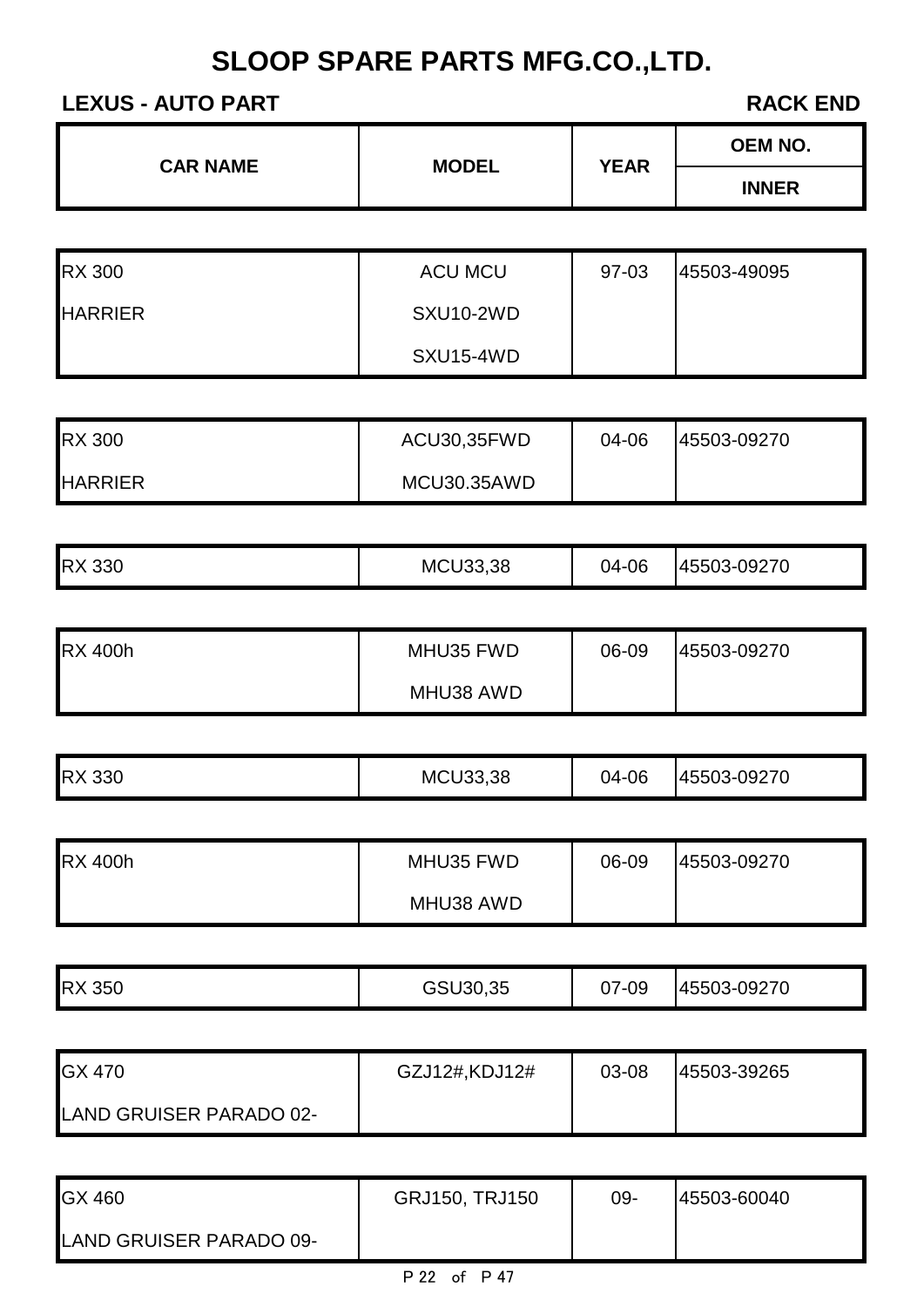### **LEXUS - AUTO PART RACK END**

 $\blacksquare$ 

| <b>CAR NAME</b> | <b>MODEL</b> | <b>YEAR</b> | <b>OEM NO.</b> |
|-----------------|--------------|-------------|----------------|
|                 |              |             | <b>INNER</b>   |
|                 |              |             |                |

| LX 470                         | UZJ100 | 99-02 | 45503-69015 |
|--------------------------------|--------|-------|-------------|
| <b>LAND GRUISER 100-SERIES</b> |        |       |             |

| <b>ILX</b><br>$\rightarrow$<br>∸<br>1 U | UZJ100 | $\sim$<br>ົ<br>≺-'<br>ֿ ש<br>UJ | 45503-69025 |
|-----------------------------------------|--------|---------------------------------|-------------|
|-----------------------------------------|--------|---------------------------------|-------------|

| $L \times$<br>$- - -$<br>J I U | $\overline{ }$<br>ZJ200 | 08- | 3-60030<br>. 14000. |
|--------------------------------|-------------------------|-----|---------------------|
|--------------------------------|-------------------------|-----|---------------------|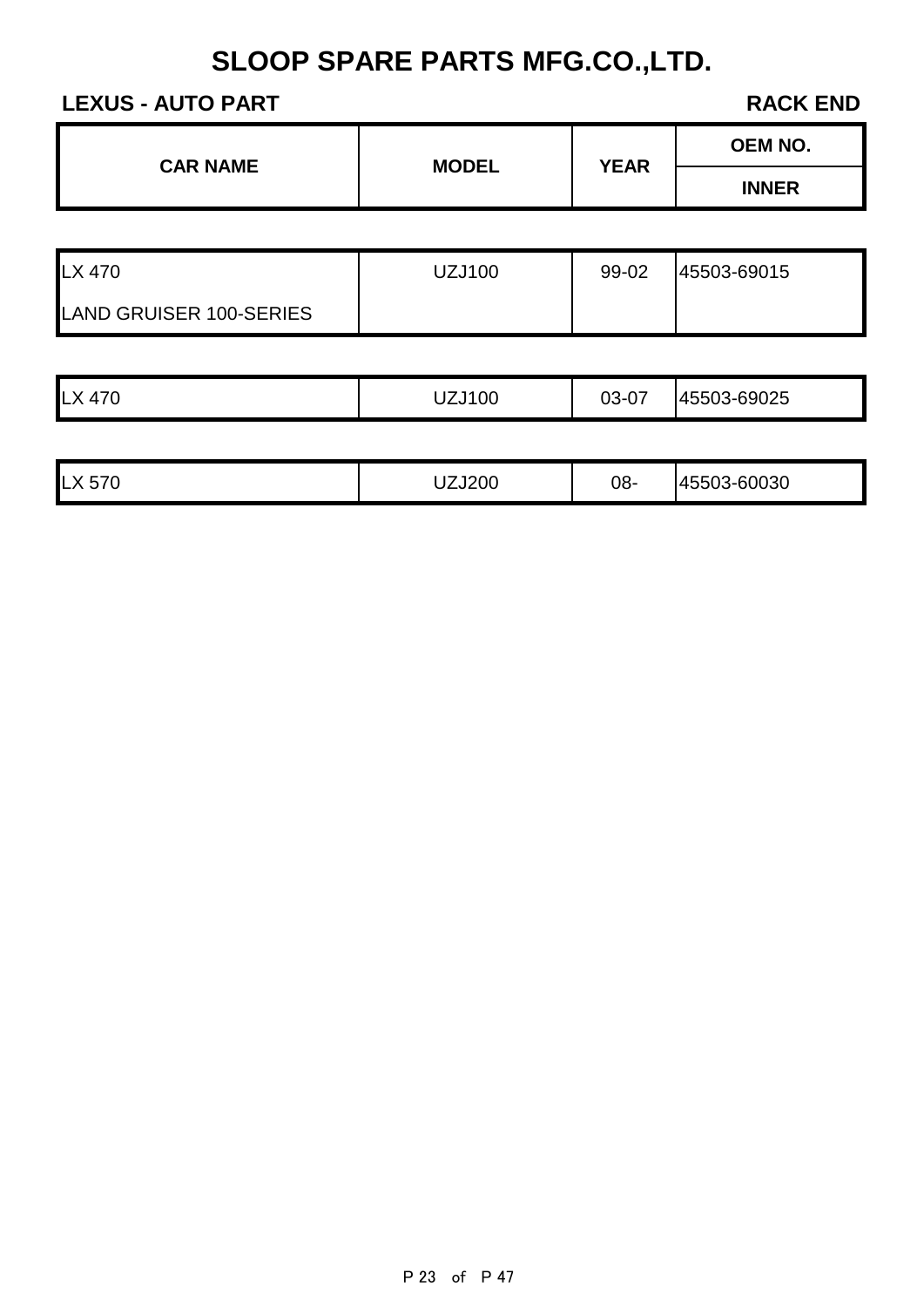## **MAZDA - AUTO PART RACK END**

| <b>CAR NAME</b>            |                  | <b>YEAR</b> | <b>OEM NO.</b> |
|----------------------------|------------------|-------------|----------------|
|                            | <b>MODEL</b>     |             | <b>INNER</b>   |
|                            |                  |             |                |
| <b>TRIBUTE 2.0&amp;3.0</b> | <b>EPFW EPEW</b> | 00-03       | EC01-32-240    |
|                            |                  |             |                |
| TRIBUTE 2.3                | <b>EPFW EPEW</b> | 00-03       | E112-34-240    |
| <b>FORD ESCAPE</b>         |                  |             |                |
|                            |                  |             |                |
| <b>TRIBUTE 2.0&amp;3.0</b> | <b>EP3W EPFW</b> | $04 - 10$   | EC01-32-240    |
| <b>FORD ESCAPE</b>         |                  |             |                |
|                            |                  |             |                |
| TRIBUTE 2.3                | <b>EP3W EPFW</b> | $04 - 10$   | EC01-32-240    |
| <b>FORD ESCAPE</b>         |                  |             |                |
|                            |                  |             |                |
| MAZDA 323/LANTIS           | BH# BA#          | 94-98       | E016-32-250    |
| <b>FAMILIA Allegro</b>     |                  | 93-98       |                |
| Protégé                    |                  |             |                |
|                            |                  |             |                |
| MAZDA 323                  | BJ#              | 98-00       | B25D-32-250    |
| <b>FAMILIA Allegro</b>     |                  |             | B25D-32-240    |
| Protégé                    |                  |             |                |
|                            |                  |             |                |
| MAZDA 3                    | BK3P             | $04 - 10$   | BP4L-32-240    |

| MAZDA 3   | BK3P | $04 - 10$ | BP4L-32-240 |
|-----------|------|-----------|-------------|
| AXELA(JP) |      |           |             |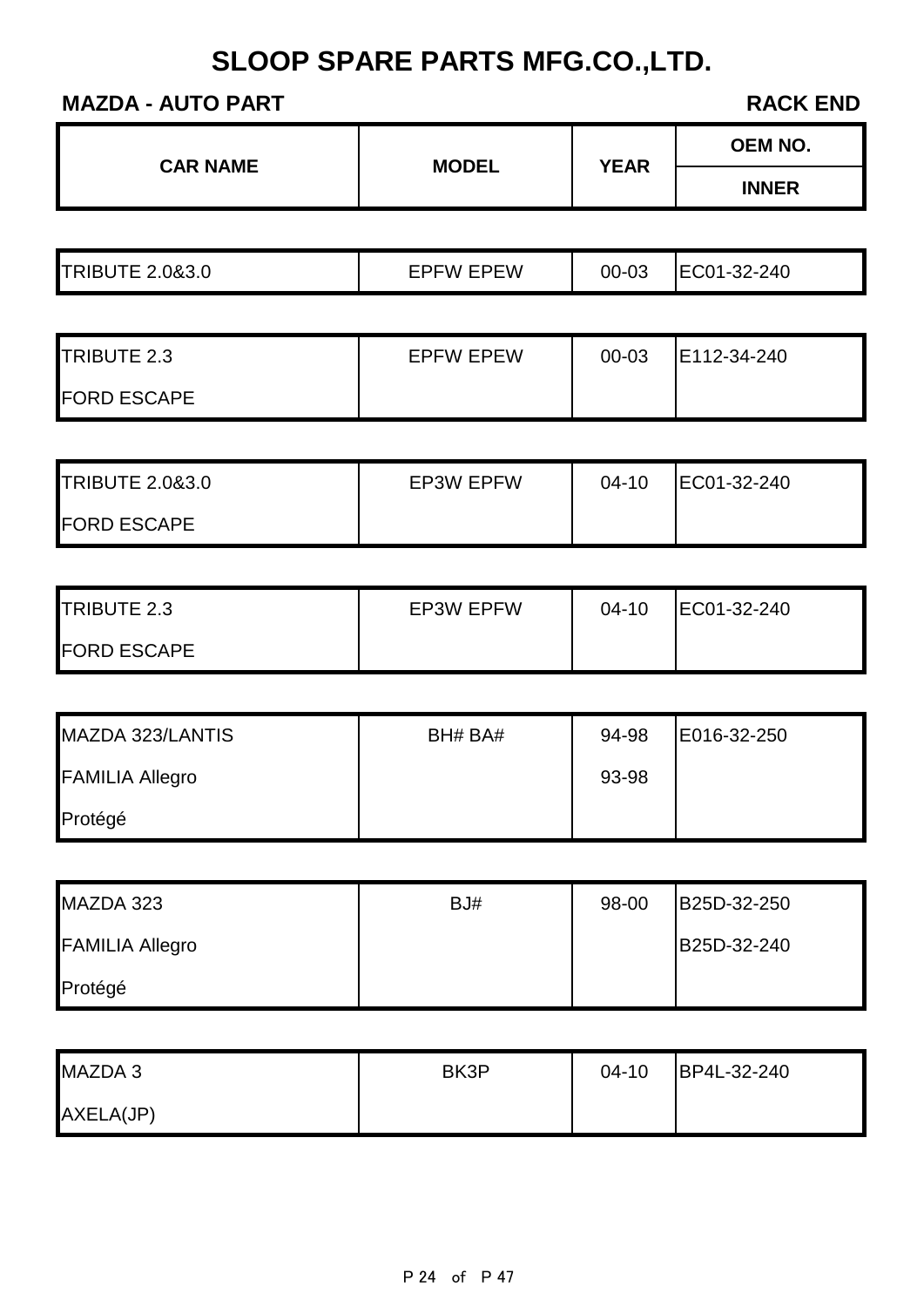## **MAZDA - AUTO PART RACK END**

| <b>CAR NAME</b> | <b>MODEL</b> | <b>YEAR</b> | <b>OEM NO.</b> |
|-----------------|--------------|-------------|----------------|
|                 |              |             | <b>INNER</b>   |

| MAZDA 626           | <b>GFEP</b> | 98-02 | GE4T-32-240A |
|---------------------|-------------|-------|--------------|
| CAPELLA(JP)         |             |       |              |
| <b>FORD TELSTAR</b> |             |       |              |

| MAZDA 6         | GG3P GGEP GGES | $02 - 08$ | GJ6E-32-240 |
|-----------------|----------------|-----------|-------------|
| GG(SEDAN/HATCH) | GG35 GYEW GY3W |           |             |
| GY(wagon)       |                |           |             |
| ATENZA(JP)      |                |           |             |

| <b>IPREMACY</b>         | <b>CPBW</b> | 99-00 | B25D-32-250  |
|-------------------------|-------------|-------|--------------|
| Haima Freema (China)    |             |       | B250D-32-240 |
| <b>FORD IXION.LASER</b> |             |       |              |

| <b>PREMACY</b>          | <b>CPBW</b> | $01 - 04$ | B25D-32-250 |
|-------------------------|-------------|-----------|-------------|
| Haima Freema (China)    |             |           | B25D-32-240 |
| <b>FORD IXION.LASER</b> |             |           |             |

| MAZDA 5           | CR | $05-10$ | BP4L-32-240 |
|-------------------|----|---------|-------------|
| <b>FORD I-MAX</b> |    |         |             |
| <b>PREMACY</b>    |    |         |             |

|--|

| <b>MPV</b> | LW5W                                | 99-06 | LC62-32-240 |
|------------|-------------------------------------|-------|-------------|
|            | $\sim$ $\sim$ $\sim$ $\sim$<br>D OF |       |             |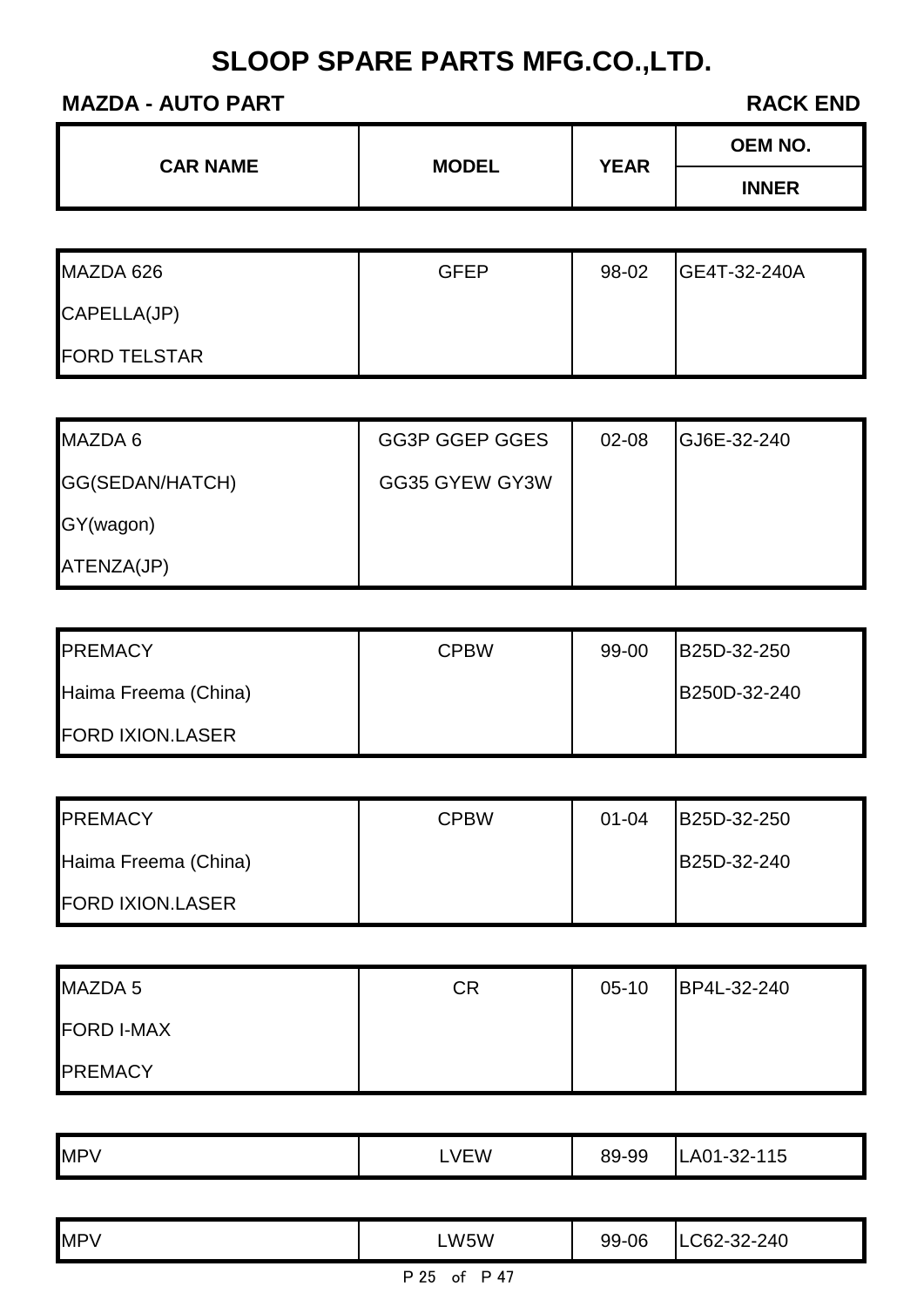## **MAZDA - AUTO PART**

| <b>CAR NAME</b>        | <b>MODEL</b>     | <b>YEAR</b> | OEM NO.       |
|------------------------|------------------|-------------|---------------|
|                        |                  |             | <b>INNER</b>  |
|                        |                  |             |               |
| <b>FRIENDEE 2WD</b>    | SGL <sub>3</sub> | 95-05       | S083-32-115   |
|                        |                  |             |               |
| $CX-7$                 | ER3P             | $07 -$      | EG21-32-240   |
|                        |                  |             |               |
| $CX-9$                 | TB               | $07-10$     | TD11-32-240   |
|                        |                  |             |               |
| MAZDA 2                | DE3FS            | $11 -$      | D651-32-240   |
| DEMIO(JP)              |                  |             |               |
| Mazda2 Jinxiang(CHINA) |                  |             |               |
|                        |                  |             |               |
| MAZDA 3                | <b>BLEFP</b>     | $09 -$      | BP4L-32-240   |
| AXELA(JP)              |                  |             |               |
| <b>MAZDA 6 MPS</b>     | GG#              | 05-07       | GJ3E-32-240   |
| GG(sedan/hatch)        |                  |             |               |
| <b>MAZDA SPEED</b>     |                  |             |               |
| ATENZA(JP)             |                  |             |               |
|                        |                  |             |               |
| <b>ACCORD</b>          | CD7,SD8,         | 94-97       | 53010-SV4-000 |
| <b>Isuzu Aska</b>      |                  |             |               |

|  | <b>ACCORD</b> | CF5,<br>CF3,0<br>ا 11–1. | 98-02 | 53010-S0A-900 |
|--|---------------|--------------------------|-------|---------------|
|--|---------------|--------------------------|-------|---------------|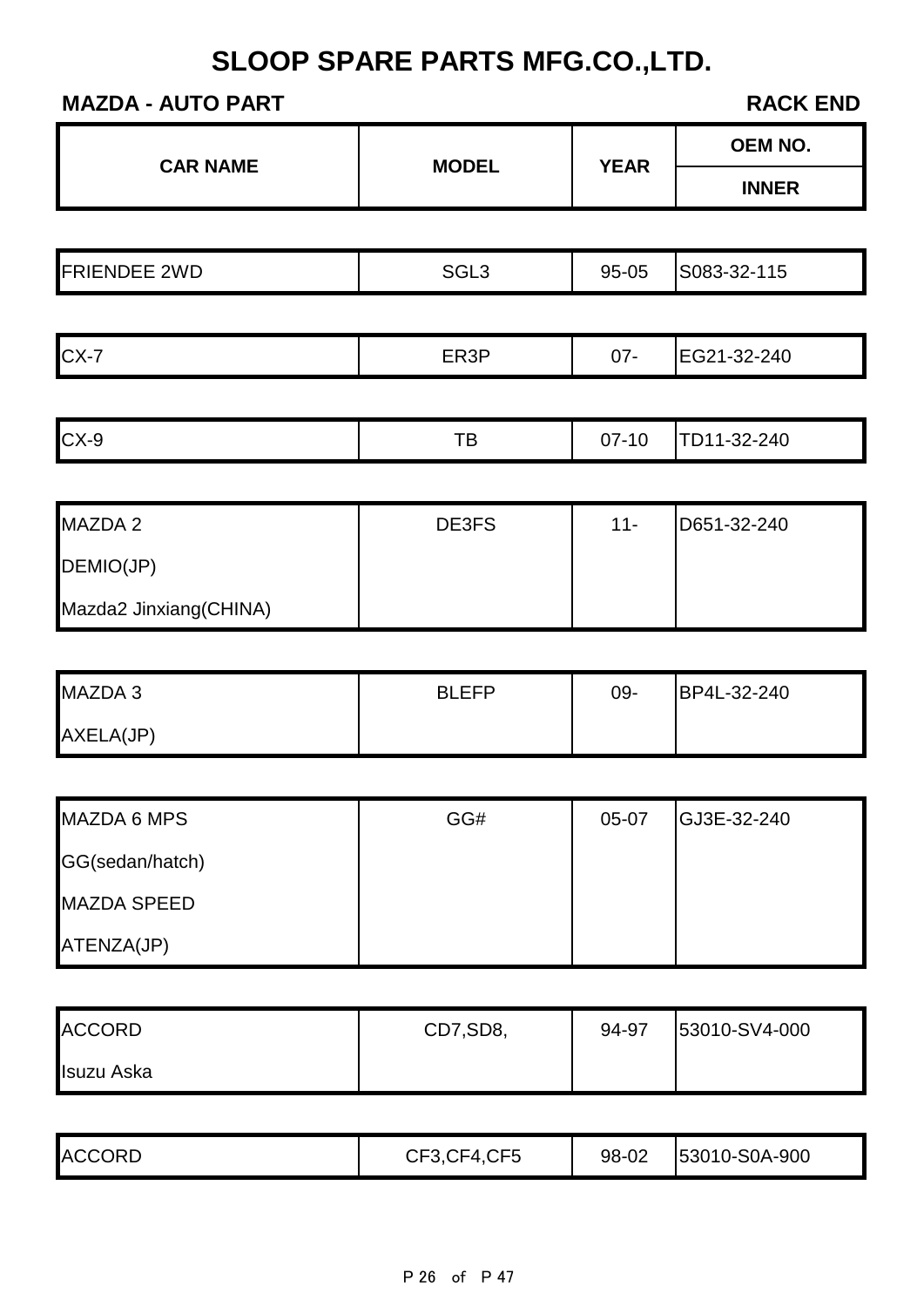## **MAZDA - AUTO PART RACK END**

| <b>CAR NAME</b> | <b>MODEL</b> | <b>YEAR</b> | <b>OEM NO.</b> |
|-----------------|--------------|-------------|----------------|
|                 |              |             | <b>INNER</b>   |

| <b>ACCORD</b> | <b>COUPE</b> | 98-02 | 53010-S0A-900 |
|---------------|--------------|-------|---------------|
| Isuzu Aska    |              |       |               |

| <b>ACCORD</b> | SEDAN | 03-07 | 53010-SDA-A01 |
|---------------|-------|-------|---------------|
|---------------|-------|-------|---------------|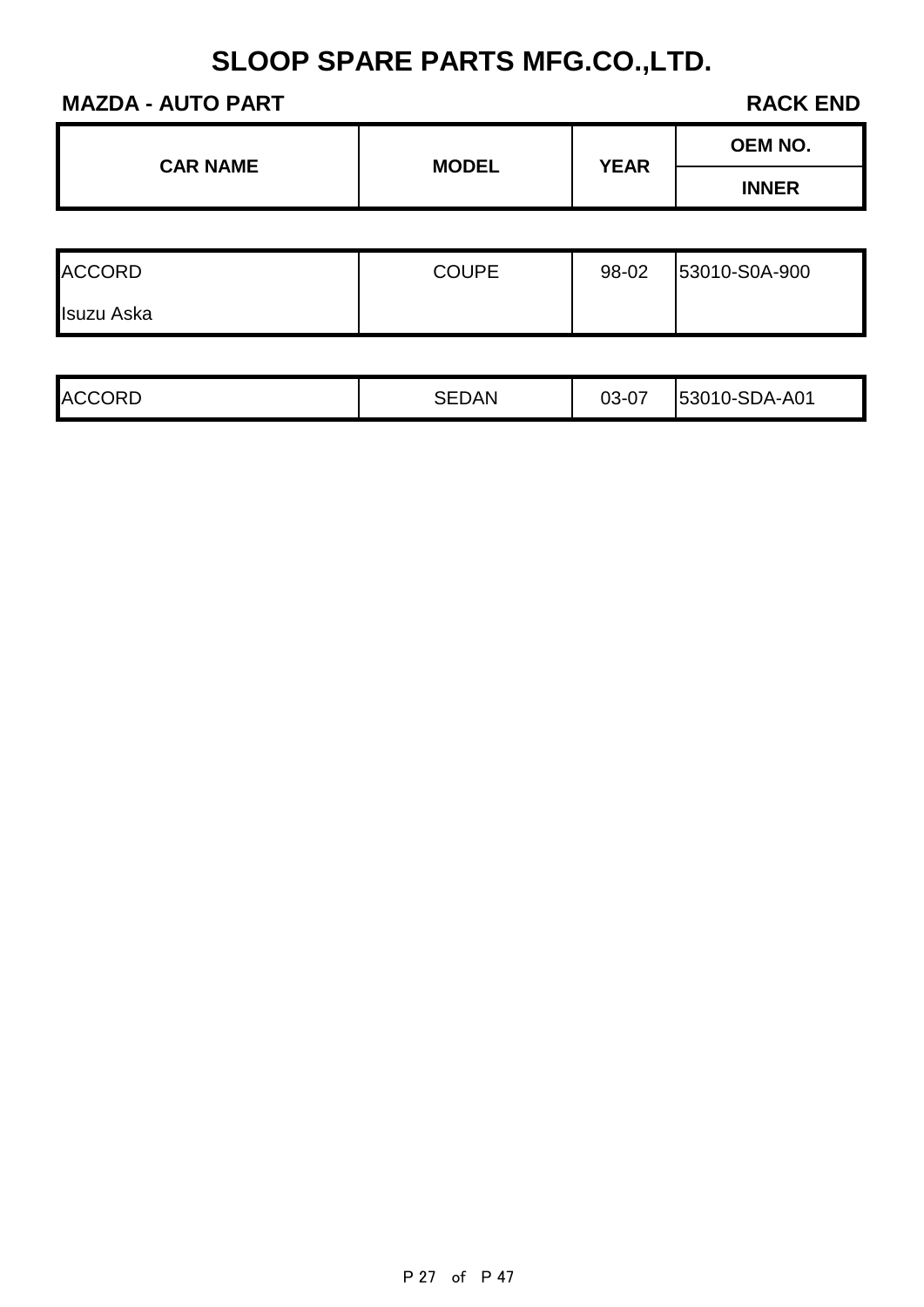## **MITSUBISHI - AUTO PART RACK END**

| <b>CAR NAME</b>       |                  |             | OEM NO.      |
|-----------------------|------------------|-------------|--------------|
|                       | <b>MODEL</b>     | <b>YEAR</b> | <b>INNER</b> |
|                       |                  |             |              |
| <b>PAJERO</b>         | V65W, V63W, V68W | 99-         | MR510267     |
| <b>MONTERO SHOGUN</b> | V73W.V75W.V78W   |             |              |
|                       |                  |             |              |
| <b>TRITON 2WD</b>     | KA4TT            | $05 -$      | 4410A172T    |
|                       |                  |             |              |
| <b>TRITON 4WD</b>     | KB4T.KB8T        | $05 -$      | 4410A173T    |
|                       |                  |             |              |
| <b>LANCER</b>         | CS5A.CS5W        | 00-03       | MR491358     |
| virage(Taiwan)        |                  |             |              |

| $\blacksquare$ vii ay $\sigma$ († alwali) |  |  |
|-------------------------------------------|--|--|
| Cedia                                     |  |  |
|                                           |  |  |

| LANCER         | CS2A-CS5W | 03-06 | MR491358 |
|----------------|-----------|-------|----------|
| virage(Taiwan) |           |       |          |
| Cedia          |           |       |          |

|  | <b>IPA</b> | <b>J</b> 3W<br>'RGW | 06- | $\sim$<br>, ,<br>NU JO |
|--|------------|---------------------|-----|------------------------|
|--|------------|---------------------|-----|------------------------|

| <b>DELICA</b> | P01V-P15W | 86-93 | MB532971 |
|---------------|-----------|-------|----------|
| L300          |           |       |          |

| <b>OUTLANDER</b>   | CU <sub>2</sub> W | 03-05 | 4422A057 |
|--------------------|-------------------|-------|----------|
| <b>MAZDA BONGO</b> |                   |       |          |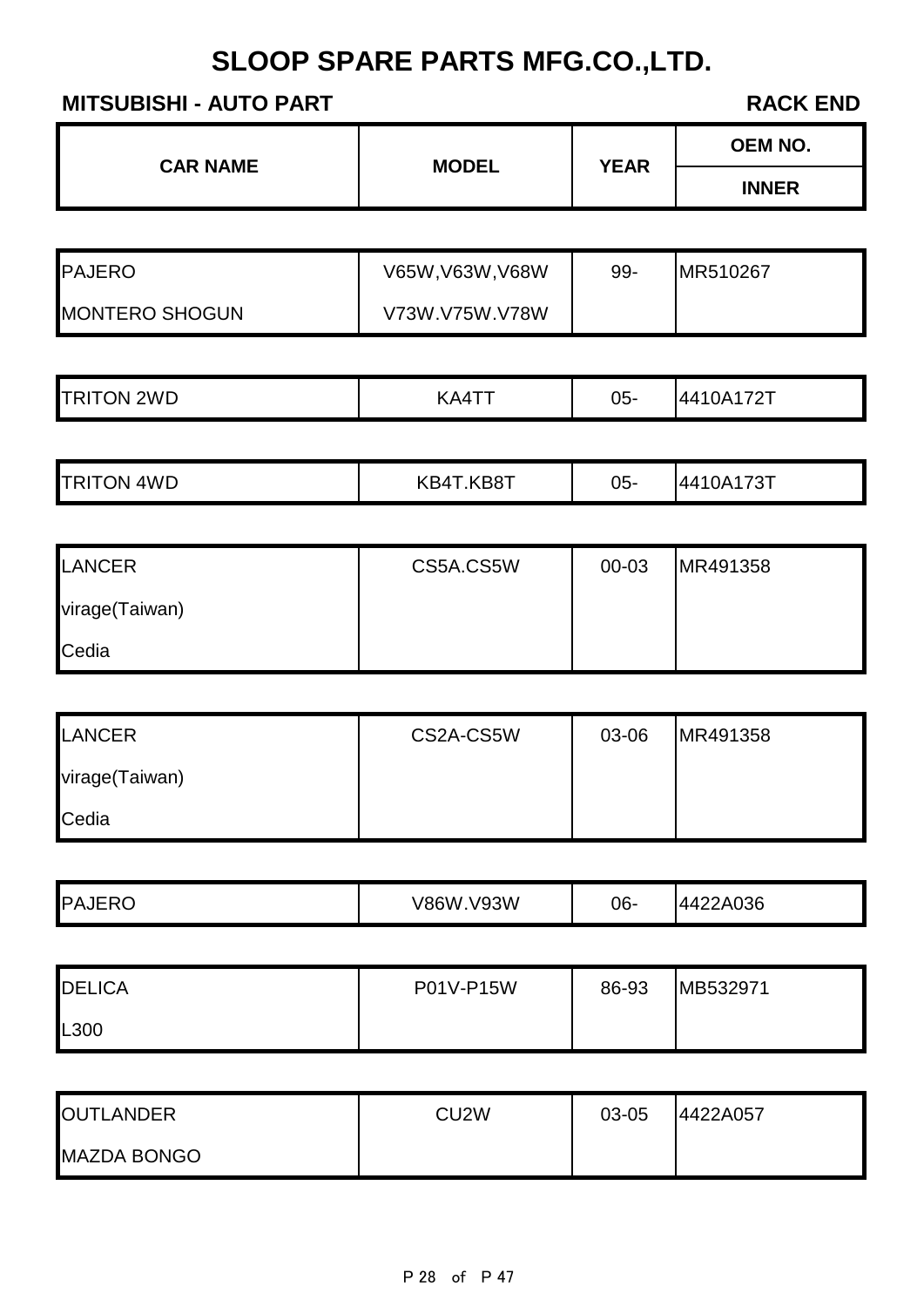| <b>MITSUBISHI - AUTO PART</b> |              | <b>RACK END</b> |  |
|-------------------------------|--------------|-----------------|--|
|                               |              | <b>OEM NO.</b>  |  |
| <b>CAR NAME</b>               | <b>INNER</b> |                 |  |
|                               |              |                 |  |
| CW5W                          | $05-$        | 4422A057        |  |
|                               |              |                 |  |
|                               |              |                 |  |
| GW5W                          | $05 -$       | 4422A012        |  |
|                               |              |                 |  |
|                               |              |                 |  |
| E52-E55                       | 92-98        | MR333166        |  |
|                               |              |                 |  |
|                               |              |                 |  |
|                               |              |                 |  |
| EA <sub>1</sub> A             | 96-00        | MR333166        |  |
|                               |              | MR594674        |  |
|                               |              |                 |  |
|                               |              |                 |  |
| EC7A                          | 99-03        | MR594674        |  |
|                               |              |                 |  |
| DJ1A                          | 04-08        | MR594674        |  |
|                               |              |                 |  |
| DE3A                          | 94-00        | MR130807        |  |
|                               | <b>MODEL</b> | <b>YEAR</b>     |  |

| <b>MIRAGE</b> | <b>CMSA</b><br>$\Sigma$ K1<br>A<br>.J4A | 95-02 | IMR130807 |
|---------------|-----------------------------------------|-------|-----------|
|---------------|-----------------------------------------|-------|-----------|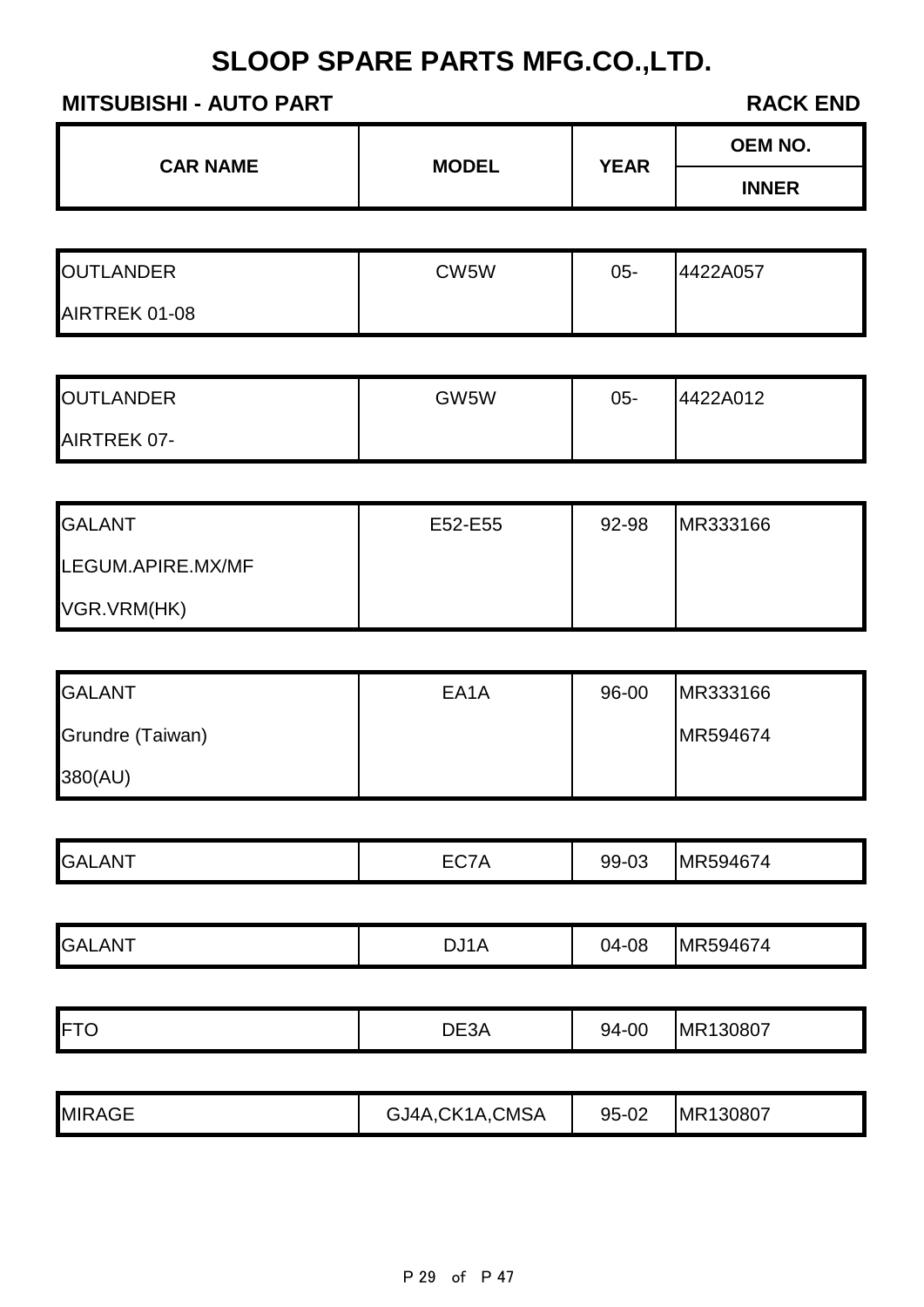#### **NISSAN - AUTO PART RACK END**

| <b>CAR NAME</b>        | <b>MODEL</b> | <b>YEAR</b> | <b>OEM NO.</b> |
|------------------------|--------------|-------------|----------------|
|                        |              |             | <b>INNER</b>   |
|                        |              |             |                |
| FRONTIER/NAVARA        | D40          | $05 -$      | 48521-EA000    |
| <b>TERRANO</b>         |              |             |                |
| <b>X-TRAIL</b>         | T30          | 00-06       | 48521-8H300    |
|                        |              |             |                |
| <b>MURANO</b>          | Z50          | 04-08       | 48521-CB025    |
| <b>GRAND LIVINA</b>    | <b>L10N</b>  | $07 -$      | 48521-3U025    |
|                        |              |             |                |
| <b>CEFIRO</b>          | A32          | 94-98       | 48521-OC005    |
| MAXIMA/INFINITI I30/30 |              |             |                |
| <b>CEFIRO</b>          | A33          | 99-04       | 48521-2Y405    |
| MAXIMA/INFINTI I35     |              |             |                |
| 00-04                  |              |             |                |
| <b>CEFIRO</b>          | A34          | 04-08       | 48521-7Y000    |
| <b>MAXIMA</b>          |              |             |                |
|                        |              |             |                |
| <b>TEANA</b>           | J31          | 03-07       | 48521-9Y025    |
| <b>TEANA</b>           | J32          | 08-         | D8521-JA00A    |
|                        |              |             |                |
| <b>TIIDA</b>           | C11          | $04 -$      | 48521-3U025    |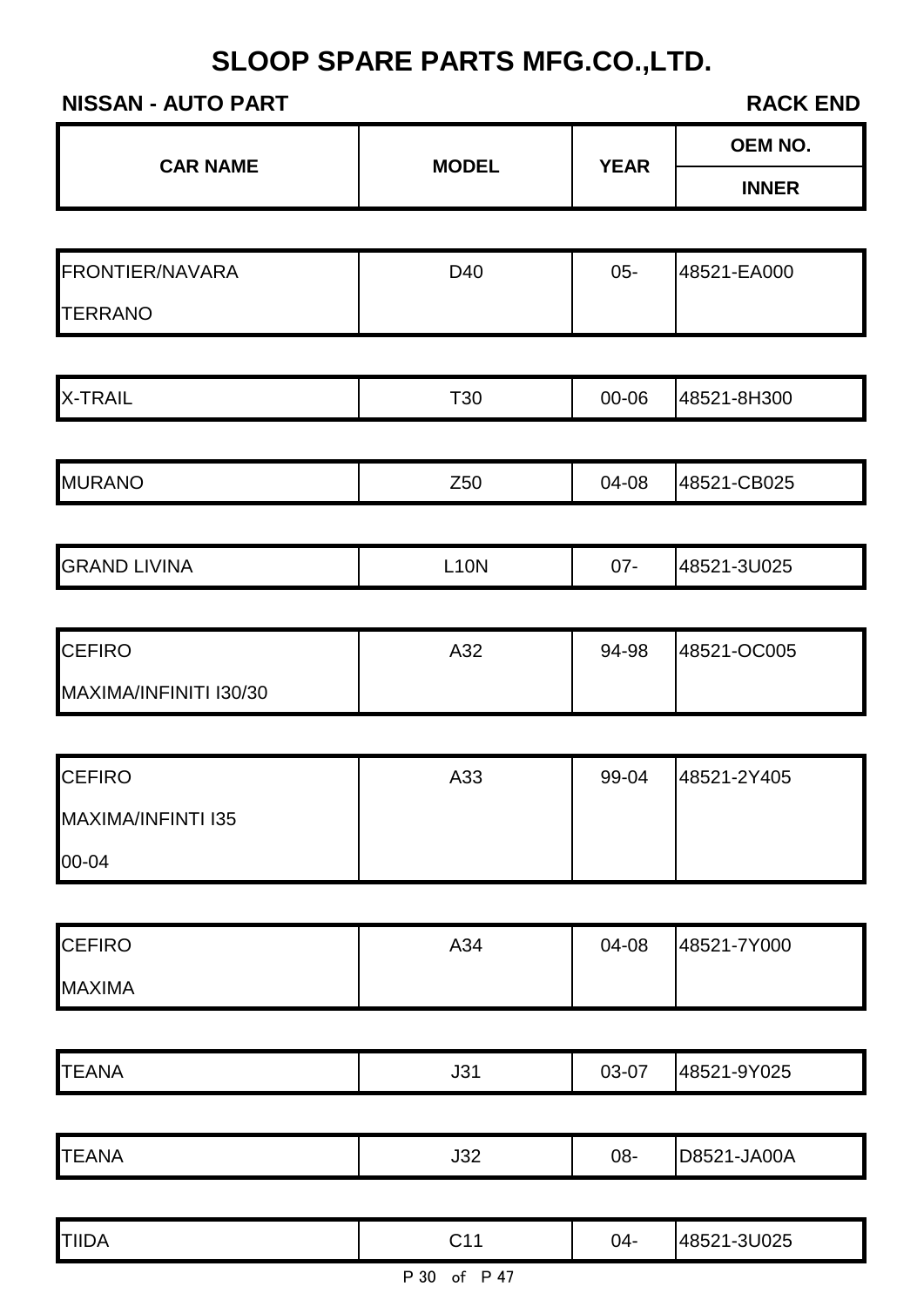## **NISSAN - AUTO PART RACK END**

|                      |                 |             | <b>OEM NO.</b> |  |
|----------------------|-----------------|-------------|----------------|--|
| <b>CAR NAME</b>      | <b>MODEL</b>    | <b>YEAR</b> | <b>INNER</b>   |  |
|                      |                 |             |                |  |
| <b>VERSA/TIIDA</b>   | C11             | $07 -$      | 48521-3U025    |  |
| <b>LIBERTA-VILLA</b> |                 |             |                |  |
|                      |                 |             |                |  |
| <b>SENTRA</b>        | <b>B14X</b>     | 95-99       | 48521-3U025    |  |
| <b>LIBERTA-VILLA</b> |                 |             |                |  |
|                      |                 |             |                |  |
| <b>SENTRA</b>        | <b>B15X</b>     | 00-06       | 48521-4Z001    |  |
|                      |                 |             |                |  |
| <b>PRIMERA</b>       | P <sub>10</sub> | 90-95       | 48521-72E06    |  |
|                      |                 |             |                |  |
| <b>BLUEBIRO</b>      | U12             | 87-91       | 48521-70A00    |  |
|                      |                 |             |                |  |
| <b>SUNNY</b>         | B13#            | 90-94       | 48521-50Y25    |  |
|                      |                 |             |                |  |
| <b>SUNNY</b>         | <b>B14</b>      | 94-98       | 48521-1M210    |  |
|                      |                 |             |                |  |
| <b>SUNNY</b>         | <b>B15</b>      | 99-07       | 48521-4M485    |  |
|                      |                 |             | 48521-6M085    |  |
|                      |                 |             |                |  |
| <b>PULSAR</b>        | N14#            | 90-95       | 48521-50Y00    |  |
|                      |                 |             |                |  |
| <b>PULSAR</b>        | <b>N15</b>      | 95-99       | 48521-50Y00    |  |
|                      |                 |             |                |  |
| <b>PULSAR</b>        | N <sub>16</sub> | 99-05       | 48521-4M500    |  |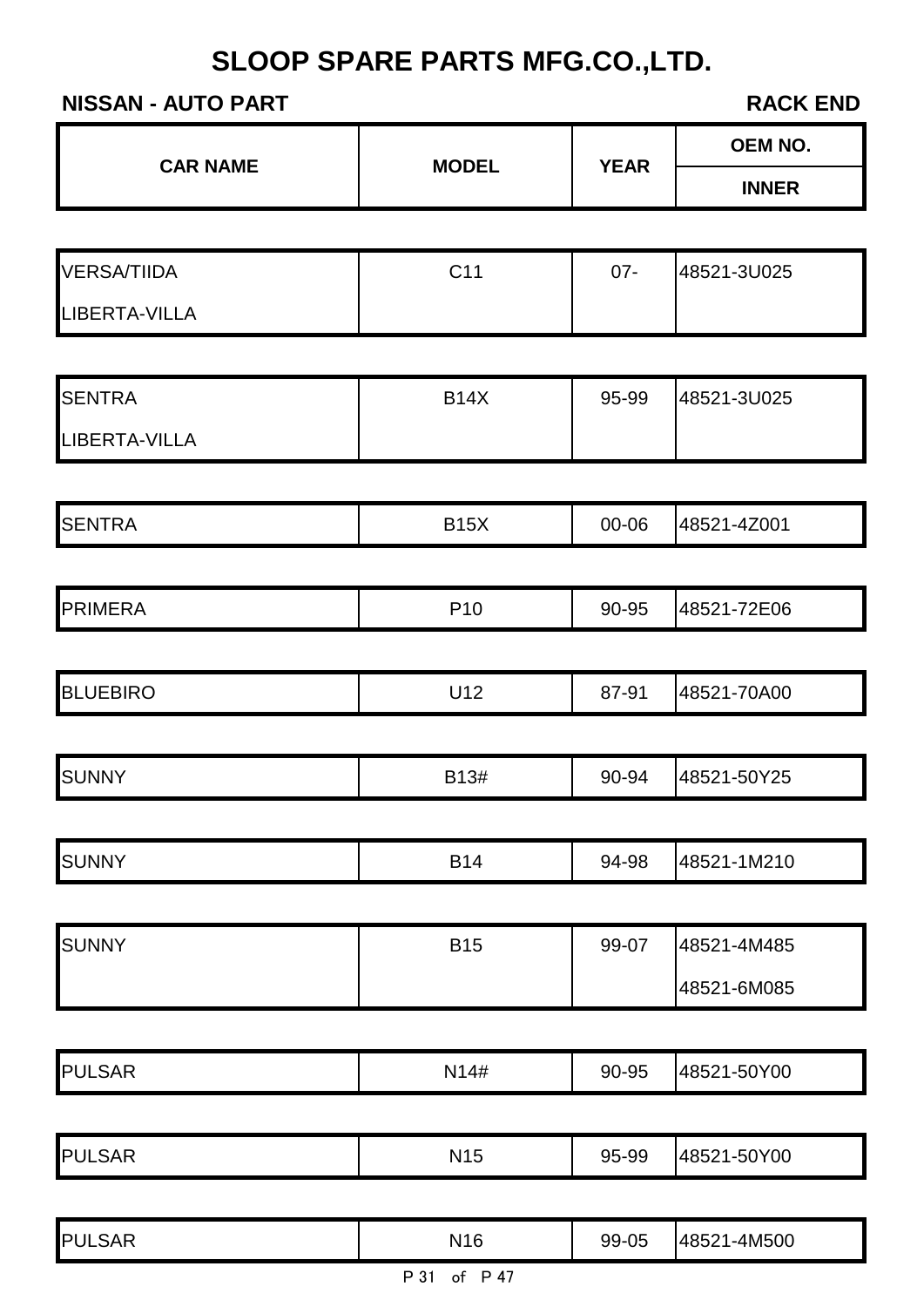#### **NISSAN - AUTO PART RACK END**

|                     |                 |             | OEM NO.      |
|---------------------|-----------------|-------------|--------------|
| <b>CAR NAME</b>     | <b>MODEL</b>    | <b>YEAR</b> | <b>INNER</b> |
|                     |                 |             |              |
| <b>ALTIMA</b>       | L30             | 98-01       | 48521-9E000  |
|                     |                 |             |              |
| <b>ALTIMA</b>       | L31             | 02-06       | 48521-8J000  |
|                     |                 |             |              |
| <b>ALTIMA</b>       | L32             | $07 -$      | 48521-JA00A  |
|                     |                 |             |              |
| <b>URVAN</b>        | <b>VE24</b>     | 97-01       | 48521-27N00  |
| CARAVAN/HOMY        |                 |             |              |
|                     |                 |             |              |
| <b>URVAN</b>        | <b>VE25</b>     | $01 -$      | 48521-VW025  |
| CARAVAN/HOMY        |                 |             |              |
|                     |                 |             |              |
| <b>PATHFINDER</b>   | <b>R50</b>      | 96-04       | 48521-0W025  |
| <b>INFINITI QX4</b> |                 |             |              |
| <b>TERRANO</b>      |                 |             |              |
|                     |                 |             |              |
| <b>PATHFINDER</b>   | <b>R51</b>      | $05-10$     | 48521-EA000  |
|                     |                 |             |              |
| <b>NOTE</b>         | E11             | $05-$       | 48521-3U025  |
| US                  |                 |             |              |
|                     |                 |             |              |
| <b>INFINITI G20</b> | P <sub>10</sub> | 91-96       | 48521-72E06  |
| <b>PRIMERA</b>      |                 |             |              |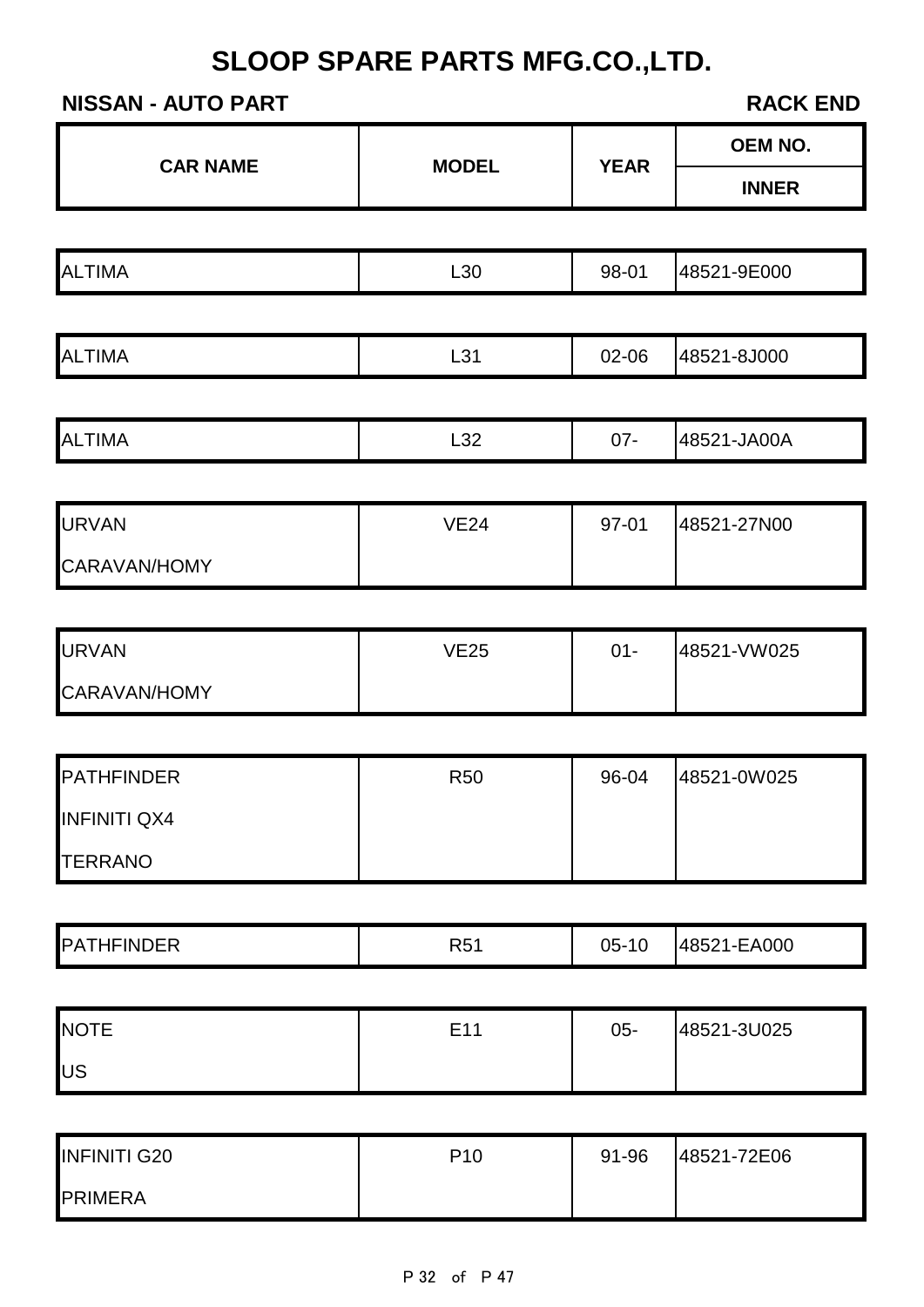#### **NISSAN - AUTO PART RACK END**

**OEM NO.**

| <b>INFINITI 130. 135</b> | A33 | $00 - 04$ | 48521-2Y405 |
|--------------------------|-----|-----------|-------------|
| <b>CEFIRO/MAXIMA</b>     |     |           |             |

**CAR NAME MODEL YEAR**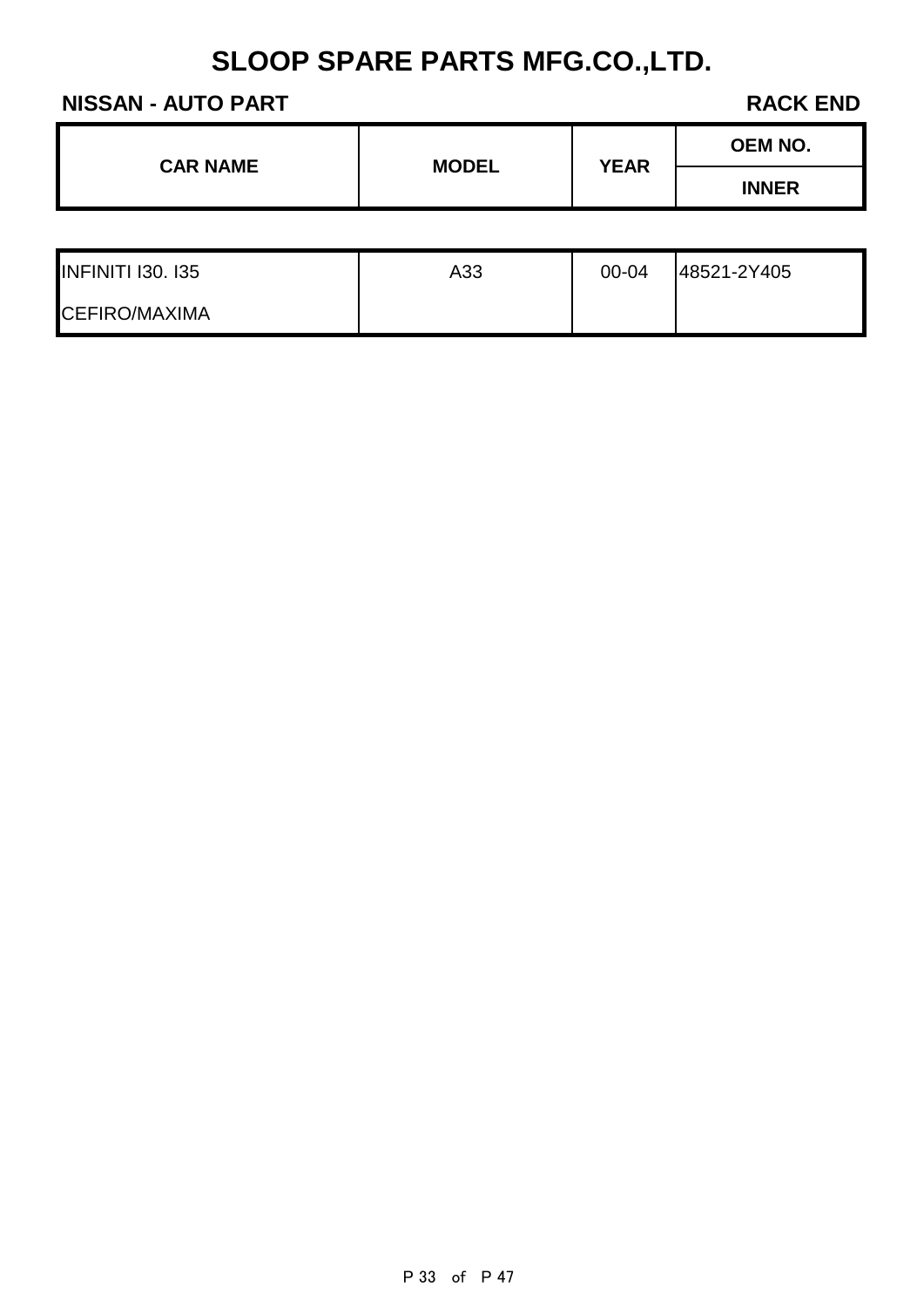#### **SUZUKI - AUTO PART RACK END**

|                               |                     |             | <b>OEM NO.</b> |
|-------------------------------|---------------------|-------------|----------------|
| <b>CAR NAME</b>               | <b>MODEL</b>        | <b>YEAR</b> | <b>INNER</b>   |
|                               |                     |             |                |
| <b>VITARA</b>                 | <b>TA52</b>         | 99-04       | 48830-67D00    |
| <b>ESCODO</b>                 |                     |             |                |
|                               |                     |             |                |
| <b>VITARA</b>                 | <b>J20A</b>         | 05-08       | 48830-65D00    |
| <b>ESCODO</b>                 |                     |             |                |
|                               |                     |             |                |
| <b>GRAND VITARA</b>           | <b>SE420</b>        | 99-04       | 48830-65D00    |
| <b>GRAND VITARA-INDONISIA</b> |                     |             |                |
|                               |                     |             |                |
| $XL-7$                        | <b>JA</b>           | $01 - 06$   | 48830-65D00    |
|                               |                     |             |                |
| $XL-7$                        | JB                  | 07-09       | 48830-65J00    |
|                               |                     |             |                |
| <b>WAGONR</b>                 | MC11S.12S.21S.22S   | 98-03       | 48830-76G00    |
|                               |                     |             |                |
| <b>WAGONR WIDE</b>            | <b>MA61S, MB61S</b> | 97-99       | 48830-75F01    |

| <b>SWIFT</b> | <b>HT51S, HT81S,</b> | 00-04 | 48830-75F00 |
|--------------|----------------------|-------|-------------|
|              | <b>HR51S, HR81S</b>  |       |             |

| <b>SWIFT</b> | ZC215, ZD215, RS413 | $04 - 10$ | 48830-63J00 |
|--------------|---------------------|-----------|-------------|
|              | RS415, ZC31S        |           |             |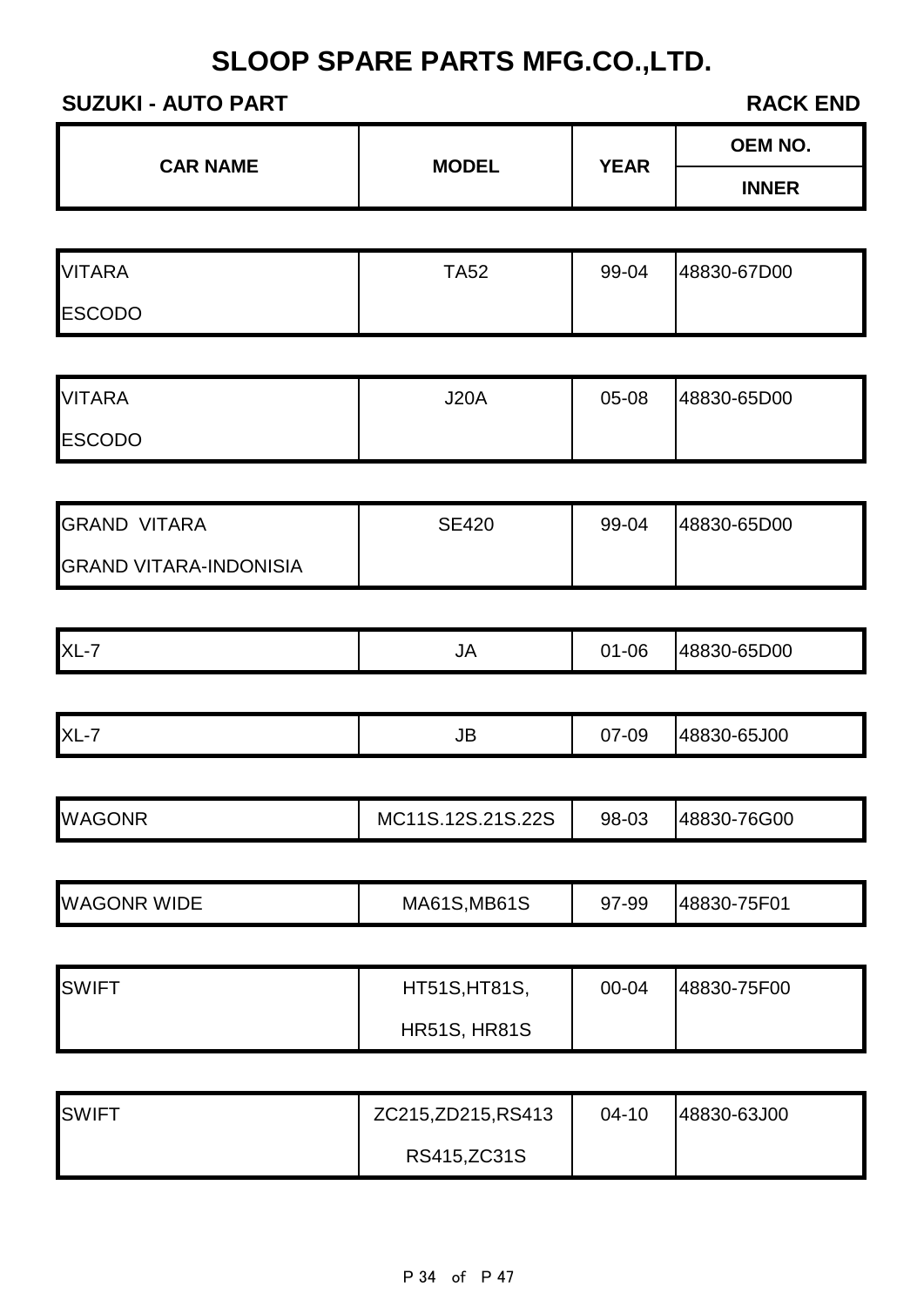## **SUZUKI - AUTO PART RACK END**

|                     |                                    | <b>OEM NO.</b>       |
|---------------------|------------------------------------|----------------------|
|                     |                                    | <b>INNER</b>         |
|                     |                                    |                      |
| SY416               | 96-02                              | 48830-60G00          |
|                     |                                    |                      |
|                     |                                    |                      |
| RA21S, RH415        | 03-05                              | 48830-79J00          |
|                     |                                    |                      |
| YA11S, YA41S,       | 06-                                | 48830-79J00          |
| <b>YB11S, YB41S</b> |                                    | 45700-79J10          |
|                     |                                    |                      |
| GC415               | $04 -$                             | 48830-61J00          |
|                     |                                    | 48830-61J20          |
|                     |                                    |                      |
| <b>FD</b>           | 99-04                              | 48830-77A00          |
|                     |                                    |                      |
| GC415               | $04-10$                            | 48830-61J00          |
|                     |                                    | 48830-61J20          |
|                     |                                    |                      |
| <b>FJ</b>           | 98-                                | 48830-77A00          |
|                     |                                    | 48830-61J00          |
|                     |                                    |                      |
|                     | <b>MODEL</b><br>for power steering | <b>YEAR</b><br>$10-$ |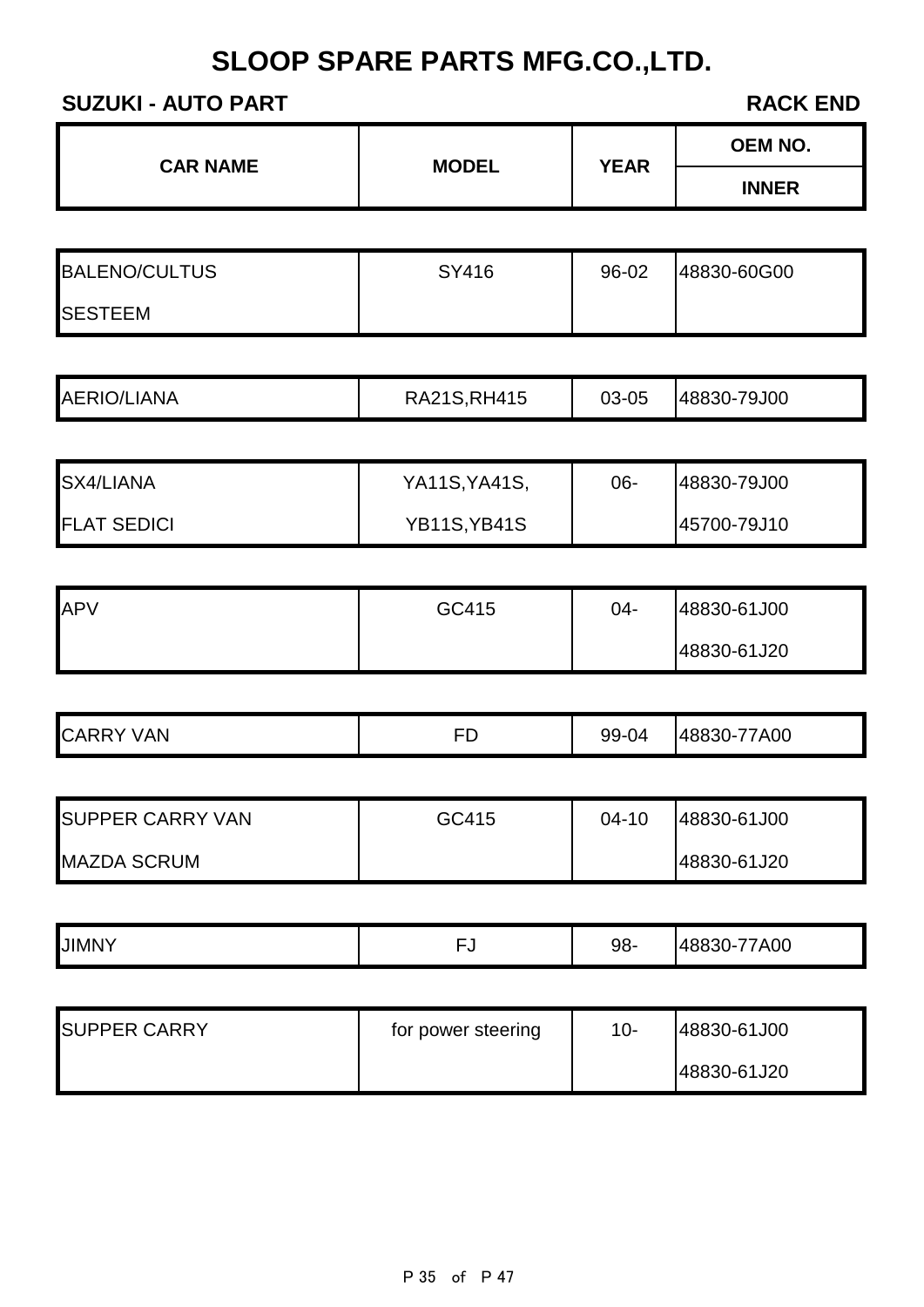## **TOYOTA - AUTO PART RACK END**

ACV35:2.4L AWD

MCV30:3.0L FWD

MCV31:3.3L FWD

| IUIUIA - AUIU FARI    |                     |             | RAYN END       |
|-----------------------|---------------------|-------------|----------------|
| <b>CAR NAME</b>       | <b>MODEL</b>        | <b>YEAR</b> | <b>OEM NO.</b> |
|                       |                     |             | <b>INNER</b>   |
|                       |                     |             |                |
| <b>CAMRY</b>          | SV2#, CV20, VZV20   | 86-90       | 45503-29105    |
|                       |                     |             |                |
| <b>CAMRY</b>          | CV3#, CV30, VZV3#   | 90-94       | 45503-29245    |
|                       |                     |             |                |
| <b>CAMRY</b>          | CV4#, SV4#          | 94-97       | 45503-29245    |
| NARROW-BODY           |                     |             |                |
|                       |                     |             |                |
| <b>CAMRY</b>          | <b>SXV10, VCV10</b> | 94-97       | 45503-06080    |
| <b>WIDE-BODY</b>      |                     |             |                |
| <b>CAMRY</b>          | <b>SXV20, MCV21</b> | 97-01       | 45503-29355    |
| <b>CAMRY</b>          | ACV30, ACV35,       | $01 - 03$   |                |
| <b>ACV30:2.4L FWD</b> | MCV3#               |             | 45503-49085    |
| ACV35:2.4L AWD        |                     |             |                |
| <b>MCV30:3.0L FWD</b> |                     |             |                |
| <b>MCV31:3.3L FWD</b> |                     |             |                |
|                       |                     |             |                |
| <b>CAMRY</b>          | ACV30, ACV35,       | 04-06       |                |
| <b>ACV30:2.4L FWD</b> | MCV3#               |             | 45503-49085    |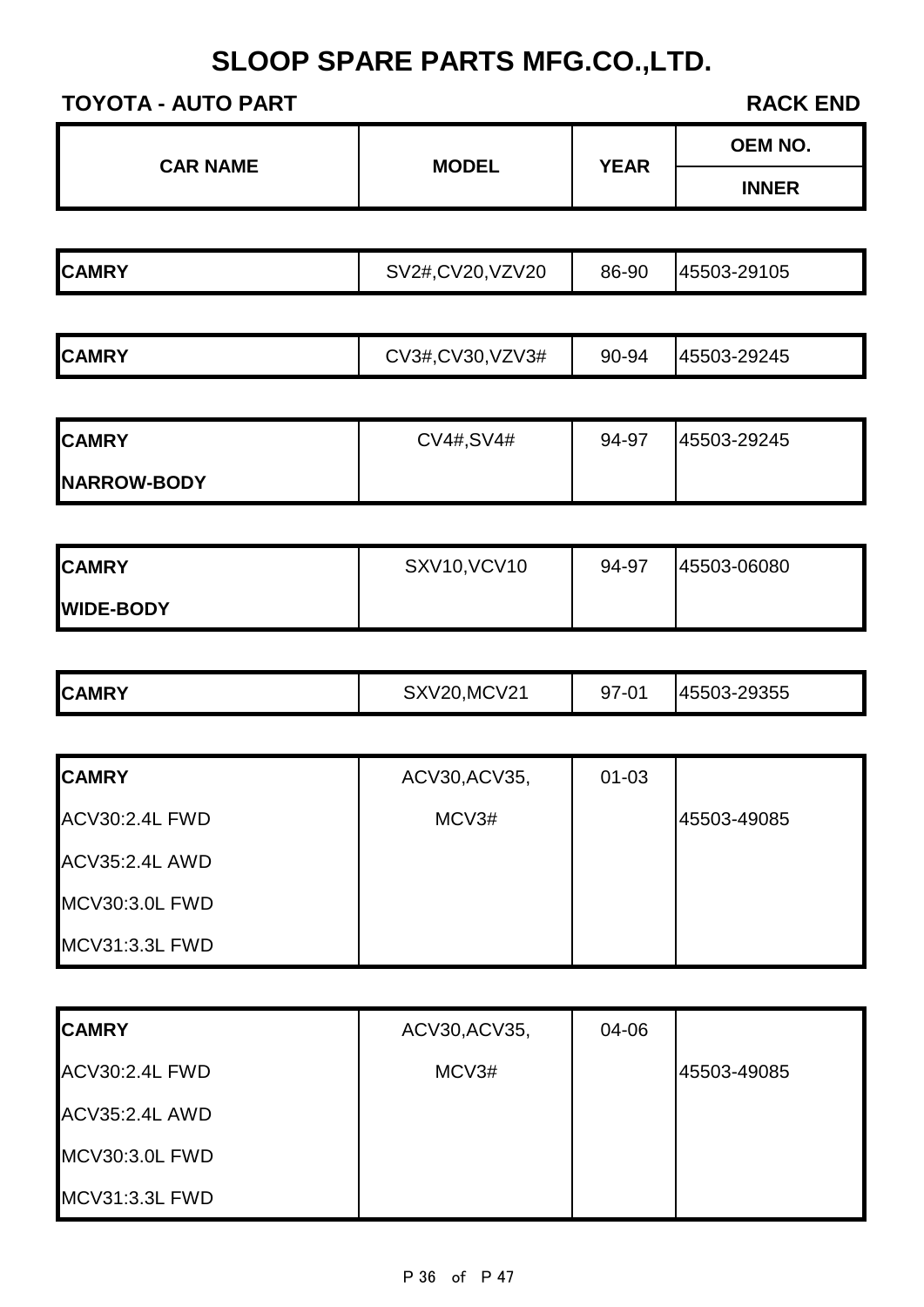| <b>TOYOTA - AUTO PART</b> |                     |             | <b>RACK END</b> |
|---------------------------|---------------------|-------------|-----------------|
| <b>CAR NAME</b>           | <b>MODEL</b>        | <b>YEAR</b> | <b>OEM NO.</b>  |
|                           |                     |             | <b>INNER</b>    |
|                           |                     |             |                 |
| <b>CAMRY</b>              | ACV40               | $07 - 10$   | 45503-09500     |
|                           |                     |             |                 |
| <b>AVALON</b>             | GSX030              | 06-11       | 45503-09420     |
|                           |                     |             |                 |
| <b>COROLLA</b>            | AE10#, CE10#, EE10# | 91-98       | 45503-19215     |
|                           | for EE101           |             |                 |
|                           |                     |             |                 |
| <b>COROLLA</b>            | AE11#, EE11#        | 95-00       | 45503-19215     |
|                           |                     |             |                 |
| <b>COROLLA</b>            | AE111, EE111,       | 98-01       | 45503-19215     |
|                           | ZZE11#              |             |                 |
|                           |                     |             |                 |
|                           |                     |             |                 |

| <b>COROLLA</b> | NZE120,121,124, | $01 - 03$ | 45503-12130 |
|----------------|-----------------|-----------|-------------|
|                | CE121.          |           |             |
|                | ZZE122,123,124  |           |             |

|  | <b>COROLLA</b> | $\sim$<br>#3⊩<br>-- | 03-06 | 02060<br>≺−เ<br>. 4000. |
|--|----------------|---------------------|-------|-------------------------|
|--|----------------|---------------------|-------|-------------------------|

|  | <b>ALTIS</b> | CE121, NZE120 | 00-07 | 45503-12130 |
|--|--------------|---------------|-------|-------------|
|--|--------------|---------------|-------|-------------|

| YARIS/VITZ | <b>NCP10, NCP15,</b> | 99-00 | 145503-59045 |
|------------|----------------------|-------|--------------|
|            | <b>SCP10,</b>        |       |              |

| <b>YARIS/VITZ</b> | NCP <sub>1</sub> <sup>-</sup><br>ี∼ו | 00-02 | 45503-59045 |
|-------------------|--------------------------------------|-------|-------------|
|                   | דגים<br>D 17<br>∩+                   |       |             |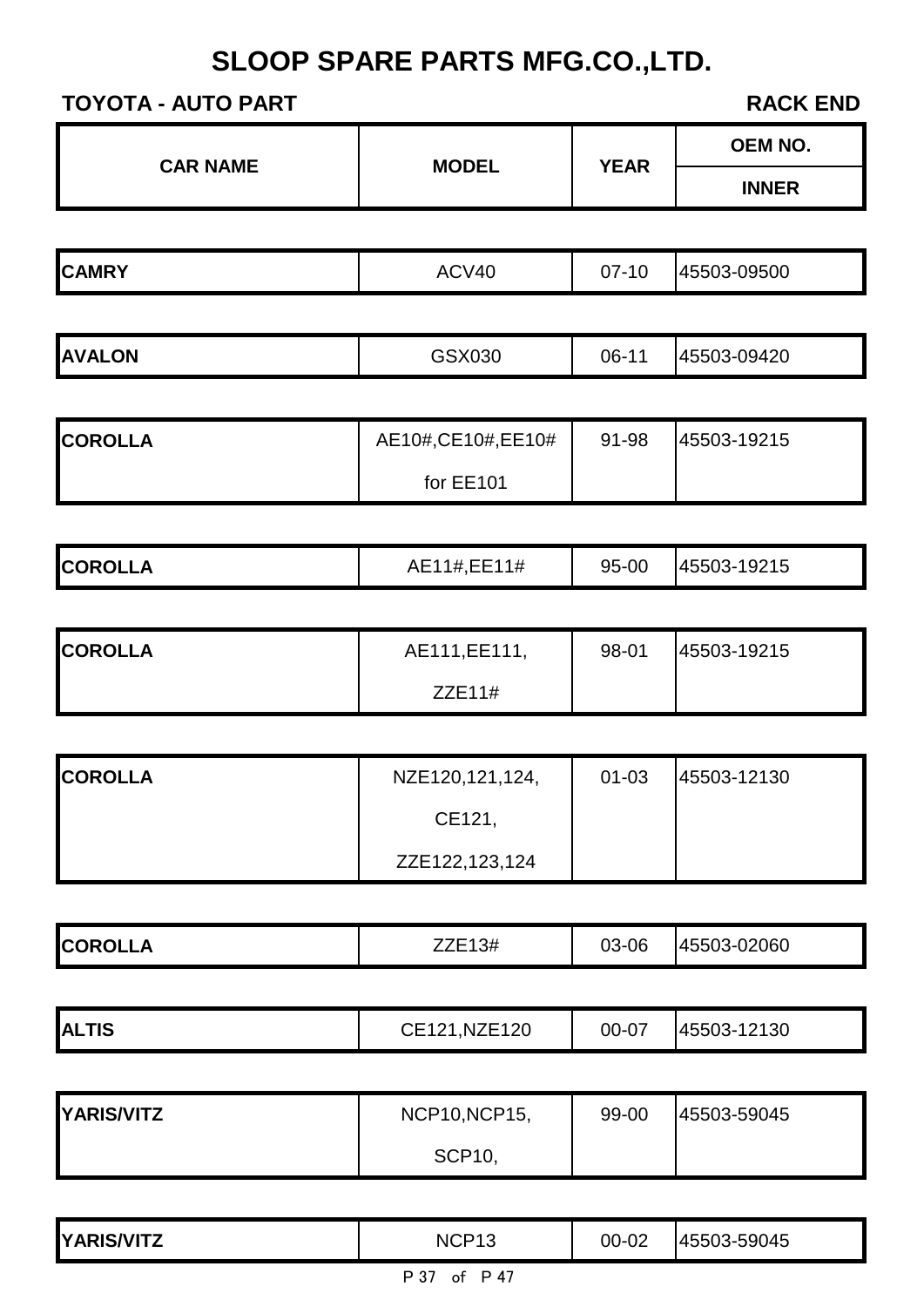| <b>CAR NAME</b>             | <b>MODEL</b>      | <b>YEAR</b> | OEM NO.      |
|-----------------------------|-------------------|-------------|--------------|
|                             |                   |             | <b>INNER</b> |
|                             |                   |             |              |
| <b>YARIS/VITZ</b>           | SCP <sub>13</sub> | 02-04       | 45503-59045  |
|                             |                   |             |              |
| <b>YARIS</b>                | <b>NCP91,93</b>   | $05 - 11$   | 45503-0D080  |
|                             |                   |             |              |
| <b>VIOS</b>                 | NCP4#             | 02-06       | 45503-09260  |
|                             |                   |             |              |
| <b>VIOS</b>                 | NCP93             | $07 - 14$   | 45503-0D080  |
| <b>HILUX</b>                | KZN185, RZN18#,   | 95-97       | 45503-39075  |
|                             | <b>VZN18#</b>     |             |              |
|                             |                   |             |              |
| <b>HILUX</b>                | <b>RZN21#</b>     | 02-05       | 45503-39265  |
|                             |                   |             |              |
| <b>HILUX</b>                | RZN2#             | $05-11$     | 45503-09340  |
|                             |                   |             |              |
| <b>HILUX</b><br><b>VIGO</b> | KUN1#             | $04 -$      | 45503-09320  |
|                             |                   |             |              |
| <b>HILUX</b>                | KUN2#             | $04 -$      | 45503-09320  |
| <b>VIGO</b>                 |                   |             |              |
| 4WD                         |                   |             |              |

| <b>HIACE</b> | LH10#-18# KZH10#- | 95-04 | 45503-29565 |
|--------------|-------------------|-------|-------------|
|              | 13# RZH10#-13#    |       |             |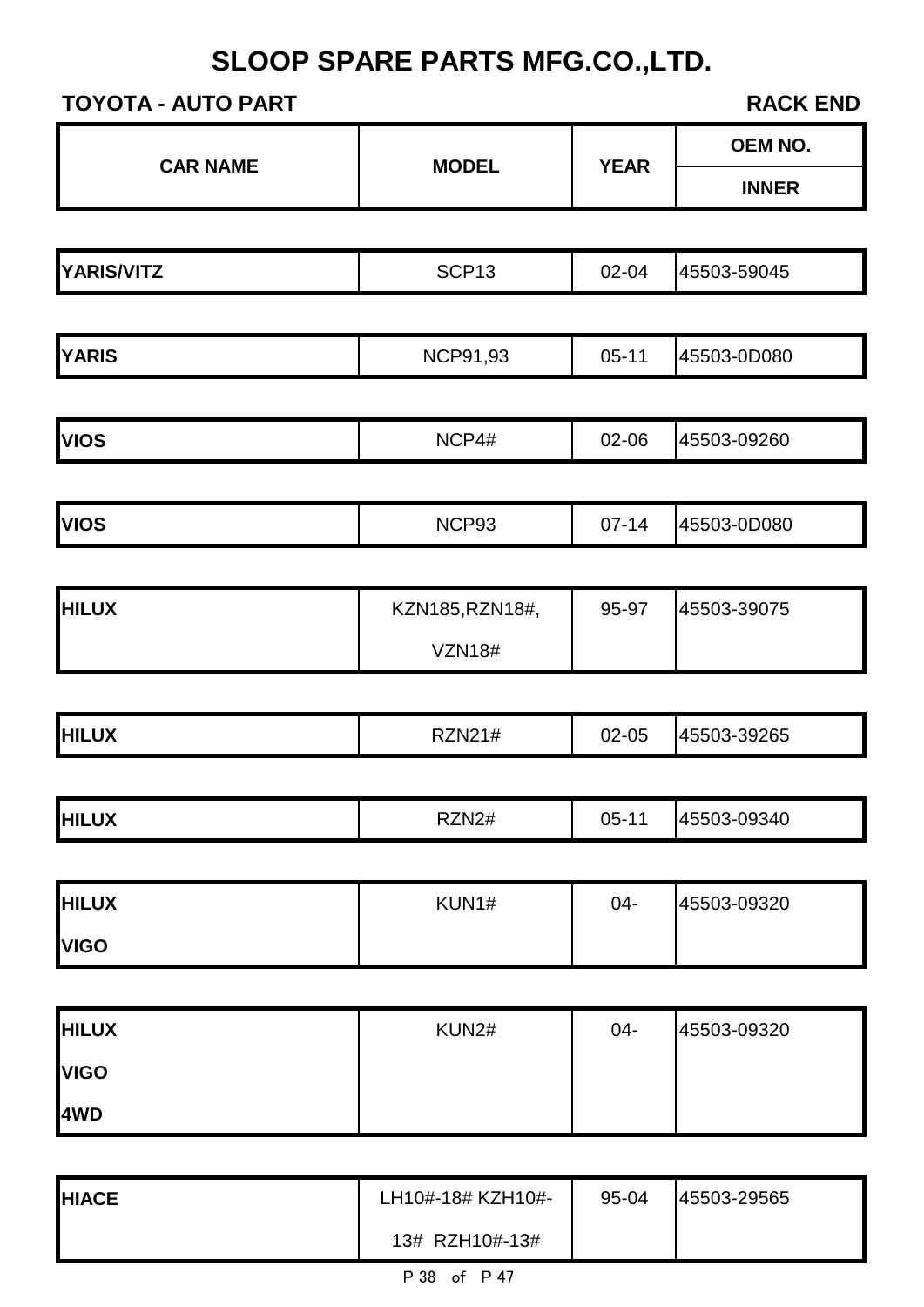| <b>CAR NAME</b> | <b>MODEL</b>   | <b>YEAR</b> | <b>OEM NO.</b> |
|-----------------|----------------|-------------|----------------|
|                 |                |             | <b>INNER</b>   |
|                 |                |             |                |
| <b>HIACE</b>    | KDH2## TRH##   | $04 -$      | 45503-29836    |
| TRH200V         |                |             |                |
|                 |                |             |                |
| <b>ZACE</b>     | KF60 KF70 KF72 | $96 -$      | 45503-0B020    |
| <b>KIJANG</b>   | <b>KF80</b>    |             |                |

| <b>INNOVA</b> | KUN40 TGN4# | $04 -$ | 45503-09321 |
|---------------|-------------|--------|-------------|
| <b>KIJANG</b> |             |        |             |

|  | <b>FOR</b><br><b>UNER</b> | GN <sub>5</sub><br><b>JN51</b><br>∟ K | 05- | 09320<br>- 45500<br>. |
|--|---------------------------|---------------------------------------|-----|-----------------------|
|--|---------------------------|---------------------------------------|-----|-----------------------|

| <b>LANDCRUISER</b> | KZJ9# RZJ9# VZJ9# | 96-02 | 145503-39075 |
|--------------------|-------------------|-------|--------------|
| <b>PRADO</b>       | KDJ9#             |       |              |
| VZJ95R             |                   |       |              |

| <b>LANDCRUISER</b>    | <b>RZJ12# 4WD</b> | $02 - 07$ | 45503-39265 |
|-----------------------|-------------------|-----------|-------------|
| <b>PRAD0</b>          |                   |           |             |
| LEXUS GX470           |                   |           |             |
| <b>RZJ 2.7L</b>       |                   |           |             |
| VZJ 3.4L V6 (05-4.0L) |                   |           |             |
| KDJ 3.0L diesel       |                   |           |             |
| GRJ 4.0L V6 (05-4.0L) |                   |           |             |
| TRJ 2.7 (2004-)       |                   |           |             |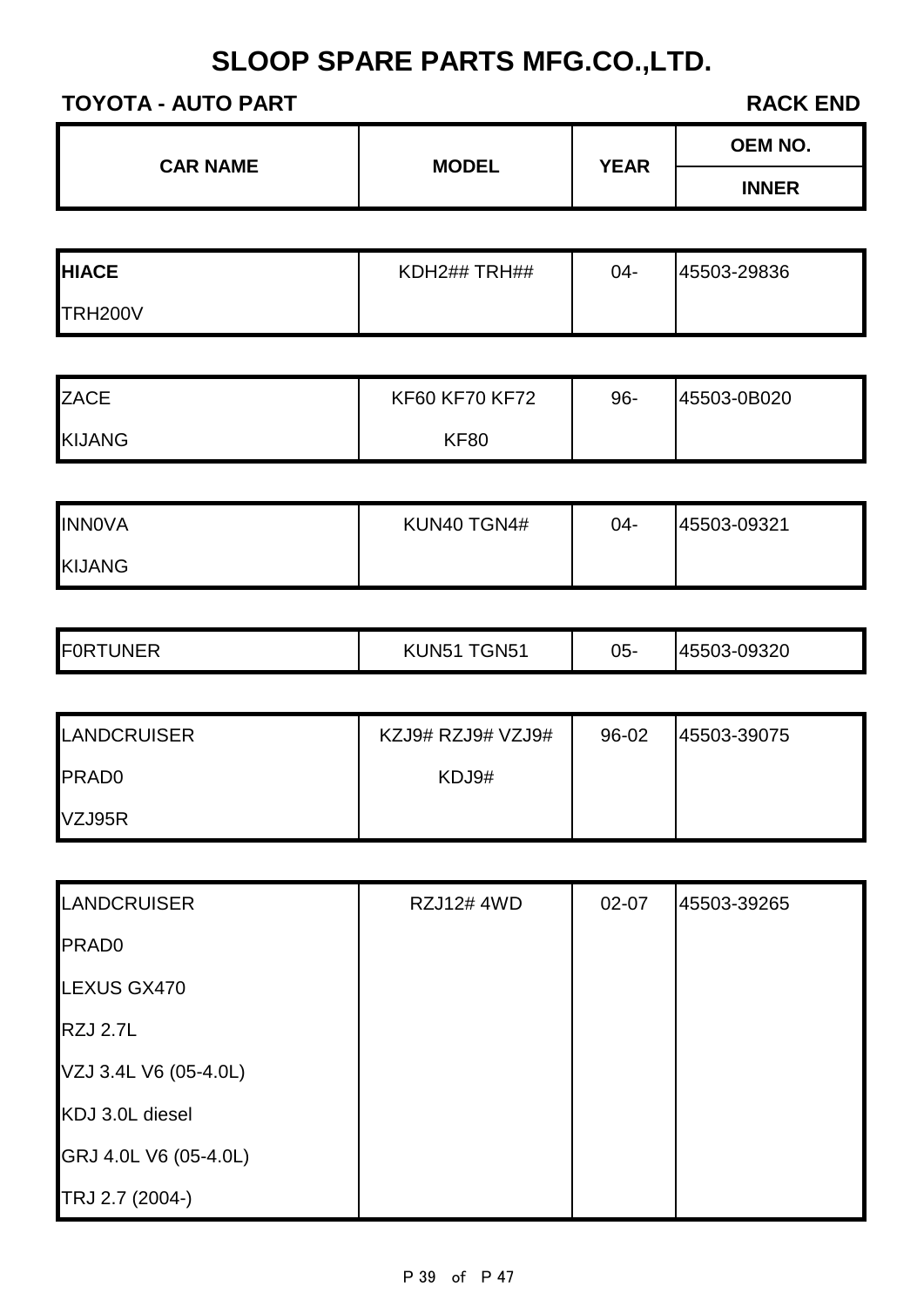| <b>INNER</b> | <b>CAR NAME</b> | <b>MODEL</b> | <b>YEAR</b> | <b>OEM NO.</b> |
|--------------|-----------------|--------------|-------------|----------------|
|              |                 |              |             |                |

| LAND           | HDJ101, UZJ100 | 98-02 | 45503-69015 |
|----------------|----------------|-------|-------------|
| <b>CRUISER</b> |                |       |             |
| LEXUS LX470    |                |       |             |

| LAND           | HDJ101, UZJ100 | 03-06 | 45503-69025 |
|----------------|----------------|-------|-------------|
| <b>CRUISER</b> |                |       |             |
| UZJ100R        |                |       |             |
| LEXUS LX470    |                |       |             |

| LAND           | <b>UZJ200</b> | $07 -$ | 45503-60030 |
|----------------|---------------|--------|-------------|
| <b>CRUISER</b> |               |        |             |
| LEXUS LX570    |               |        |             |

| <b>WISH</b> | <b>ZNE10</b><br>ANE <sub>10</sub> | 03- | 12130<br><b>14550J</b><br>`≺–` |
|-------------|-----------------------------------|-----|--------------------------------|
|             |                                   |     |                                |

| <b>WISH</b> | <b>ANE11</b> | 03-08 | 45503-29825 |
|-------------|--------------|-------|-------------|
|             | ANE11: 2.0L  |       |             |
|             | 6-SEATER     |       |             |

| RAV-4 | <b>SXA10</b> | 94-99 | 45503-29365 |
|-------|--------------|-------|-------------|
|       |              |       |             |

| RAV-4 | $ACA2\#$ , $CLA2\#$ , | 00-03 | 45503-49055 |
|-------|-----------------------|-------|-------------|
|       | $ZCA2 \#$             |       |             |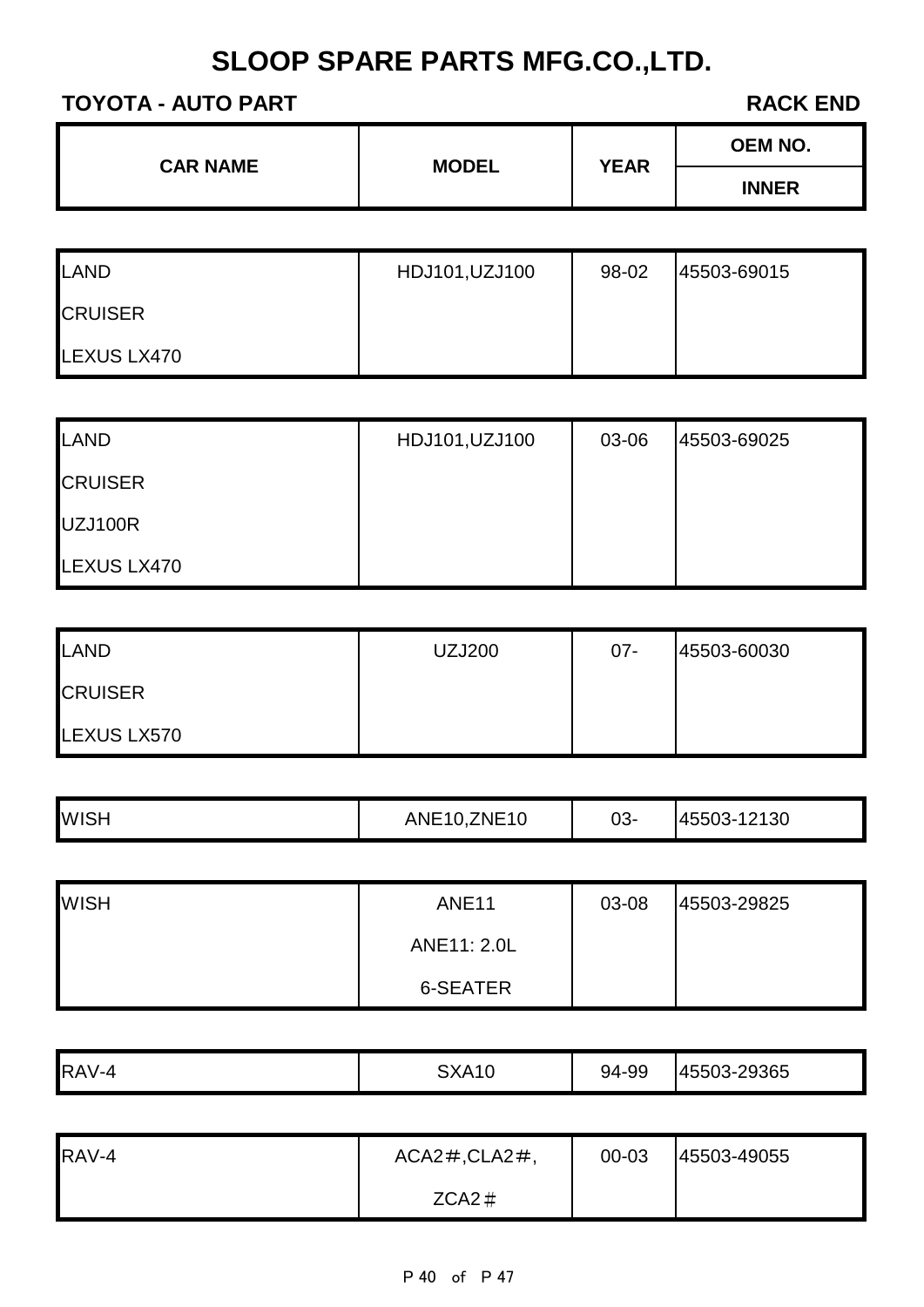| <b>CAR NAME</b>        | <b>MODEL</b>       | <b>YEAR</b> | <b>OEM NO.</b> |  |
|------------------------|--------------------|-------------|----------------|--|
|                        |                    |             | <b>INNER</b>   |  |
|                        |                    |             |                |  |
| RAV-4 USA              | ZCA20              | 04-05       | 45503-42020    |  |
|                        |                    |             |                |  |
| RAV-4 USA              | ACA30              | 06-08       | 45503-42030    |  |
| <b>HIGH LANDER</b>     | ACU2#.MCU2#        | $01 - 03$   | 45503-49085    |  |
|                        |                    |             |                |  |
| <b>HIGH LANDER</b>     | ACU2#.MCU2#        | 04-07       | 45503-09270    |  |
| <b>HIGH LANDER 4WD</b> | ACU2#.MCU2#        | $01 - 03$   | 45503-49085    |  |
| <b>SIENNA</b>          | MCL2#              | 98-03       | 45503-39135    |  |
| <b>SIENNA</b>          | MCL2#              | $04-10$     | 45503-09250    |  |
| 4RUNNER                | RZN18#, VZN18#     | 96-02       | 45503-39075    |  |
| PREVIA ESTIMA          | TCR1#.TCR2#        | 90-99       | 45503-29295    |  |
| <b>PREVIA</b>          | <b>ACR30.CLR30</b> | 00-03       | 45503-09230    |  |
| <b>PERVIA</b>          | <b>ACR30.CLR30</b> | 03-06       | 45503-09230    |  |
| <b>HILUX SURF</b>      | RZN18#.VZN18#      | 96-02       | 45503-39075    |  |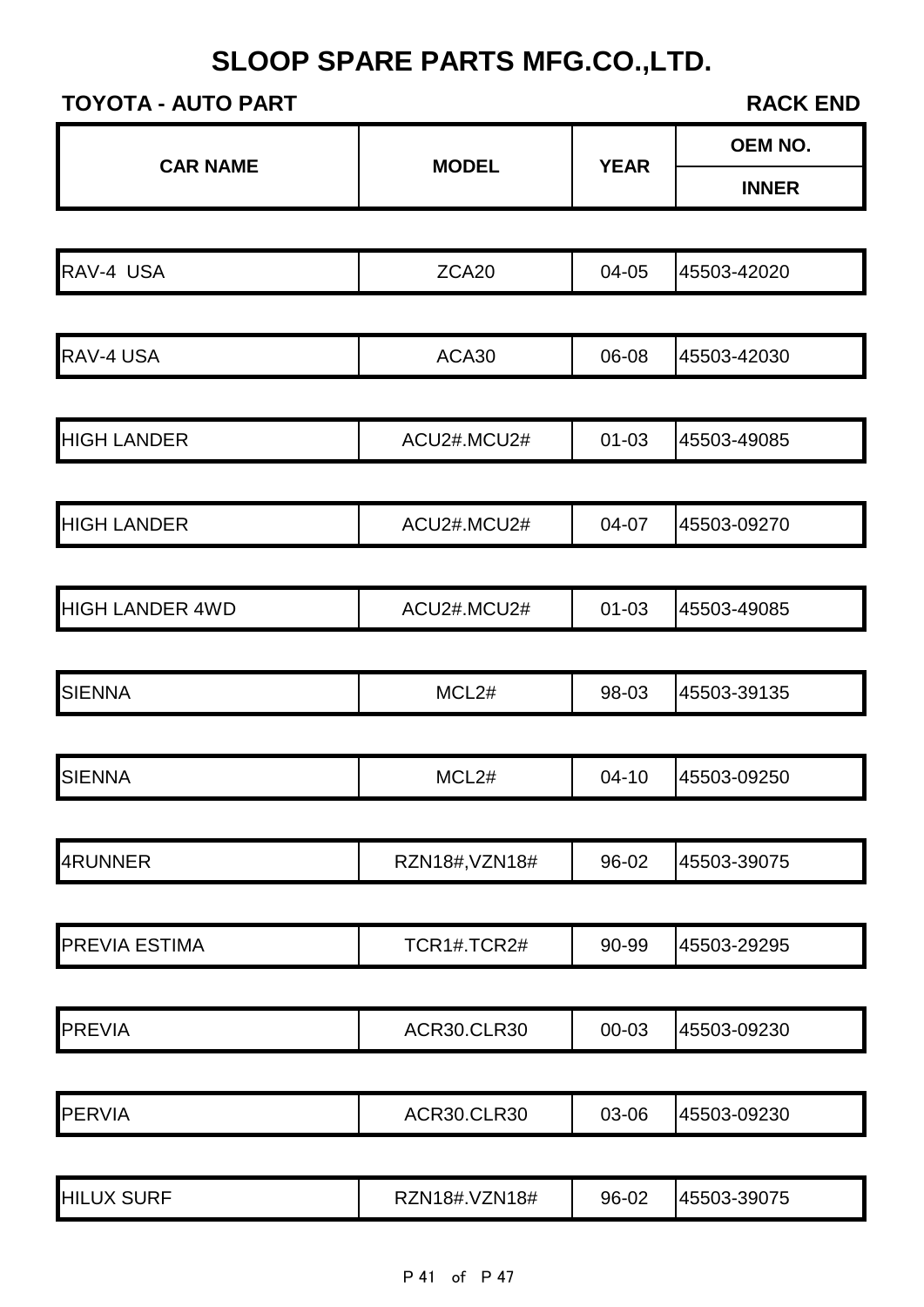| <b>CAR NAME</b>             | <b>MODEL</b>      | <b>YEAR</b> | <b>OEM NO.</b> |
|-----------------------------|-------------------|-------------|----------------|
|                             |                   |             | <b>INNER</b>   |
|                             |                   |             |                |
| <b>HILUX SURF</b>           | GRN21#.UZN21#     | 03-05       | 45503-39265    |
|                             |                   |             |                |
| <b>KLUGER</b>               | ACU2# MCU2#       | 00-03       | 45503-49085    |
|                             |                   |             |                |
| <b>KLUGER</b>               | ACU2# MCU2#       | 04-07       | 45503-09270    |
|                             |                   |             |                |
| <b>KLUGER</b>               | ACU2# MCU2#       | $01 - 03$   | 45503-49085    |
|                             |                   |             |                |
| <b>BELTA</b>                | NCP96,SCP92,      | $05 - 11$   | 45503-0D080    |
| <b>VIOS JP</b>              | KSP92             |             |                |
|                             |                   |             |                |
| <b>TACOMA 2WD</b>           | VZN150,RZN140/150 | 95-00       | 45503-39075    |
| <b>EXENDED CAB</b>          | for p.s           |             |                |
| PRODUCED BY HINO            |                   |             |                |
|                             |                   |             |                |
| <b>TACOMA 2WD</b>           | VZN150,RZN140/150 | 95-00       | 45503-39075    |
| <b>PRERUNNER BY HINO</b>    | for manual        |             |                |
|                             |                   |             |                |
| <b>TACOMA 2WD</b>           | VZN150,RZN140/150 | $01 - 04$   | 45503-39075    |
| <b>REGULAR CAB PRODUCED</b> |                   |             |                |
| BY HINO                     |                   |             |                |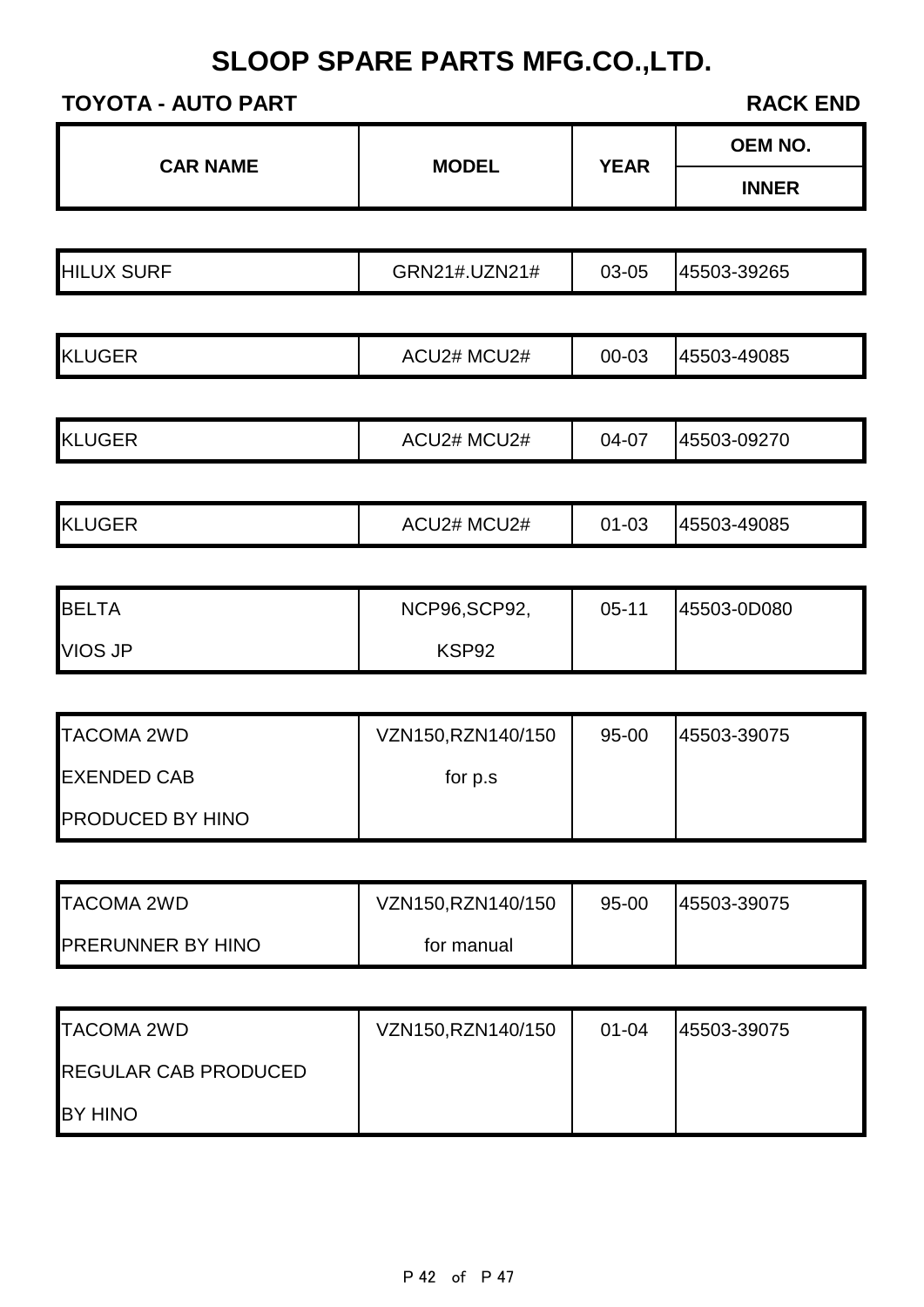|                 | <b>MODEL</b> |  | <b>YEAR</b>  | <b>OEM NO.</b> |
|-----------------|--------------|--|--------------|----------------|
| <b>CAR NAME</b> |              |  | <b>INNER</b> |                |
|                 |              |  |              |                |

| <b>TACOMA 2WD</b>        | GRN225, TRN22# | $05-08$ | 145003-09480 |
|--------------------------|----------------|---------|--------------|
| <b>PRERUNNER BY HINO</b> |                |         |              |
| 4 RUNNER                 |                |         |              |

| <b>PRERUNNER</b>            | VZN150, RZN140/150 | 98-00 | 45503-39075 |
|-----------------------------|--------------------|-------|-------------|
| <b>PRERUNNER BY HINO</b>    | for p.s.           |       |             |
| <b>PRERUNNER FROM 1998.</b> |                    |       |             |
| 和4WD TACOMA 共用懸吊架構          |                    |       |             |
| <b>PRODUCED BY HINO</b>     |                    |       |             |

| <b>IPRERUNNER</b>           | VZN150, RZN140/150 | 98-00 | 145503-39075 |
|-----------------------------|--------------------|-------|--------------|
| <b>PRERUNNER FROM 1998.</b> | for manual         |       |              |
| ■ 和4WD TACOMA 共用懸吊架構        |                    |       |              |
| <b>PRODUCED BY HINO</b>     |                    |       |              |

| <b>IPRERUNNER</b>           | VZN150, RZN140/150 | $01 - 02$ | 45503-39075 |
|-----------------------------|--------------------|-----------|-------------|
| <b>PRERUNNER FROM 1998.</b> |                    |           |             |
| ■ 和4WD TACOMA 共用懸吊架構        |                    |           |             |
| <b>PRODUCED BY HINO</b>     |                    |           |             |

| <b>TCOMA 4WD</b>        | VZN170/171, RZN160 | 95-98 | 145503-39075 |
|-------------------------|--------------------|-------|--------------|
| <b>PRODUCED BY HINO</b> | $/161$ for p.s     |       |              |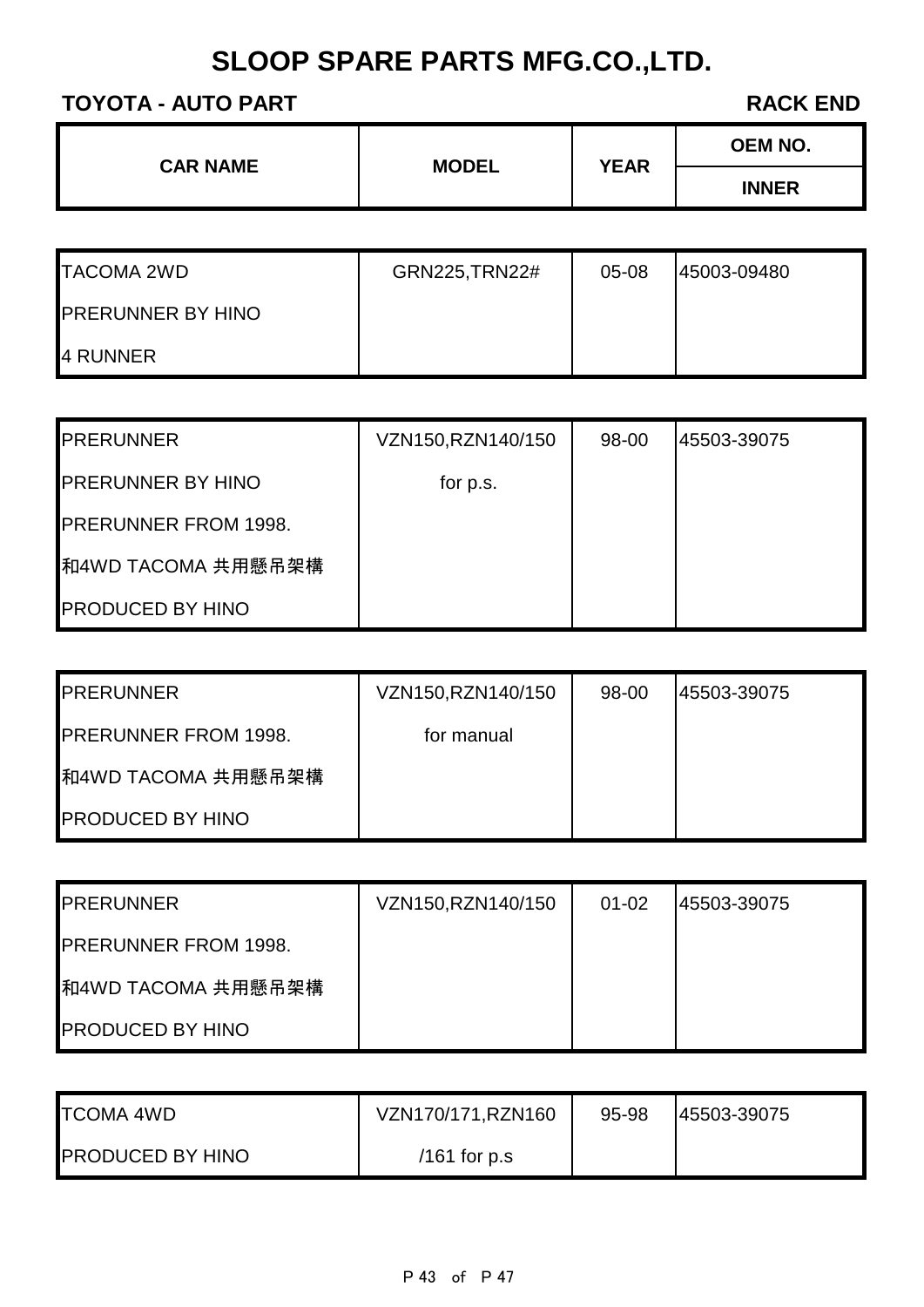| <b>CAR NAME</b> |              | <b>YEAR</b> | <b>OEM NO.</b> |
|-----------------|--------------|-------------|----------------|
|                 | <b>MODEL</b> |             | <b>INNER</b>   |
|                 |              |             |                |

| <b>TCOMA 4WD</b>        | VZN170/171, RZN160 | 95-98 | 45503-39075 |
|-------------------------|--------------------|-------|-------------|
| <b>PRODUCED BY HINO</b> | $/161$ for manual  |       |             |

| <b>TCOMA 4WD</b>        | VZN170/171, RZN160 | $01 - 03$ | 45503-39075 |
|-------------------------|--------------------|-----------|-------------|
| <b>PRODUCED BY HINO</b> | $/161$ for manual  |           |             |

| <b>TCOMA 4WD</b>          | <b>GRN245</b> | $05 - 08$ | 45503-09490 |
|---------------------------|---------------|-----------|-------------|
| <b>PRODUCED BY TOYOYA</b> |               |           |             |
| 4 RUNNER                  |               |           |             |

| <b>ITUNDR</b>             | <b>TUNDRA</b> | $00 - 02$ | 45503-09120 |
|---------------------------|---------------|-----------|-------------|
| <b>PRODUCED BY TOYOYA</b> |               |           |             |

| <b>ITUNDRA</b>            | TUNDRA | 03-04 | 145503-09240 |
|---------------------------|--------|-------|--------------|
| <b>PRODUCED BY TOYOYA</b> |        |       |              |

|  | <b>ITUN</b><br><b>INDR</b> | ΊUΝ | ∩ഭ<br>04-06 | $-09240$<br>UCC+'<br>ヽ– ៶ |
|--|----------------------------|-----|-------------|---------------------------|
|--|----------------------------|-----|-------------|---------------------------|

| .<br>,,,<br><b>UUZU</b> | <b>TUNDR</b> | JCK50 | $07 -$ | nonon.<br><b>45503</b> |
|-------------------------|--------------|-------|--------|------------------------|
|-------------------------|--------------|-------|--------|------------------------|

| <b>SEQU0IA</b><br><b>SEQ</b><br>$-09240$<br>145503<br>ົ^1-ບ∠<br>D3-0. |
|-----------------------------------------------------------------------|
|-----------------------------------------------------------------------|

| <b>SEQU0IA</b> | SEQ | 03-06 | 45503-09120 |
|----------------|-----|-------|-------------|
|----------------|-----|-------|-------------|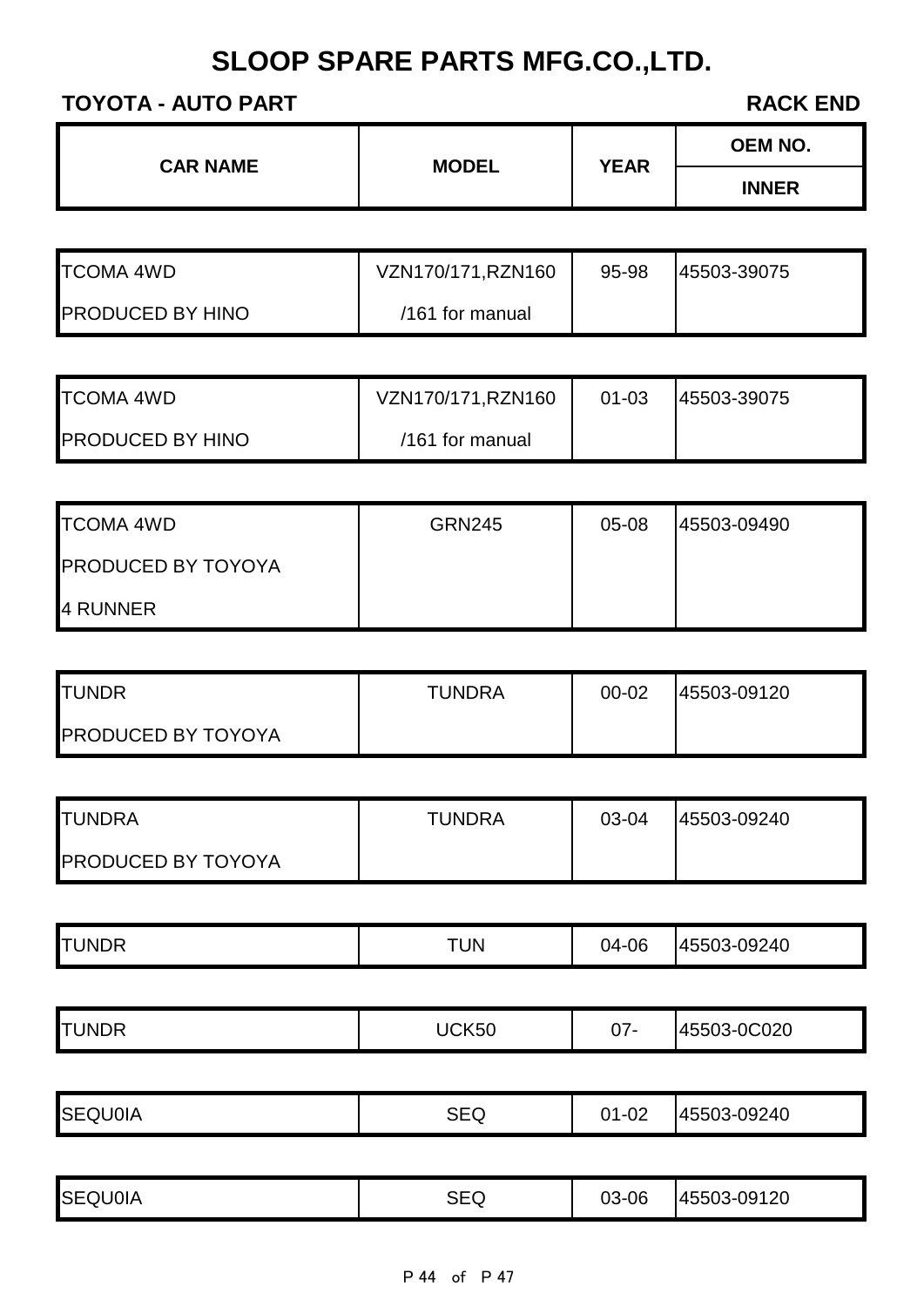## **TOYOTA - AUTO PART RACK END**

CARINA UK

| <b>CAR NAME</b>        | <b>MODEL</b>      | <b>YEAR</b> | <b>OEM NO.</b> |
|------------------------|-------------------|-------------|----------------|
|                        |                   |             | <b>INNER</b>   |
|                        |                   |             |                |
| <b>SEQU0IA</b>         | <b>SEQ</b>        | $07 -$      | 45503-0C020    |
|                        |                   |             |                |
| <b>LAND CRUISER</b>    | <b>GRJ150</b>     | 09-         | 45503-60040    |
| <b>PRADO</b>           |                   |             |                |
|                        |                   |             |                |
| <b>VENZA</b>           | AGV#,GGV#         | 09-         | 45503-47030    |
|                        |                   |             |                |
| <b>ALTIS</b>           | <b>ZZE14#</b>     | 08-         | 45503-02200    |
|                        |                   |             |                |
| <b>AXIO</b>            | E14#              | 06-         | 45503-02200    |
|                        |                   |             |                |
| <b>CORNA</b>           | AT190.CT19#.ST19# | 92-96       | 45503-29435    |
| Indoesia:Corone        |                   |             | 45503-29265    |
| Absolute Corona Exsior |                   |             |                |
| Philippine. Thailand   |                   |             |                |
| Taiwan                 |                   |             |                |

| <b>CORNA</b>  | AT21#.CT210.CT211 | 96-01 | 45503-29435 |
|---------------|-------------------|-------|-------------|
| Corona Premio |                   |       |             |

| <b>CORONA EXIV</b> | ST18# | 89-93 | 45503-29245 |
|--------------------|-------|-------|-------------|
|                    |       |       |             |

| <b>CELICA/CARINA</b> | AT190.CT19#.ST19# | 92-96 | 45503-29435 |
|----------------------|-------------------|-------|-------------|
|                      | P 45 of P 47      |       |             |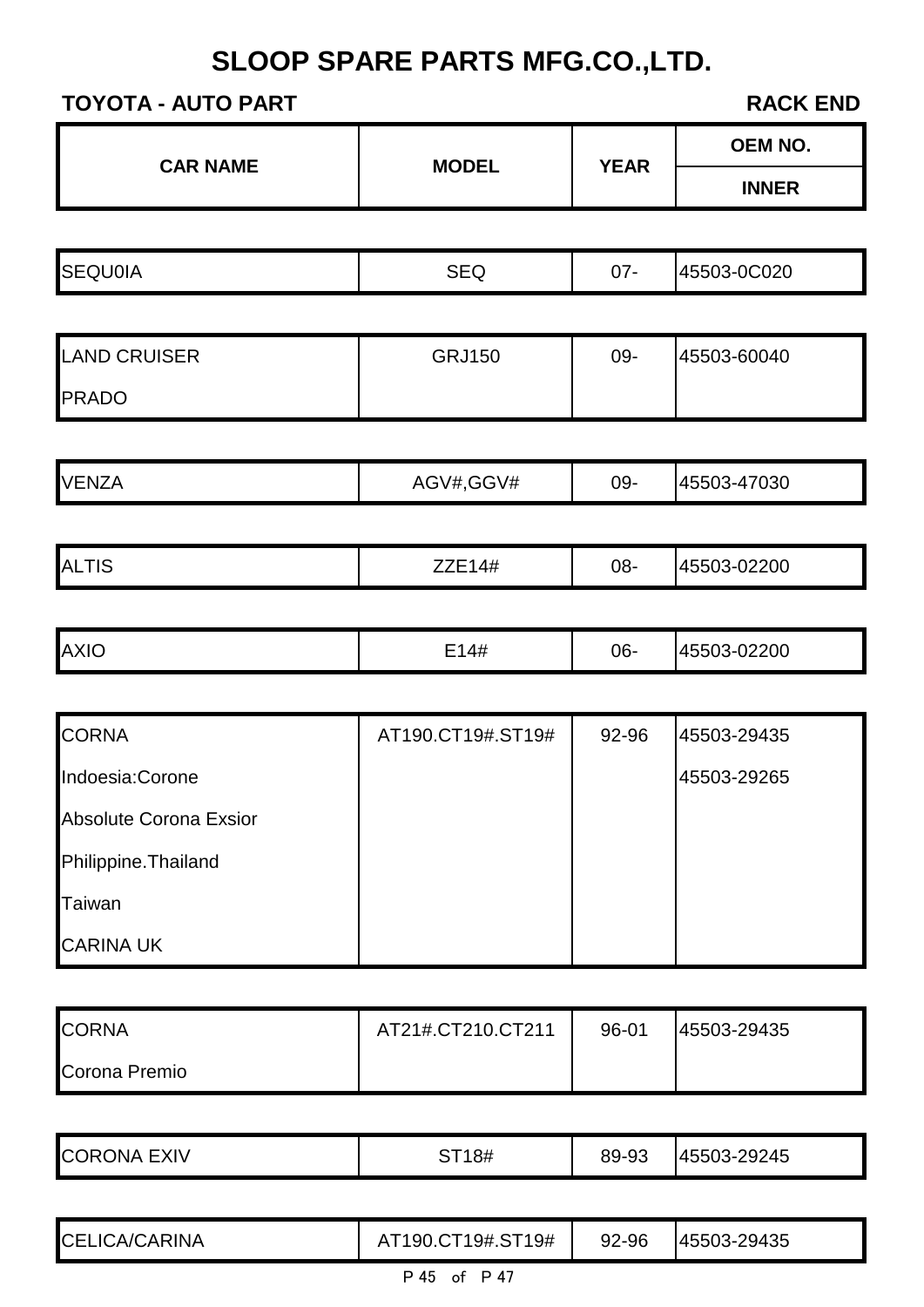| <b>CAR NAME</b> | <b>MODEL</b> | <b>YEAR</b> | <b>OEM NO.</b> |
|-----------------|--------------|-------------|----------------|
|                 |              |             | <b>INNER</b>   |

| <b>CELICA/CARINA</b> | AT21#.CT210.CT211 | 96-01 | 45503-29435 |
|----------------------|-------------------|-------|-------------|
|----------------------|-------------------|-------|-------------|

| <b>CELICA/CARINA</b> | ST18# | 89-93 | 45503-29245 |
|----------------------|-------|-------|-------------|
| <b>IED</b>           |       |       |             |

| <b>CADINA</b> | AT190.CT190#. | 92-97 | 45503-29435 |
|---------------|---------------|-------|-------------|
|               | ST190#        |       |             |

| <b>CADINA</b> | T220.221R,ST200R | 98-02 | 45503-05020 |
|---------------|------------------|-------|-------------|
|---------------|------------------|-------|-------------|

| <b>AVENSIS</b> | AT220.221R, ST220R | 98-02 | 45503-05020 |
|----------------|--------------------|-------|-------------|
|                | CT220R             |       |             |

| <b>JAV</b><br>'N.<br>טוט | 25U<br>∼ | ے مہ<br>nn.<br>⊽ບ<br>ิบ | -0F010<br>45503-0 |
|--------------------------|----------|-------------------------|-------------------|
|--------------------------|----------|-------------------------|-------------------|

| <b>HARRIER</b> | ACU1#, MCU1#, | 97-03 | 45503-49095 |
|----------------|---------------|-------|-------------|
|                | SXU1#         |       |             |

| <b>HARRIER</b> | ACU3#, MCU3# | $03 -$ | 45503-09270 |
|----------------|--------------|--------|-------------|
| RX300.RX330    |              |        |             |

| <b>PROBOX</b><br><b>NCP59, NCP55</b><br>45503-59045<br>$02 -$ |  |
|---------------------------------------------------------------|--|
|---------------------------------------------------------------|--|